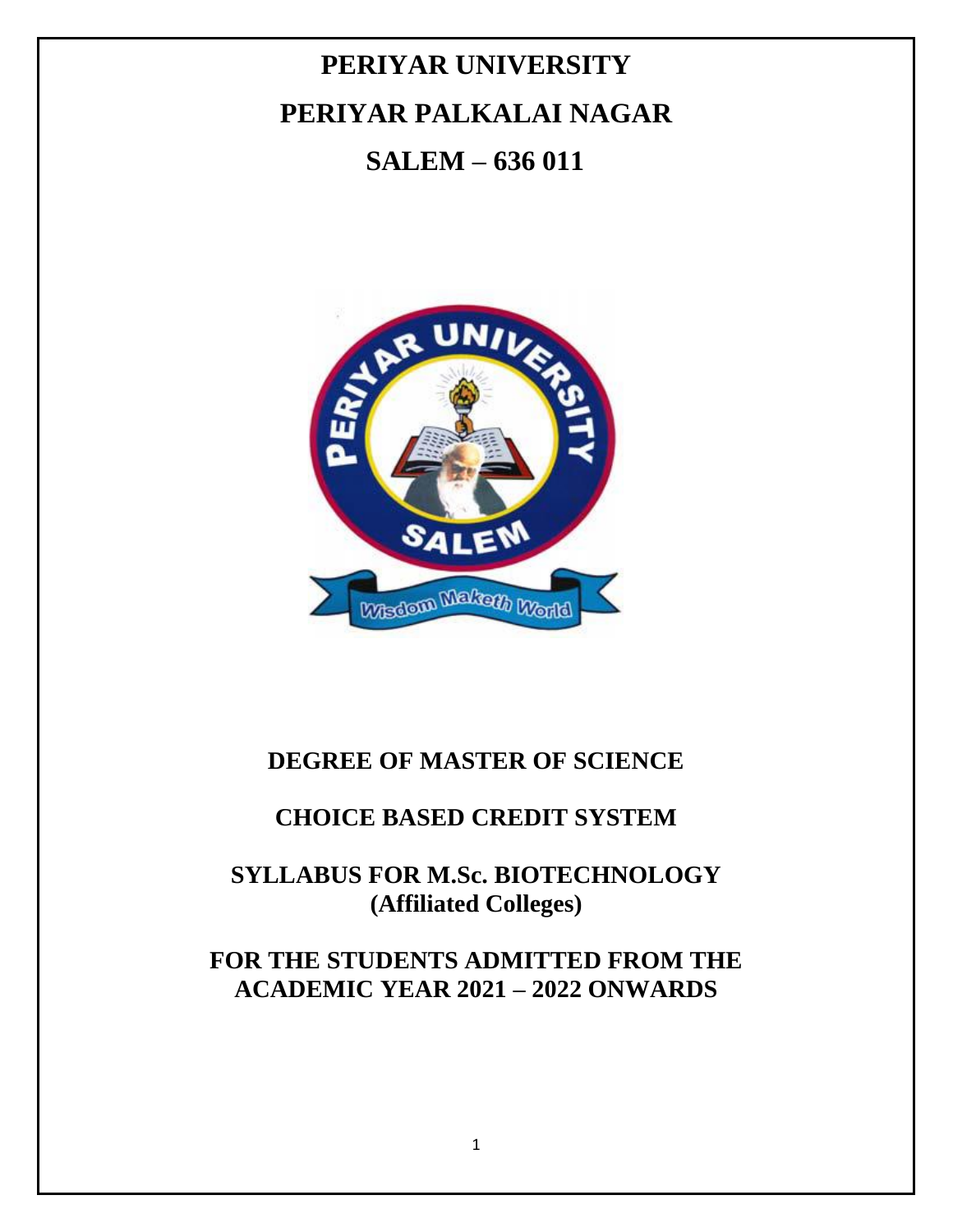### **REGULATIONS**

#### **1. Eligibility**

A candidate who has passed a Bachelor degree in Science with Biotechnology / Botany / Zoology / Biology / Microbiology / Microbial Gene technology / Bioinstrumentation / Bioinformatics / Biochemistry / Chemistry / Agriculture / Marine Biology / Home Science / Farm Science / Nutrition and Dietetics / Integrated Biology / Plant Science / Animal Science / Fisheries Science / Aquaculture / Mathematics with Physics, Chemistry as Ancillary / Medical Lab Technology / MBBS / BDS / B. Pharm / BSMS of this University or any of the above degree of any other University accepted by syndicates as equivalent thereto, subject to such conditions as may prescribed therefore shall be permitted to appear and qualify for the M. Sc., Biotechnology Degree Examination of this University after a course of study of two academic years.

#### **2. Duration of the Course**

The course for the degree of Master of Biotechnology shall consist of two academic years divided into four semesters. Each semester consist of 90 working days.

#### 3. **Maximum Duration for the completion of the PG Programme**

The maximum duration for completion of the PG Programme shall not exceed 8 semesters.

#### 4. **Transitory Provision**

Candidates who are admitted to the PG course of study before 2021-2022 shall be permitted to appear for the examinations under those regulations for a period of three years i.e., up to and inclusive of the examination of April/May 2024. Thereafter, they will be permitted to appear for the examination only under the regulations then in force.

# **PROGRAMME EDUCATIONAL OBJECTIVES:**

- $\triangleright$  To understand the prime importance of higher education and research in the domain of Biotechnology.
- $\triangleright$  To create an awareness of biotechnology products and its process.
- $\triangleright$  To develop an interest in the realm of biotechnology and its allied areas.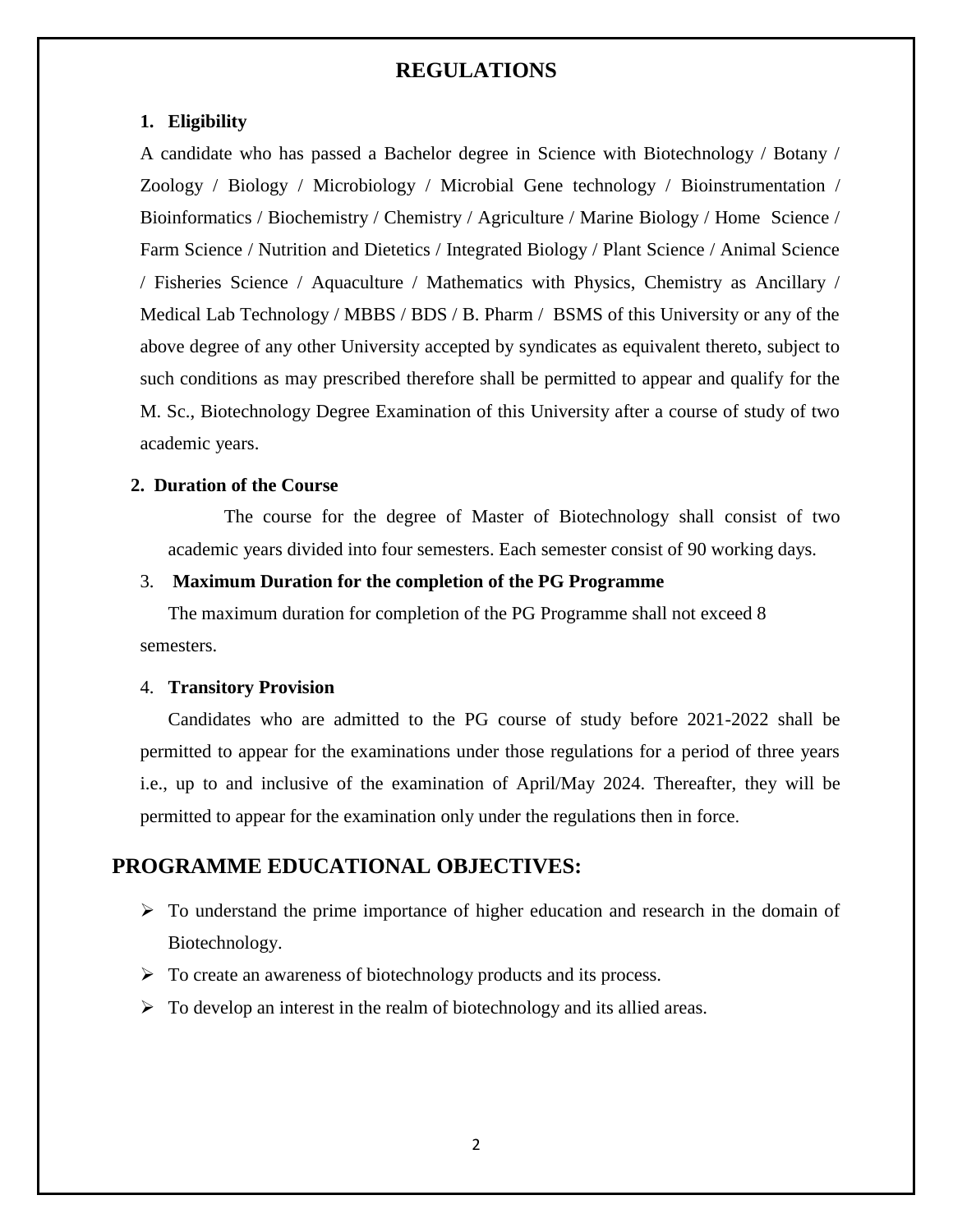# **M.Sc. BIOTECHNOLOGY-COURSE STRUCTURE UNDER CBCS**

|                 |                           | Paper                |                                                                                                                           | Inst           |                | <b>Marks</b> |     |              |
|-----------------|---------------------------|----------------------|---------------------------------------------------------------------------------------------------------------------------|----------------|----------------|--------------|-----|--------------|
| <b>Semester</b> | <b>Course</b>             | code                 | <b>Course Title</b>                                                                                                       | Hours/<br>Week | <b>Credit</b>  | Int          | Ext | <b>Total</b> |
|                 | $Core-I$                  | 21PBT01              | Cell Biology                                                                                                              | 5              | 5              | 25           | 75  | 100          |
|                 | Core-II                   | 21PBT02              | <b>Biological Chemistry</b>                                                                                               | 5              | 5              | 25           | 75  | 100          |
|                 | Core -III                 | 21PBT03              | Microbiology                                                                                                              | $\overline{5}$ | 5              | 25           | 75  | 100          |
| $\mathbf I$     | Elective-I                | 21PBTE01<br>21PBTE02 | <b>Select Any one</b><br><b>Environmental and Nano</b><br>Biotechnology<br>Food Science and Technology                    | 5              | $\overline{4}$ | 25           | 75  | 100          |
|                 | Core -IV                  | 21PBTP01             | Practical I -Lab in Cell Biology and<br><b>Biological Chemistry</b>                                                       | 5              | 3              | 40           | 60  | 100          |
|                 | Core - V                  | 21PBTP02             | Practical II -Lab in Microbiology                                                                                         | 5              | 3              | 40           | 60  | 100          |
|                 |                           |                      | <b>Total</b>                                                                                                              | 30             | 25             |              |     | 600          |
|                 | Core-VI                   | 21PBT04              | Genetics & Molecular Biology                                                                                              | $\overline{4}$ | $\overline{5}$ | 25           | 75  | 100          |
|                 | $Core-VII$                | 21PBT05              | Immunology and<br>Immunotechnology                                                                                        | $\overline{4}$ | 5              | 25           | 75  | 100          |
|                 | $Core -$<br><b>VIII</b>   | 21PBT06              | Genetic Engineering                                                                                                       | $\overline{4}$ | 5              | 25           | 75  | 100          |
|                 | Elective-<br>$\mathbf{I}$ | 21PBTE03<br>21PBTE04 | <b>Select Any one</b><br>Genomics, Proteomics and<br><b>Bioinformatics</b><br>Pharmaceutical and Medical<br>Biotechnology | $\overline{4}$ | $\overline{4}$ | 25           | 75  | 100          |
| $\mathbf{I}$    | EDC-I                     |                      | Course selected from other<br>department                                                                                  | 3              | 3              | 25           | 75  | 100          |
|                 |                           | 21PBTHR1             | Human Rights                                                                                                              | $\mathbf{1}$   |                | 25           | 75  | 100          |
|                 | Core -IX                  | 21PBTP03             | Practical III- Lab in Immunology<br>and Immunotechnology                                                                  | 5              | 3              | 40           | 60  | 100          |
|                 | Core -X                   | 21PBTP04             | Practical IV-Lab in Genetic<br><b>Engineering and Molecular Biology</b>                                                   | 5              | 3              | 40           | 60  | 100          |
|                 |                           |                      | Summer Internship(vacation)                                                                                               |                |                |              |     |              |
|                 |                           |                      | <b>SWAYAM Online Course</b>                                                                                               |                |                |              |     |              |
|                 |                           |                      | <b>Total</b>                                                                                                              | 30             | 28             |              |     | 800          |

(Applicable to the candidates admitted from the academic year 2021-2022)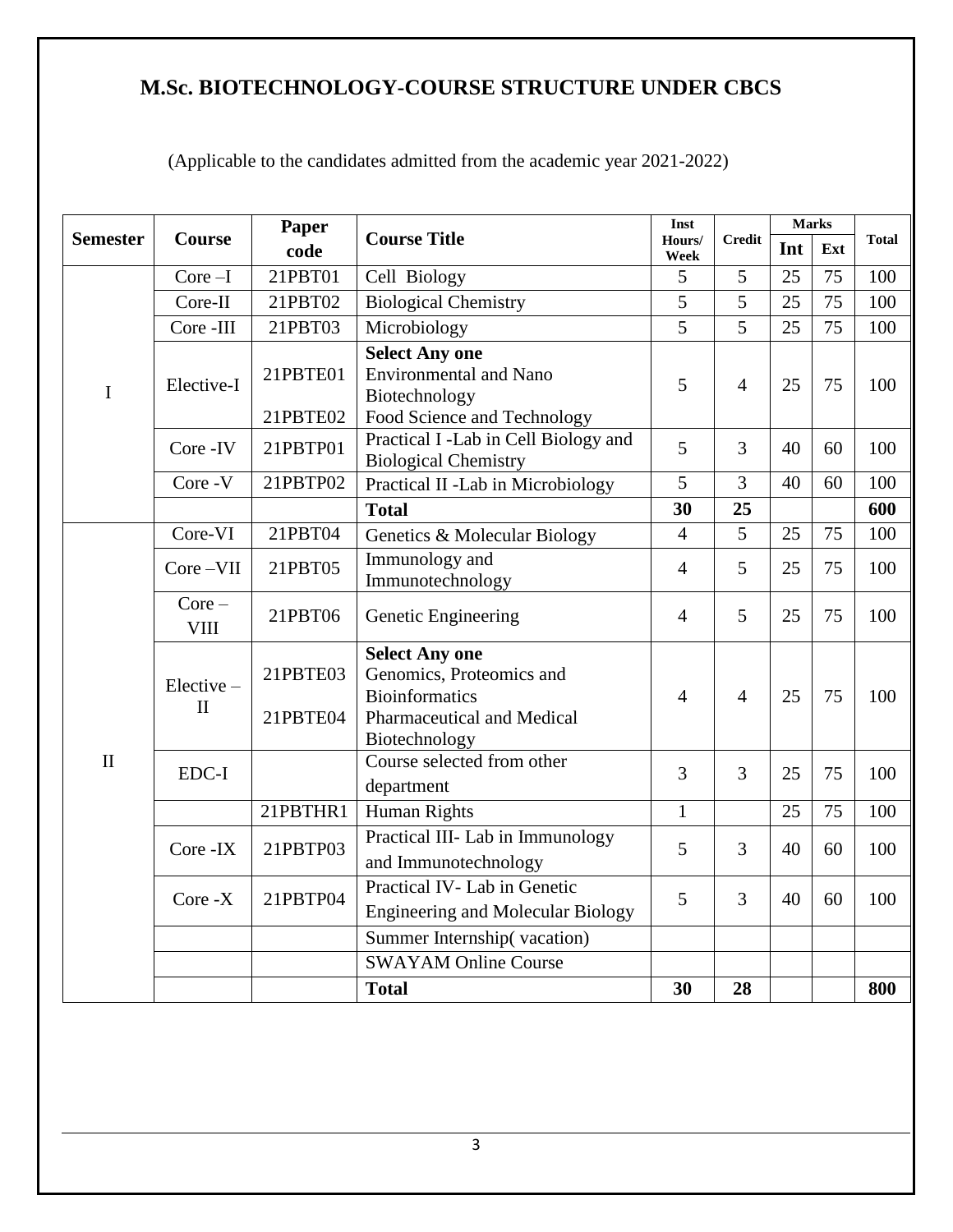|     | Core -XI      | 21PBT07  | <b>Plant Biotechnology</b>                          | 4              | 5              | 25 | 75 | 100  |
|-----|---------------|----------|-----------------------------------------------------|----------------|----------------|----|----|------|
|     | $Core - XII$  | 21PBT08  | Animal Biotechnology                                | 4              | 5              | 25 | 75 | 100  |
|     | $Core - XIII$ | 21PBT09  | <b>Bioprocess Technology</b>                        | $\overline{4}$ | 5              | 25 | 75 | 100  |
|     | $Core - XIV$  | 21PBT10  | Research methodology &<br><b>Bioinstrumentation</b> | 4              | 5              | 25 | 75 | 100  |
| III | Elective-III  | 21PBTE05 | Select Any one<br>Bio-Entrepreneurship              | $\overline{4}$ | $\overline{4}$ | 25 | 75 | 100  |
|     |               | 21PBTE06 | Human Physiology                                    |                |                |    |    |      |
|     | Core -XV      | 21PBTP05 | Practical V- Lab in Plant &<br>Animal Biotechnology | 5              | 3              | 40 | 60 | 100  |
|     | $Core - XVI$  | 21PBTP06 | Practical VI-Lab in Bioprocess<br>Technology        | 5              | 3              | 40 | 60 | 100  |
|     |               |          | <b>Total</b>                                        | 30             | 30             |    |    | 700  |
| IV  | Core - XVII   | 21PBTPR1 | Project/Dissertation/<br>Viva Voce                  | 30             | 8              | 40 | 60 | 100  |
|     |               |          | <b>Total</b>                                        | 30             | 8              |    |    | 100  |
|     |               |          | <b>Grand Total</b>                                  | 120            | 91             |    |    | 2200 |

**List of Elective Course: select any one from each semester**

| <b>Semester</b> | Course | Paper code                                                                                                   | <b>Elective course Title</b>             |
|-----------------|--------|--------------------------------------------------------------------------------------------------------------|------------------------------------------|
|                 |        | <b>21PBTE01</b>                                                                                              | Environmental and Nano Biotechnology     |
|                 | Н      | <b>21PBTE02</b><br>Food science and Technology<br>Genomics, Proteomics and Bioinformatics<br><b>21PBTE03</b> |                                          |
| $\mathbf H$     |        |                                                                                                              |                                          |
|                 | П      | <b>21PBTE04</b>                                                                                              | Pharmaceutical and Medical Biotechnology |
| <b>III</b>      |        | <b>21PBTE05</b>                                                                                              | Bio-Entrepreneurship                     |
|                 | Н      | <b>21PBTE06</b>                                                                                              | <b>Human Physiology</b>                  |

# **List of Extra Disciplinary Courses (To be selected by other department students)**

| S.NO | Paper code | <b>Extra Disciplinary Course Title</b> |
|------|------------|----------------------------------------|
|      | 21PBTED01  | Analytical Techniques in Biotechnology |
|      | 21PBTED02  | Concepts of Biotechnology              |
|      | 21PBTED03  | Microbial Technology                   |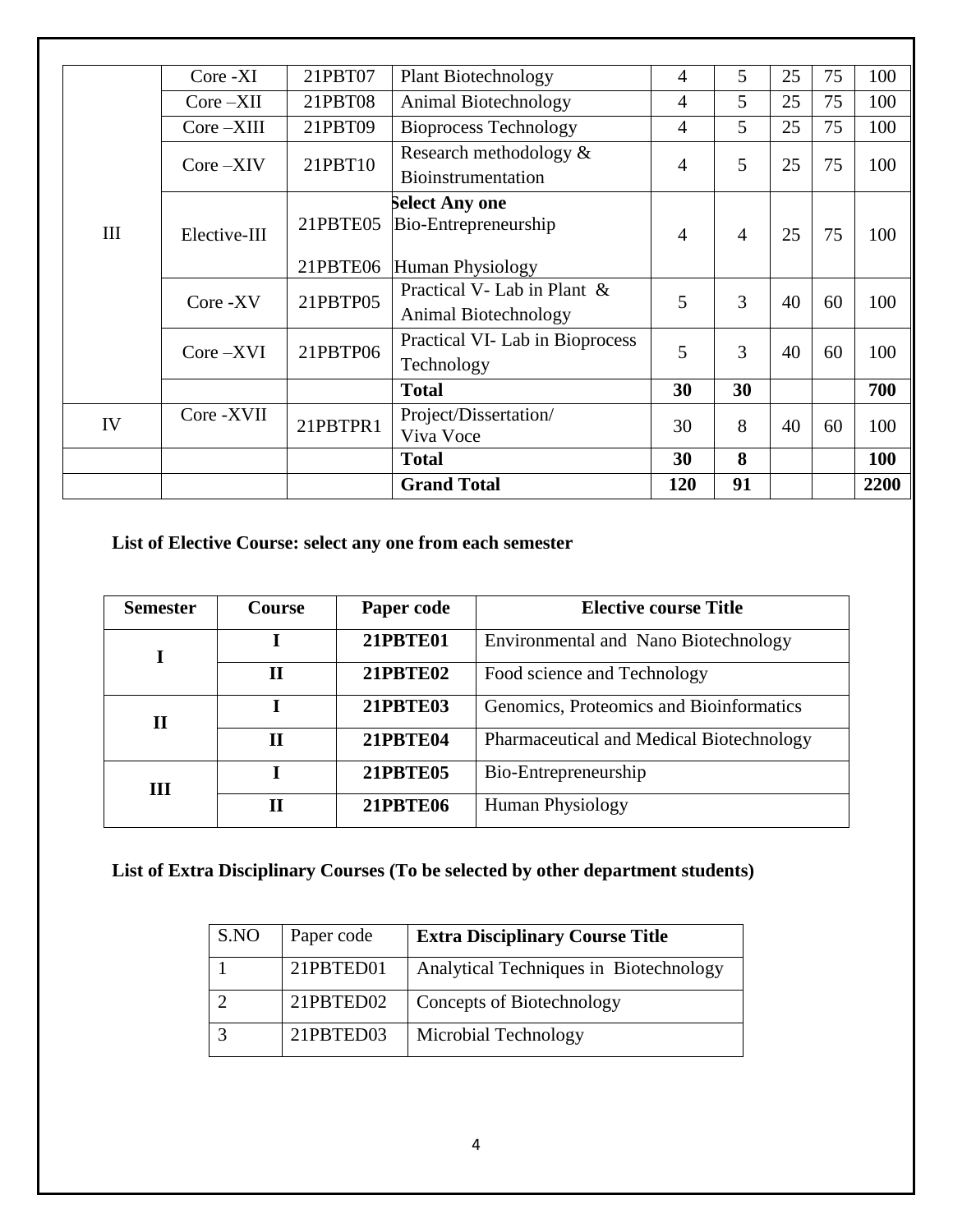#### **MARKS DISTRIBUTION PATTERN**

# **a) Theory examination**

#### **Internal**

| <b>ATTENDANCE</b> | <b>ASSIGNMENT</b> | <b>SEMINAR</b> | <b>UNIT TEST</b> | <b>TOTAL</b> |
|-------------------|-------------------|----------------|------------------|--------------|
| 5 MARKS           | 5 MARKS           | 5 MARKS        | 10 MARKS         | 25 MARKS     |

#### **External**

Maximum Marks: 75

### **b) Practical examination**

| <b>INTERNAL</b> | <b>EXTERNAL</b> | <b>TOTAL</b> |
|-----------------|-----------------|--------------|
| 40 MARKS        | 60 MARKS        | 100 MARKS    |

# **c) Project**

# **Maximum Marks: 100**

Internal - 40 Marks

Dissertation - 40 Marks

Report Valuation-10 Marks

Viva Voce - 10 Marks

# **Passing Minimum**

| S.NO          | <b>EXAMINATION</b> | <b>INTERNAL</b><br><b>MARKS</b> | <b>EXTERNAL</b><br><b>MARKS</b> | <b>AGGREGATE OF</b><br><b>INTERNAL AND</b><br><b>EXTERNAL MARKS</b> |
|---------------|--------------------|---------------------------------|---------------------------------|---------------------------------------------------------------------|
|               | <b>THEORY</b>      | 12                              | 38                              | 50                                                                  |
|               | <b>PRACTICAL</b>   | 20                              | 30                              | 50                                                                  |
| $\mathcal{L}$ | <b>PROJECT</b>     | 20                              | 30                              | 50                                                                  |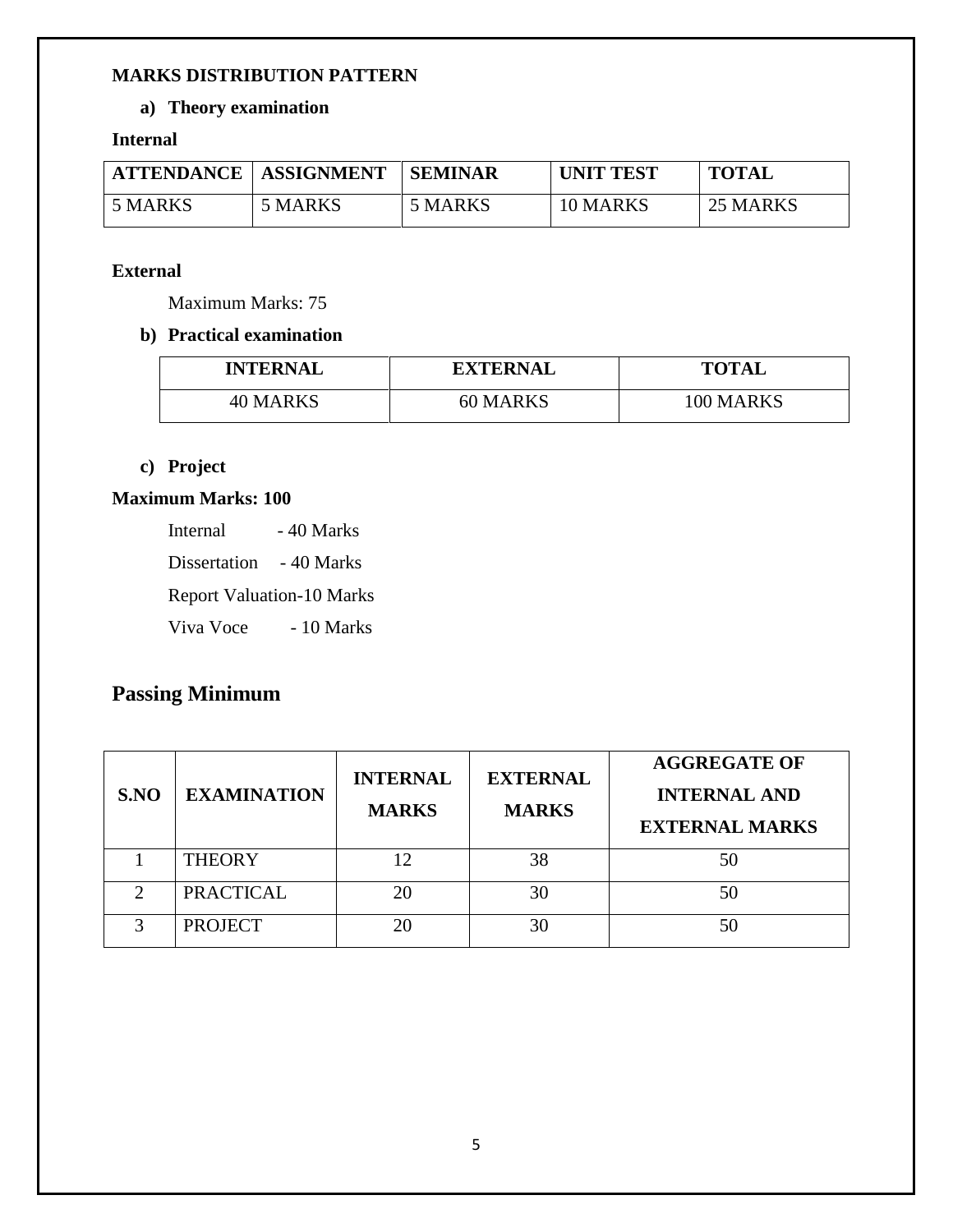# **Question paper pattern (Theory)**

| <b>Maximum</b><br>$(75 \text{ Marks})$     | <b>Question Paper Pattern</b>                        | <b>Duration</b><br>of<br><b>Examination: 3 Hrs</b>  |
|--------------------------------------------|------------------------------------------------------|-----------------------------------------------------|
| Section A<br>$(15*1=15 \text{ Marks})$     | Answer all the question<br>multiple choice questions | Each unit three questions                           |
| Section B<br>$(2\times5=10 \text{ Marks})$ | Answer any two question                              | One question from each unit                         |
| Section C<br>$(5\times10=50$ Marks)        | Answer all the questions                             | Two question from each unit<br>with internal choice |

**Note to questions paper setters** 

**All units in the syllabus should be given equal weightage; key and scheme of valuation should be provided.**

# **Question paper pattern (Practical)**

#### **Maximum: 60 marks**

1. Major Experiment - 20 Marks 2.Minor Experiment -10 Marks 3.Spotters -20 Marks (5 x 4 Marks) 4.Record -5 Marks 5. Viva Voce -5 Marks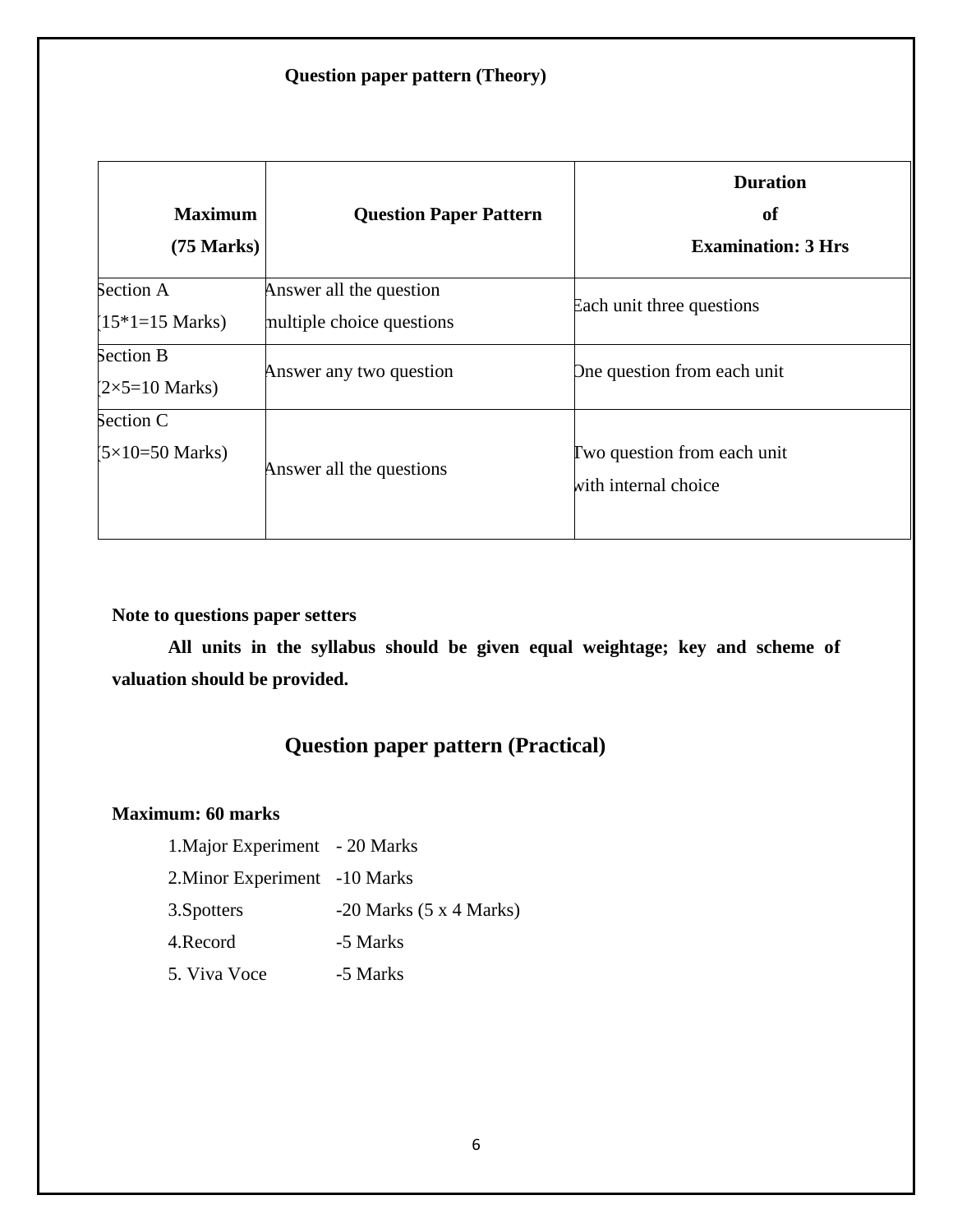**Course Objectives:** Student will be able to understand the structures and purposes of fundamental components of prokaryotic and eukaryotic cells especially macromolecules, membranes and organelles. Students will also understand the cellular components under laying mitotic cell division.

#### **UNIT I**

**Origin of Cells:** The First Cell-The Evolution of Metabolism-Cell as a basic unit of living organisms- Diversity of cell size and shapes- Present day Prokaryotes and Eukaryotes- Single cell to multicellular organism: Cell - Cell interactions; Cell adhesions, and cell junctions.

## **UNIT II**

**Cell Membrane structure and function:** Model membrane, lipid bilayer and membrane protein diffusion, osmosis, ion channels, active transport, membrane pumps, mechanism of sorting and regulation of intracellular transport, electrical properties of membranes.

# **UNIT III**

**Structural organization of intracellular organelles:** Cell wall, Nucleus, Mitochondria, Golgi bodies, Lysosomes, Endoplasmic Reticulum, Peroxisomes, Plastids, Vacuoles, Chloroplast, Cytoskeleton and its role in motility.

## **UNIT IV**

**Cell- to -Cell Signaling:** Hormones and Receptors, Intracellular signaling in Development and Disease , cell surface receptors, signaling through G-protein coupled receptors, signal transduction pathways, second messengers-Regulation of signaling pathways -Regulation of Cell Death; Apoptosis Circadian Rhythms

### **UNIT V**

**Cellular basis of Differentiation:** Cell division and cell cycle -Mitosis and meiosis, their regulation, steps in cell cycle, regulation and control of cell cycle- Cancer and the cell cycle.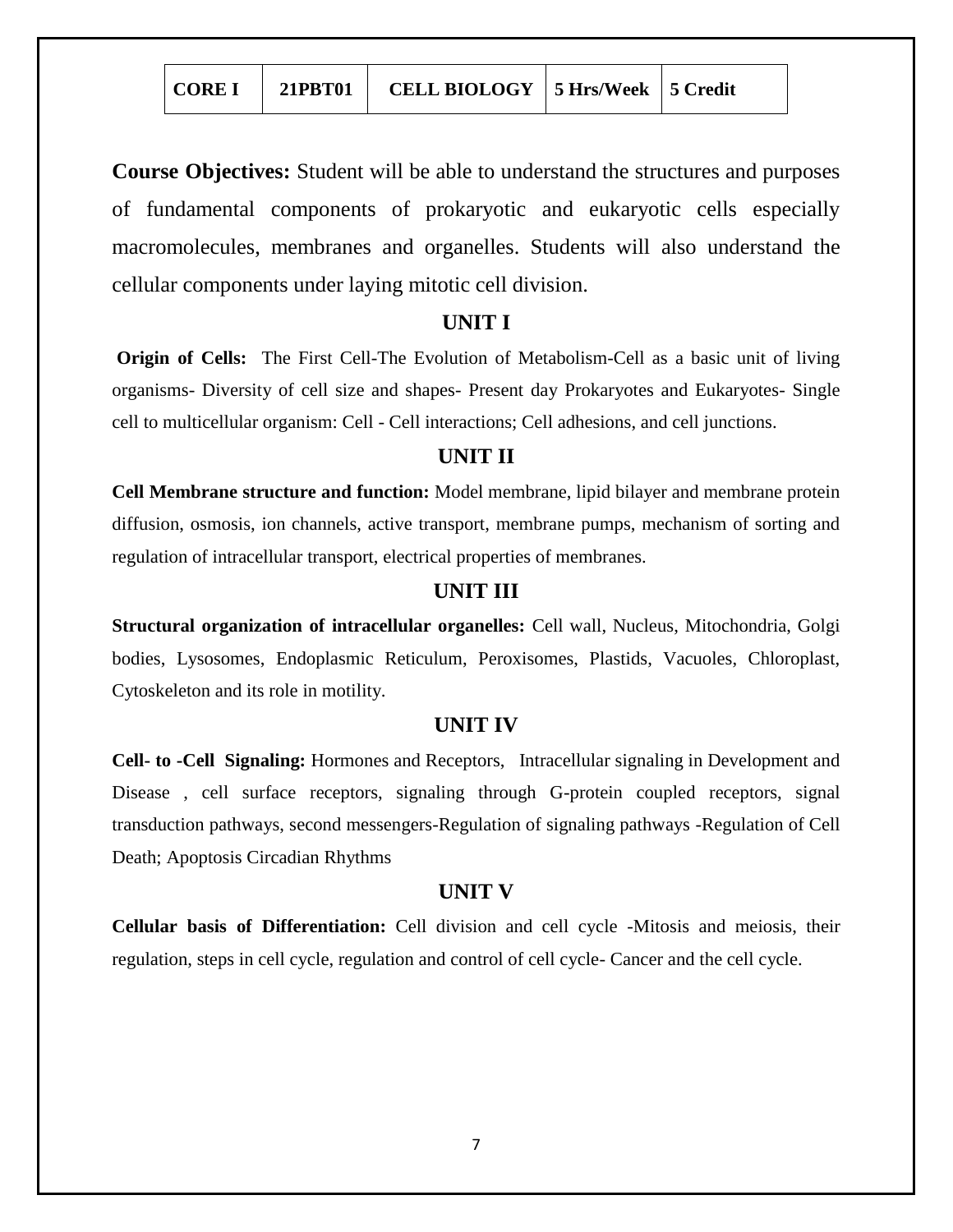# **References**

- 1. Molecular Biology of the Cell- Bruce Alberts et al.
- 2. The Cell A Molecular Approach-Cooper-Hausman.
- 3. Molecular Cell Biology, Harvey L, Arnold B, Chris AK, Monty K, Matthew PS, Anthony B & Paul M, 8th Edition, WH Freeman & Co Ltd., 2016.
- 4. Molecular Biotechnology by B.R. Glick and J.J.Pasternak Third Edition, CBS Publishers

# **Web Sources:**

[http://www.cellbiol.com](http://www.cellbiol.com/) [http://molbiolcell.com](http://molbiolcell.com/) [http://cell.com](http://cell.com/)

**Course learning outcome**: By the end of the course, the student should able to

- CO 1: Understanding the prokaryotic and Eukaryotic cell.
- CO 2: Discussing in detail the cell membrane and function.
- CO 3: Understanding the structural and functional organization of cell organelles.
- CO 4: Gaining knowledge for cell to cell signaling.
- CO 5: Examining the cellular basis of differentiation.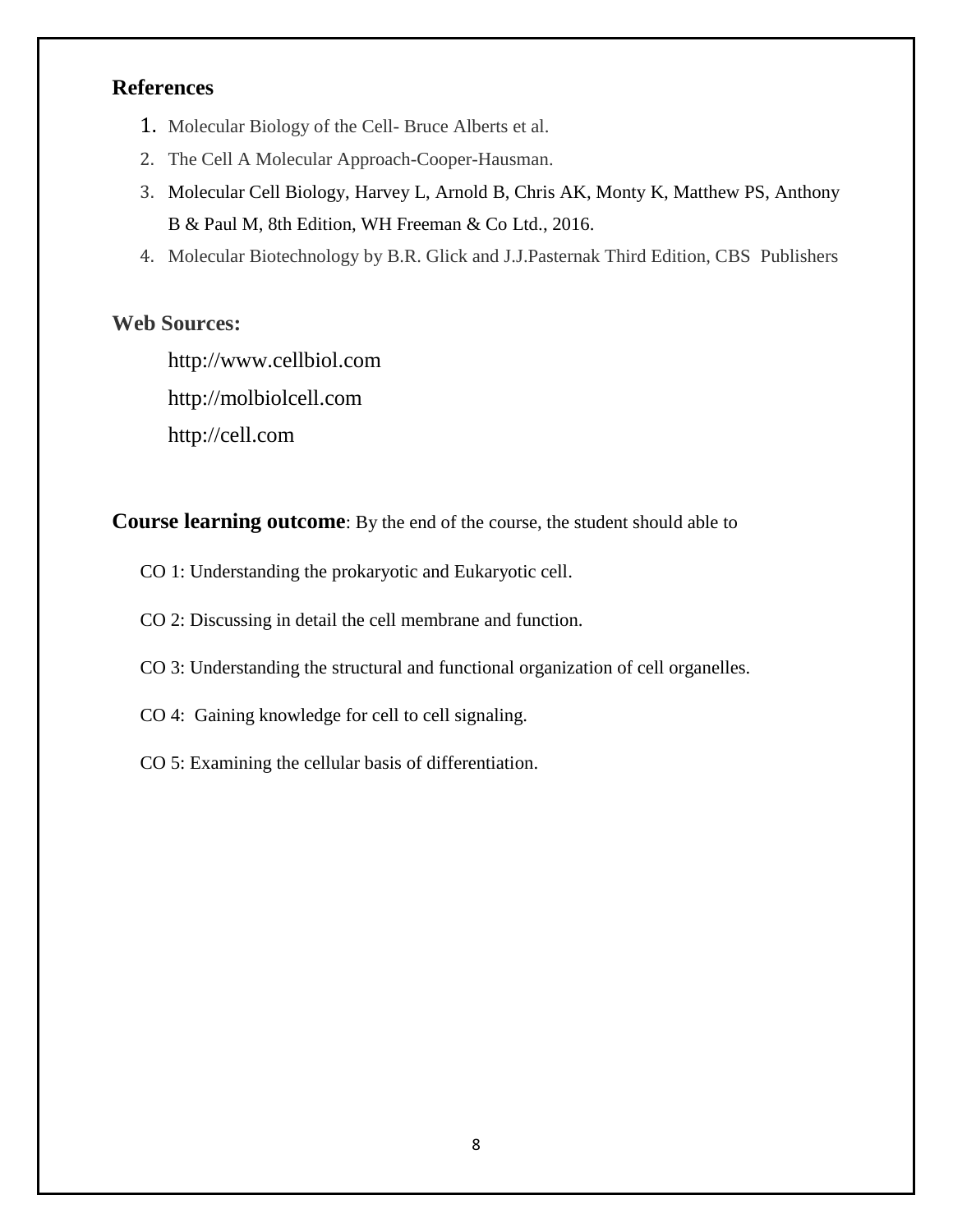| <b>CORE II</b> | 21PBT02 | <b>BIOLOGICAL CHEMISTRY</b> | 5 Hrs/Week | 5 Credit |
|----------------|---------|-----------------------------|------------|----------|
|----------------|---------|-----------------------------|------------|----------|

**Course Objectives:** Biochemistry is the study of biological phenomena at the molecular level. Its primary aim is to understand the fundamental chemical principles that govern complex biological systems. The major focuses, however, on disciplines within biology and chemistry, ranging from cell biology and molecular biology to analytical chemistry and physical chemistry. Understanding the molecular logic of life and being able to participate in the acquisition of this knowledge is integral to the liberal education. The main objectives are, to give students a solid foundation in biology and chemistry. To comprehend the structurefunction relationships of various biomolecules and concepts of metabolism, and to develop analytical and critical – thinking skills, introduce modern methods of biochemical experimentation within the disciplines of biology and chemistry.

#### **UNIT I**

**Chemical foundations of Biology**: Definition - pH, pK, acids, bases and buffers, Henderson- Hassel Balch Equation, biological buffer solutions. Concept of free energy: Principles of thermodynamics; Kinetics, dissociation and association constants; energy rich bonds and weak interactions; Coupled reactions; group transfer; biological energy transducers.

#### **UNIT II**

**Carbohydrates Classification and Metabolism:** Chemical nature, properties and biological importance. Carbohydrate metabolism: Glycolysis, TCA cycle, Glycogenesis, Glycogenolysis, Gluconeogenesis, interconversion of hexoses and pentoses.

#### **UNIT III**

**Amino acid- Classification and Structure:** Chemical nature, properties. Biosynthesis of amino acids. Catabolism of amino acids. Peptides. Primary, secondary, tertiary and quaternary structures of proteins; Ramchandranplot plot in protein structure validation and purification, X-raycrystallography.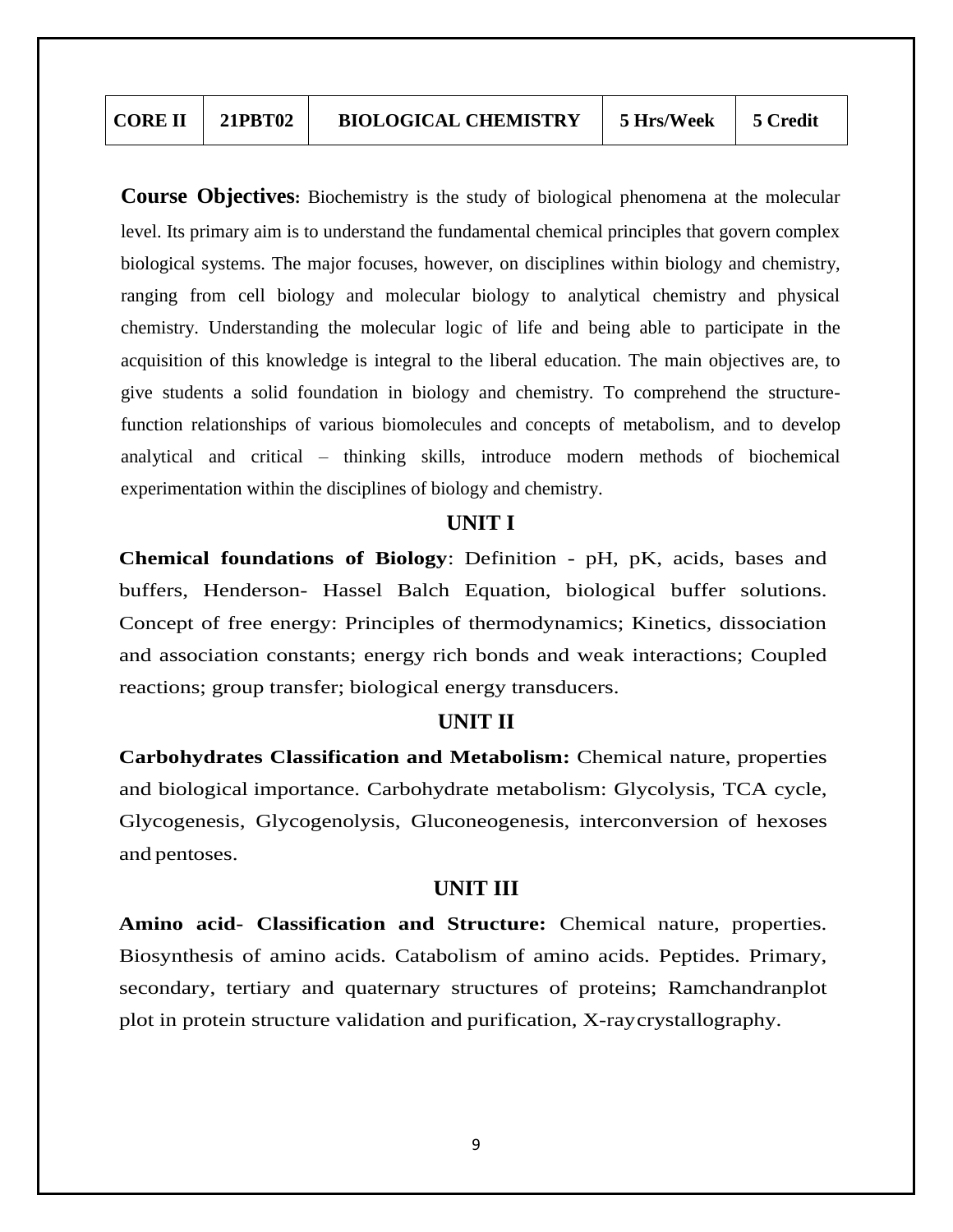#### **UNIT IV**

**Lipids and Nucleic acid chemistry:** Lipids- classification, chemical nature, properties. Biosynthesis of fatty acids- Triglycerides, phospholipid, sterols. Oxidation of fatty acids. Nucleic acid chemistry, Purines and pyrimidines biosynthesis.

#### **UNIT V**

**Hormones and Enzymology:** Hormones-Definition, classification, mechanism of action, Endocrine glands Pituitary-Follicle stimulating hormone(FSH), luteinizing hormone (LH).Pineal gland –Melatonin .Thyroid and para thyroid; Pancrease – insulin and glucagon. Enzyme Nomenclature; Enzyme kinetics; Michaelis-Menten equation, Ordered and ping pong mechanism, Enzyme catalysis, Active sites, coenzymes: Coenzymes interactions, activators and inhibitors, kinetics of enzyme inhibitors, isoenzymes, allosteric enzymes.

#### **References**

- 1. Donald Voet, Judith G Voet. (2010). Biochemistry, 4th Edition, John Wiley & Sons, Inc.
- 2. Robert K Murray, Darryl K Granner, Peter A Mayes, Victor W Rodwell. (2012). Harper's Illustrated Biochemistry, 29th Edition, McGraw-Hill Professional.
- 3. Geoffrey L Zubay. (1993). Principles of Biochemistry, 3rd Edition, Wm.C. Brown Publishers.
- 4. David Lee Nelson, Michael M Cox. (2008). Lehninger Principles of Biochemistry, 5th Edition, MacMillan Works Publisher.
- 5. Jeremy Mark Berg, John L Tymoczko, Lubert Stryer (2006). Biochemistry, 6th Edition, W. H. Freeman.
- 6. Trevor Palmer. (2001). Enzymes: Biochemistry, Biotechnology and Clinical Chemistry, 5th Edition, Horwood Publishing Limited.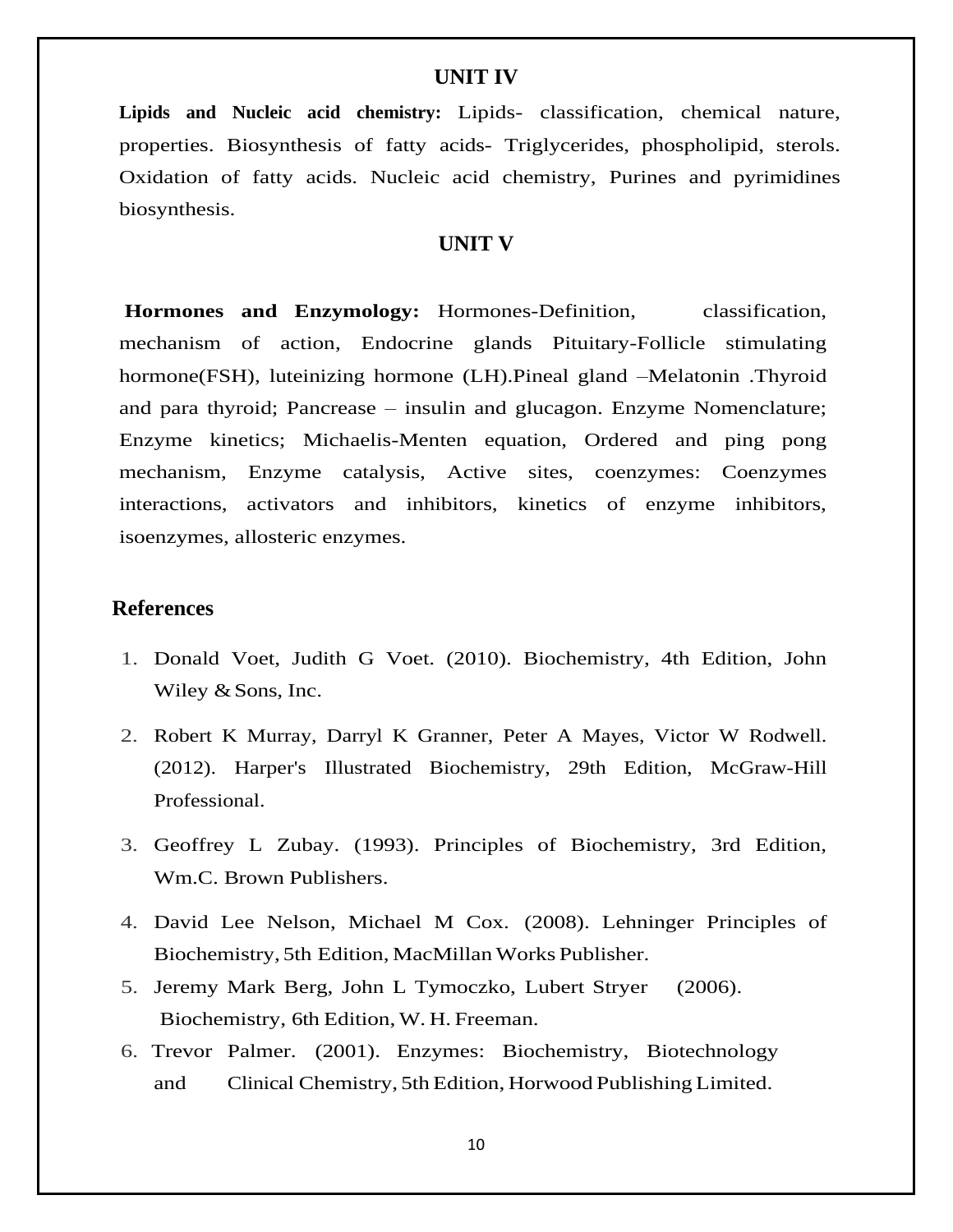- 7. Sathanarayana U and Chakrapani. U. (1995). Essentials of Biochemistry, 2nd Edition.
- 8. Shlomo Melmed,Kenneth Polonsky (2019).Williams Textbooks of Endocrinology- $14<sup>th</sup>$  Edition. Print book and E-Book
- 9. Golder Wilson(2010). Concise Textbook of Biochemistry,  $5<sup>th</sup>$  edition.

# **Web sources**

 [https://linkwww.biochemistry](https://linkwww.biochemistry/) .org [https://link.](https://link/)springer.com [https://www.harpercollins.com](https://www.harpercollins.com/)

**Course learning outcome:** On the successful completion of the course, students will be able to:

**CO1**: To make students have a strong foundation in chemical biology.

**CO2**: To introduce them to metabolic pathways of the major biomolecules and re**l**evance to clinical conditions

**CO3**: To correlate Biochemical process with biotechnology applications.

**CO4:** To discuss the significance of various metabolic processes occurring in biological system.

**CO5**: To evaluate of both Hormones and Enzymology and also its medical importance in the human life.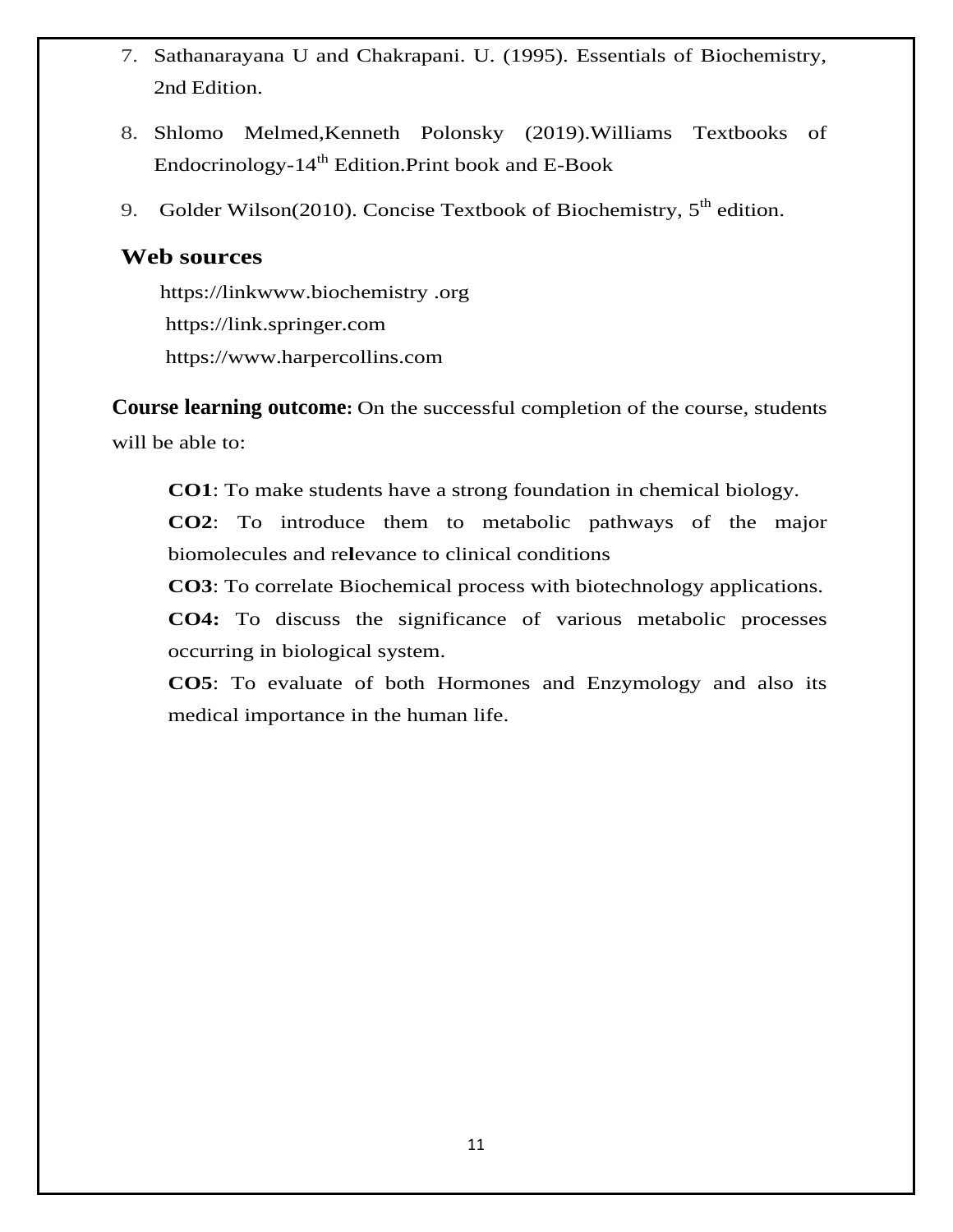| <b>CORE III</b> | <b>21PBT03</b> | <b>MICROBIOLOGY</b> | 5 Hrs/Week | 5 Credit |
|-----------------|----------------|---------------------|------------|----------|
|-----------------|----------------|---------------------|------------|----------|

**Course Objectives**: To provide a detailed knowledge about taxonomy and diversity of microbes, growth, disease/infectious microbe and the role of microbes in Agricultural and Environmental sector.

#### **UNIT-I**

**Scope and History of Microbiology:** Landmark discoveries relevant to the field of microbiology; Pure culture techniques: Theory and practice of sterilization and methods of sterilization. Staining - Principles and types of staining (simple and differential) Microscopy - Instrumentation, principles and applications of light microscopes (bright field, dark field, phase contrast, fluorescent microscopes) and electron microscopes (transmission and scanning electron microscopes)

#### **UNIT-II**

**Microbial Taxonomy and Diversity:** Bacteria, viruses, archea, fungi, algae and protozoa. Eukaryotic microbes: Yeasts, molds and protozoa; Biovars, Serovars and Prions. Microbial growth and metabolism: Microbial growth: Growth curve, factors affecting growth. Microbial metabolism-an overview. Methanogenesis, acetogenesis and auxotrophs.

#### **UNIT-III**

**Microbial Diseases and Host Pathogen Interaction:** Normal microbiota; Classification of infectious diseases; Reservoirs of infection; Nosocomial infection; Emerging infectious diseases; Mechanism of microbial pathogenicity; Nonspecific defense of host; Antigens and antibodies; Humoral and cell mediated immunity; Vaccines; Immune deficiency; Human diseases caused by viruses, bacteria, and pathogenic fungi.

#### **UNIT-IV**

**Pandemic and Epidemic diseases:** COVID-19, SARS, Plague, Yellow Fever, Flu, Polio, AIDS, H1N1 Swine Flu, Ebola, Zika Virus, Cholera, Small Pox, Measles, Tuberculosis, Leprosy, Malaria, Nipha virus, Dengue, and Chickungunya.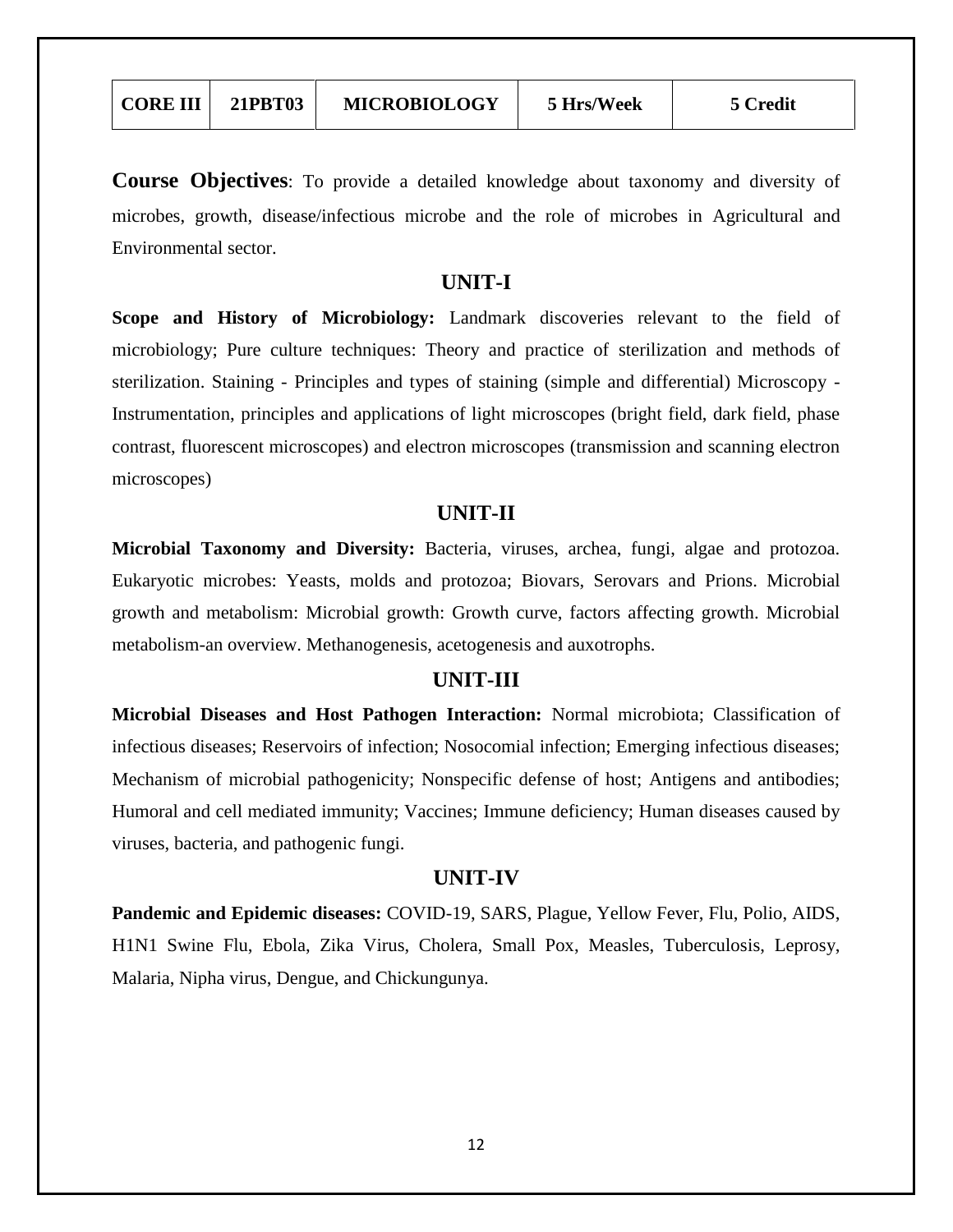#### **UNIT-V**

**Agricultural and Environmental Microbiology:** Biological nitrogen fixation, free living, symbiotic nitrogen fixation, mechanism of Nitrogen, Biofertilizers- types and applications; Rhizosphere effect. Biogeochemical cycles-Carbon, Nitrogen, Sulphur and Phosphorous; Methanogenic bacteria Extremphiles-Thermophiles Acidophiles, Halophiles and alkalophiles; Biotechnological application of extremophiles.

# **References**

- 1. Peter F. Stanbury, Allan Whitaker, Stephen J. Hall. 2016. Principles of Fermentation Technology. 3rd Edn. Elsevier Science Ltd. Netherlands.
- 2. Joanne Willey, Linda Sherwood, Christopher J. Woolverton.2016. Prescott's Microbiology. 10th Edn. McGraw-Hill Education. United States
- 3. Maheshwari D K, Dubey R C 2013. A Textbook of Microbiology.4th Edn S Chand Publishing India.
- 4. Pelczar MJ, Chan ECS, and Krieg NR. (2006). Microbiology, 5th Edition, Tata McGraw Hill Publishing Company.
- 5. Prescott LM, Harley JP and Klein DA. (2005). Microbiology, 6th Edition, McGraw Hill. 3. Talero KP and Talero A. (2002). Foundations in Microbiology, 4th Edition, McGraw Hill.
- 6. Benson HJ. (1999). Microbiological Applications: A Laboratory manual in General Microbiology, 7th Edition, McGraw Hill. 5
- 7. Qiu, W. & Rutherford, Shannon & Mao, A. & Chu, Cordia. (2017). The Pandemic and its Impacts. Health, Culture and Society. 9. 1-11. 10.5195/HCS.2017.221.
- 8. Managing epidemics- Key facts about major deadly diseases, World Health Organization (WHO) 2018.
- 9. O'Flaherty, Vincent & Collins, Gavin & Mahony, Thérèse. (2010). Environmental Microbiology, Second Edition. 10.1002/9780470495117.ch11.
- 10. Agriculture Microbiology, 2016. E-Course Developed By TNAU (ICAR)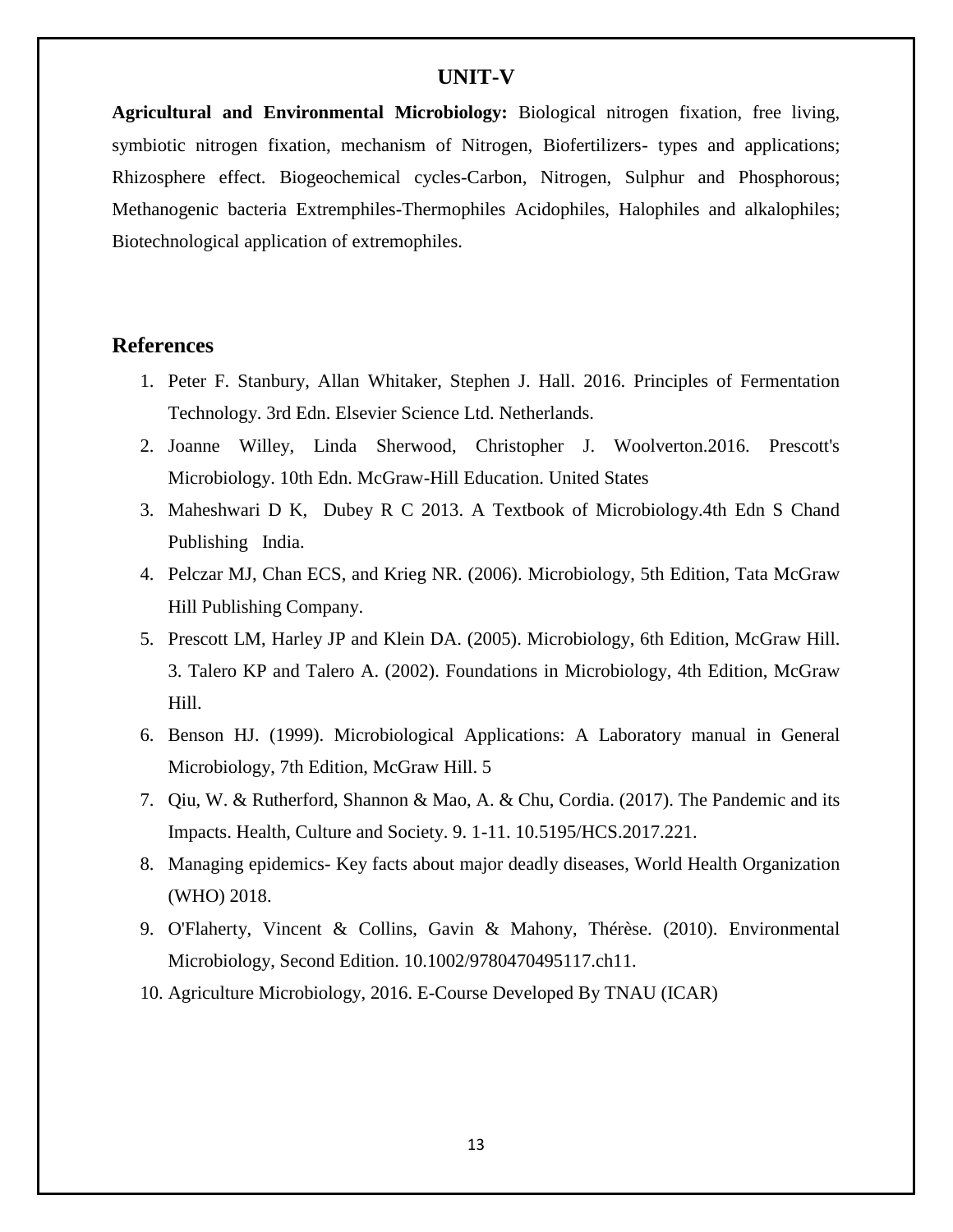# **Web Sources:**

<https://aem.asm.org/content/77/5/1907> http://www.biologydiscussion.com/biotechnology/downstream-processing/stagesindownstream-processing-5-stages/10160 [https://www.agrimoon.com/wp-content/uploads/AGRICULTURAL-Microbiology.pdf.](https://www.agrimoon.com/wp-content/uploads/AGRICULTURAL-MICROBIOLOGY.pdf) [https://www.who.int/emergencies/diseases/managing-epidemics-interactive.pdf ISBN](https://www.who.int/emergencies/diseases/managing-epidemics-interactive.pdf%20ISBN%20%20%20978-92-4-156553-0)  [978-92-4-156553-0.](https://www.who.int/emergencies/diseases/managing-epidemics-interactive.pdf%20ISBN%20%20%20978-92-4-156553-0)

# **Course learning outcome:**

**CO1:** To understand the landmarks of microbiology, sterilization and principle and working of microscopes.

 **CO2:** To get in depth knowledge of microbial diversity and growth curve of microbes.

 **CO3:** To know microbial diseases and host pathogens interaction by microbes.

 **CO4:** To examine on epidemic and pandemic diseases.

 **CO5:** To learn agricultural and environmental microbiology.

| ELECTIVE I | 21PBTE01/       | <b>ANY ONE OF FROM THE 5 Hrs/Week</b> | -4 Credit |
|------------|-----------------|---------------------------------------|-----------|
|            | <b>21PBTE02</b> | <b>ELECTIVE LIST</b>                  |           |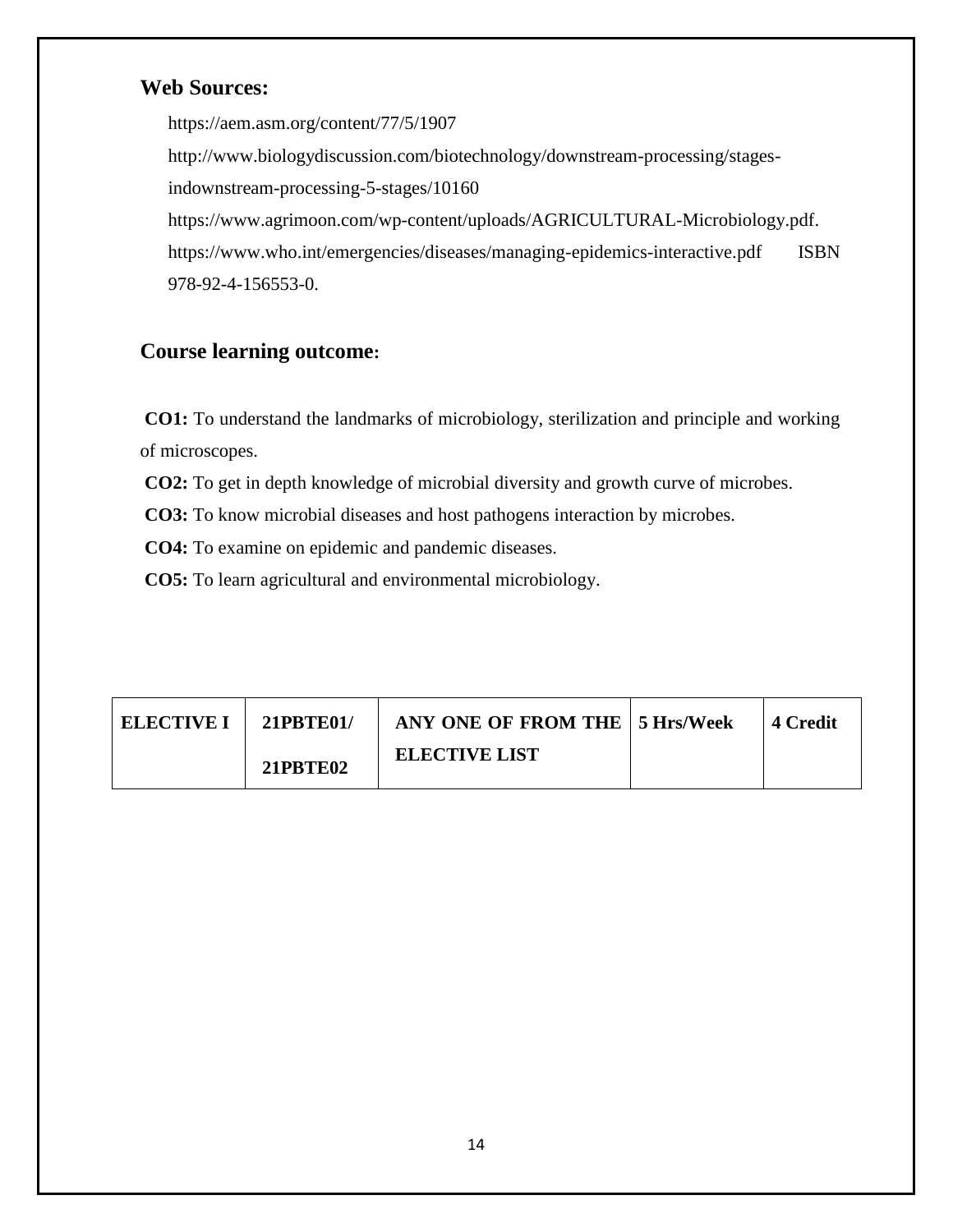**Course objectives**: Students get to know the technical knowledge and gain hands on practical

skills in various aspects of cell biology and Biological chemistry.

# **Cell Biology**

- 1. Principles of Microscopy and optics
- 2. Measurement of Cell size by Micrometry
- 3. Mitosis and Meiosis
- 4. Giant Chromosomes (Polytene-Chirnomous larvae)
- 5. Sex Chromatin (Barr Body)
- 6. Blood cells identification

# **BIOLOGICAL CHEMISTRY**

- 1. Preparation of Buffer
- 2. Estimation of glucose (DNS method)
- 3. Estimation of DNA (Diphenylamine)
- 4. Estimation of RNA (Orcinol)
- 5. Estimation of Protein ( Lowry"s Method)
- 6. Extraction and Estimation of starch from potato
- 7. Thin Layer Chromatography-separation of aminoacids
- 8. Qualitative analysis of carbohydrate
- 9. Qualitative analysis of aminoacids.
- 10. Separation of protein (SDS-PAGE)

**Course learning outcome:** By the end of the course, the students will be able to

- 1. Find out the various stages of Cell division.
- 2. Sex chromatin determination by performing a Barr body experiment.
- 3. Differentiate the bacterial cells.
- 4. Obtain knowledge for the preparation of stains, buffers, standard solutions for various biochemical assays.
- 5. To train the students for estimation of nucleic acid, protein and starch.
- 6. Use chromatography techniques, students will be able to separate pigments and amino acids from a mixture of samples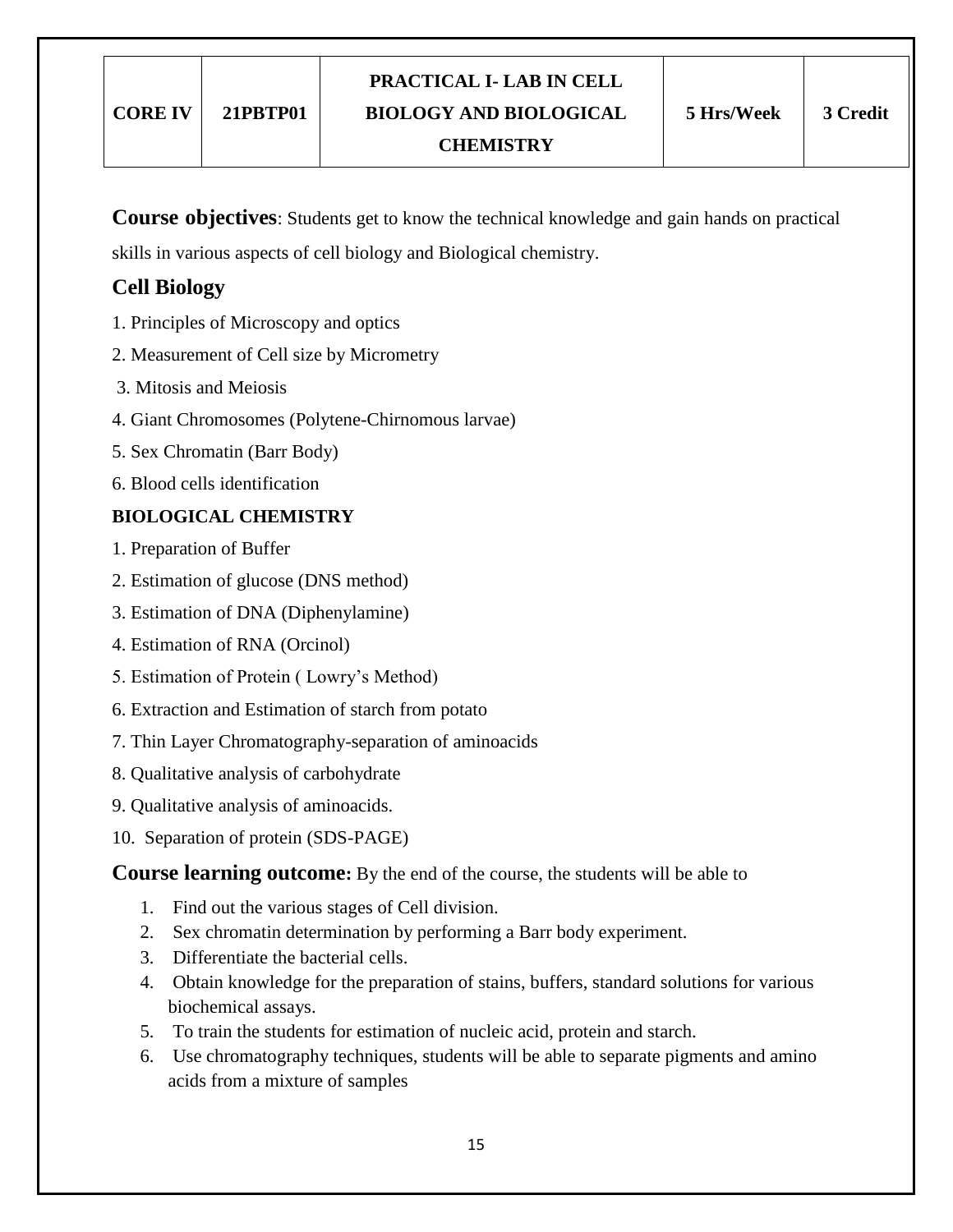| <b>PRACTICAL II- LAB IN</b><br><b>21PBTP02</b><br>5 Hrs/Week<br><b>CORE V</b><br>3 Credit<br><b>MICROBIOLOGY</b> |  |
|------------------------------------------------------------------------------------------------------------------|--|
|------------------------------------------------------------------------------------------------------------------|--|

# **Course objectives:**

The main objective for this laboratory course is to provide the students with a basic fundamental knowledge of how microorganisms grow, react with specific types of growth media and their biochemical reactions with media used in identification. Laboratory procedures are used to show students the effects of antimicrobial chemotherapeutic drugs on specific bacteria.

- 1. Cleaning of Glassware and laboratory rules.
- 2. Isolation pure culture and Maintenance of microorganisms from soil and water Serial dilution method, Plating and Streaking.
- 3. Staining methods Simple staining, differential staining-Acid fast, Endospore ; LCB mount.
- 4. Motility of bacteria by hanging drop method.
- 5. Growth curve, Measurement of bacterial population by turbidometry and serial dilution methods
- 6. Biochemical characterization of Bacteria IMVIC, Catalse test, oxidase test, sugar fermentation, urease test, TSI test, starch hydrolysis.
- 7. Differential and Selective Media Unknown organism.
- 8. Kirby Bauer (AST) antibiotic sensitivity test
- 9. Effect of various factors on growth of bacteria  $\overline{\omega}$  Temperature and pH.

# **Course learning outcome:**

- 1. To understand the practical skills in microscopy and their handling techniques and staining procedures
- 2. To understanding various Culture media and their applications and also understand various physical and chemical means of sterilization
- 3. To realize General bacteriology and microbial techniques for isolation of pure cultures of bacteria and fungi
- 4. To master aseptic techniques and be able to perform routine culture handling tasks safely and effectively
- 5. Comprehend the various methods for identification of unknown microorganisms
- 6. To know the various Physical and Chemical growth requirements of bacteria and get equipped with various methods of bacterial growth measurement.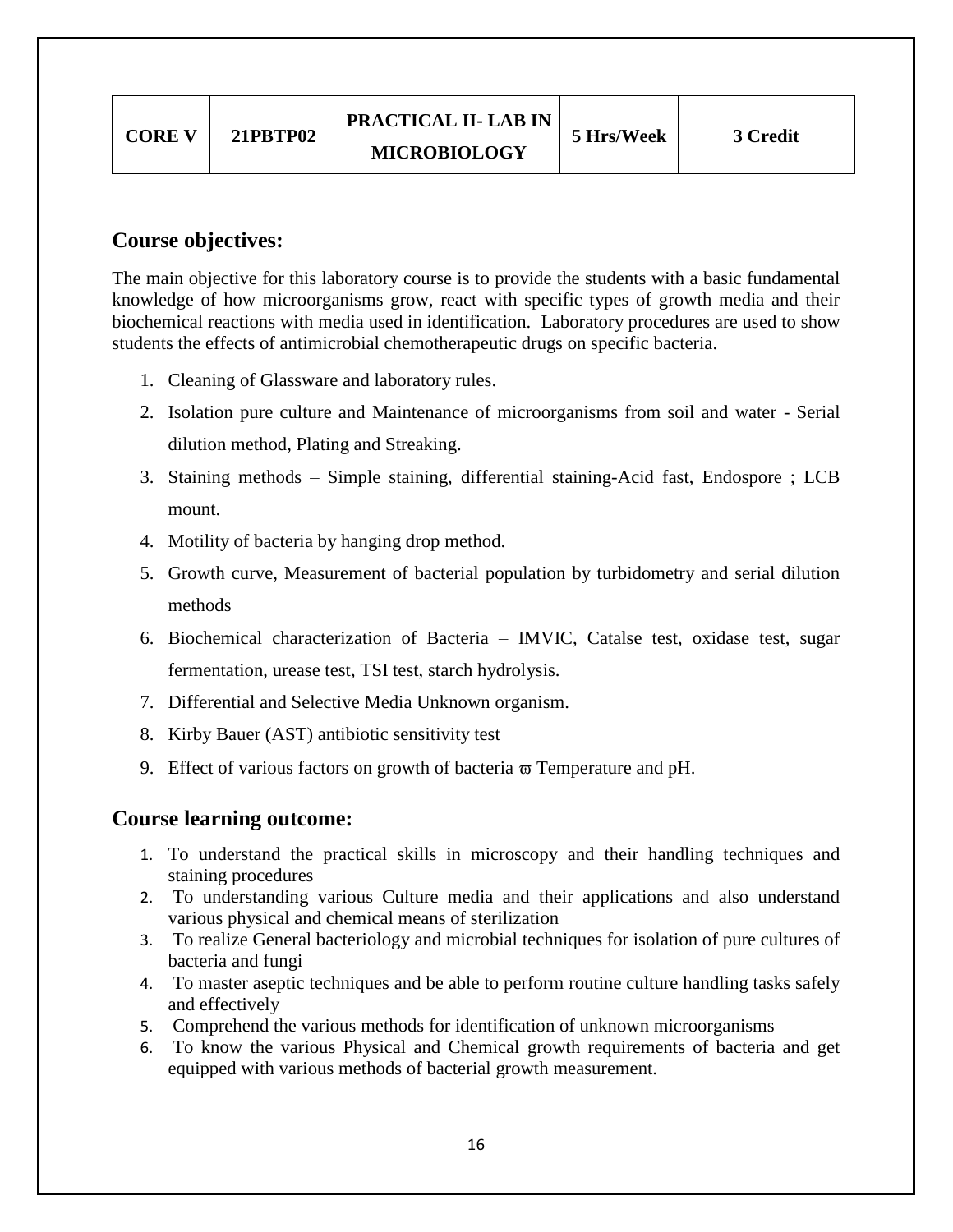**Course Objectives:** To understand the fundamentals of genetic concepts, advanced aspects of chromosome biology, genome organization and their role in information transfer and also provide the knowledge about genetic test molecular marker and oncogenes.

### **UNIT-I**

**Concepts of Genetics:** Model systems in genetic analysis (*E. coli*, *Neurospora crassa*, yeast, *Arabidopsis*, *Drosophila* and *C. elegans*), Laws of inheritance-Mendel"s Laws, Chromosome theory of inheritance, Cytoplasmic inheritance, Allelic and non-allelic interactions, Concept of alleles, lethal alleles, multiple alleles, Interaction of genes-types of dominance and Epistasis. Linkage, Sex-linked inheritance and Quantitative inheritance.

### **UNIT-II**

**Physical basis of heredity and cytogenetic:** Chromosome - Structural organization, Giant chromosomes and chromosomal variation**,** Gene- concept, structure and function. Cell cycle, cell division and Cell signaling, Apoptosis and Genome- Organization of nuclear and organellar genomes from Bacteria, Plant and Animal, repetitive elements-LINES, SINES and Mutation and mutagenesis.

#### **UNIT-III**

**Microbial and Population genetics:** Recombination in prokaryotes, Transformation, conjugation, transduction and sexduction. Transposons, retrotransposons and mechanism of transposition. Viral genetics. Biology of plasmids. Extra chromosomal inheritance. Hardy-Weinberg equilibrium. eugenics and euphenics. Genetic testing in individuals and populations-Direct testing-Gene tracking, Population screening-DNA profiling and genetic councelling.

#### **UNIT-IV**

**Informational molecules and its function**: DNA as genetic material, DNA structure, replication and repair mechanism. RNA as genetic material, types of RNA, role of RNA in information transfer, concept of central dogma, Genetic code, codon usage, Transcription and Translation in prokaryotes and eukaryotes, post-translational modifications. Leader sequences & protein targeting. Regulation of gene expression-lac and trp operons and gene silencing.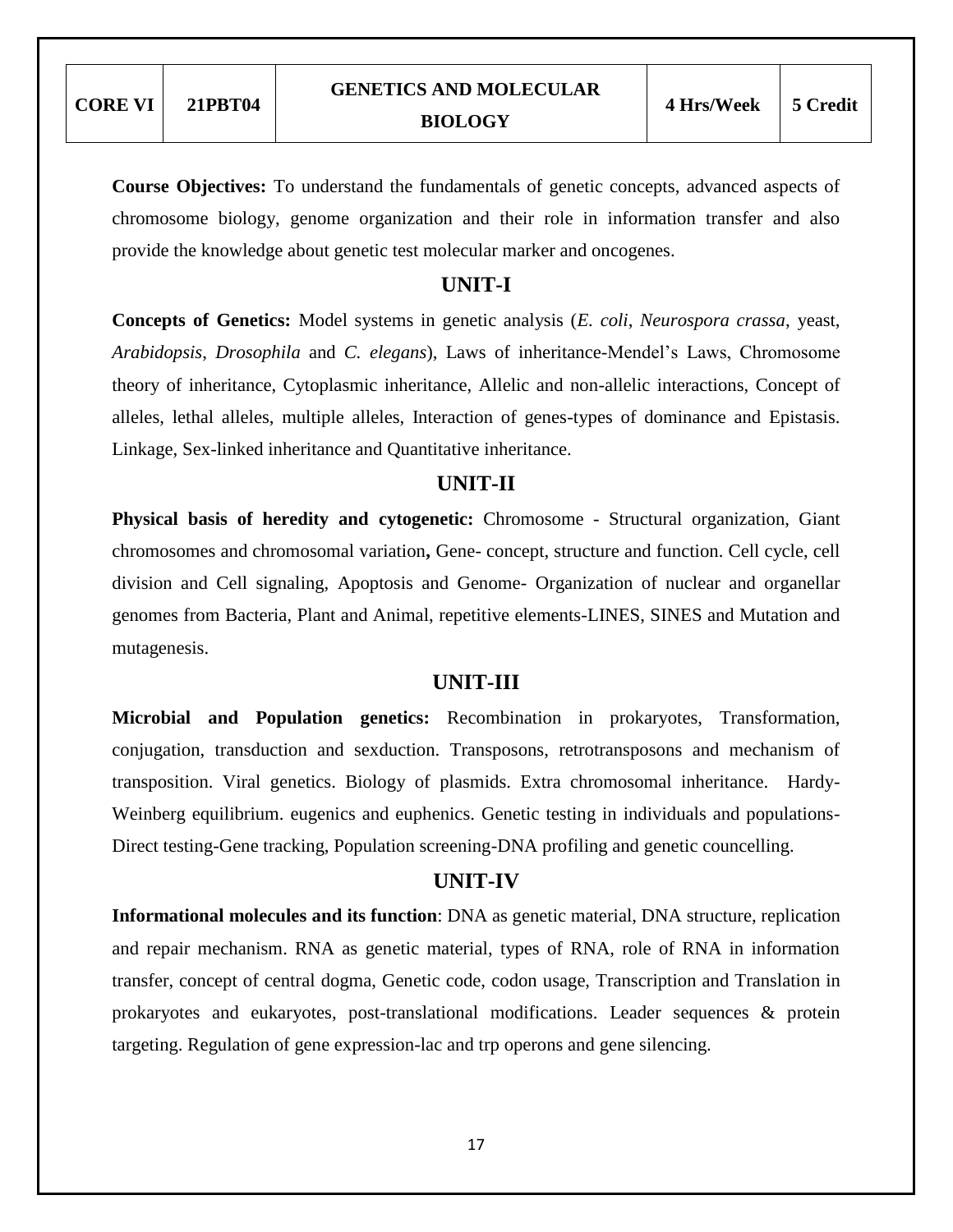#### **UNIT-V**

**Genome mapping with molecular markers and oncogenes**: Genetic and physical mapping and map based cloning, Southern and fluorescence in situ hybridization in genome analysis, RFLP, RAPD and AFLP analysis, Molecular markers linked to disease resistance genes, Application of RFLP in forensic, disease prognosis and genetic counseling. Oncogenes - Viral and cellular oncogenes, tumor suppressor genes- structure and function pRB and p53.

#### **References**

- 1. The Cell-A molecular approach. Cooper, G.M and Hausman, R.E. 2007 4th Edition, Sinauer Associates Inc. USA.
- 2. Cell and Molecular Biology. Gerald Karp. 2009. 6th Edition, John Wiley & Sons, Inc.
- 3. Molecular Biology of the Gene. Watson, J.D, Baker, T.A, Bell, S.P, Gann, A, Levine, M and Losick R. 2008. 6th edition, Cold Spring Harbour Laboratory Press, Pearson Publication.
- 4. Molecular genetics, Phundan Singh. 2010. Ibdc Publishers
- 5. A Textbooks of Genetics and Molecular Biology. Sabyasachi Roychoudhuri. 2011. New Central Books Agency; 1 edition.
- 6. Molecular Biotechnology. Primrose, S.B. 1994. 2nd Edition, Blackwell Scientific Publishers, Oxford.
- 7. Molecular and cellular methods in Biology and Medicine Kaufman, P.B. Wu, W. Kim, D.and Cseke, L.J. 1995. CRC Press, Florida.
- 8. Molecular Biotechnology: Principles and Applications of Recombinant DNA., Bernard, R. Glick, Jack, J. Pasternak, and Cheryl L. Patten. 2010 Asm Press. Washington, DC, USA
- 9. Human Molecular Genetics. Tom Strachan and Andrew P.Read. 1996. Bios Scientific Publishers.
- 10. Principles of Genetics. Gardner, Simmons, M. J and Snustad, D. P. 2006. 8th Ed.John Wiley & Sons,
- 11. Genetics: Analysis of Genes and Genomes. Daniel, L. Hartl and Maryellen Ruvolo. 2011. 8th Edition.
- 12. Genetics. Gupta, P.K. 2010 Rastogi Publications, New Delhi, India
- 13. Genetics: Analysis and Principles. Robert Brooker. 2012 6th Edition, Kindle Edition.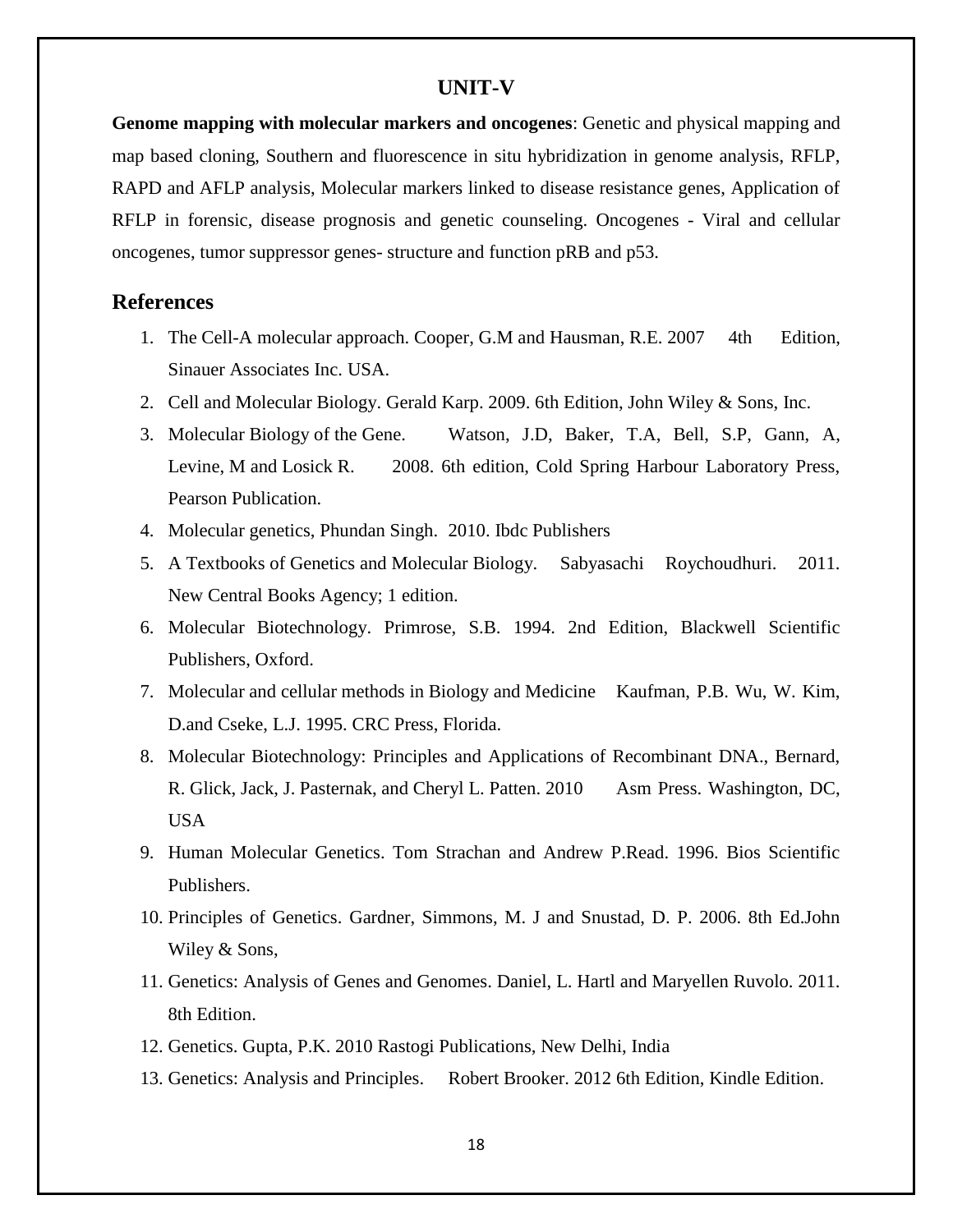- 14. Molecular Biology. David Clark, Nanette Pazdernik and Michelle McGehee. 2018. 3rd Edition, Academic Cell, Elsevier.
- 15. Molecular Cell Biology. Harvey Lodish, Arnold Berk, Chris A. Kaiser, Monty Krieger, Anthony Bretscher, Hidde Ploegh, Angelika Amon and Kelsey C. Martin. 2016. 8th Edition, W. H. Freeman.

#### **Web sources:**

- 1. <https://www.kumc.edu/gec/>
- 2. <https://www.genetics.org/>
- 3. <https://otago.libguides.com/c.php?g=171475&p=1130955>
- 4. <https://www.genome.gov/about-genomics/teaching-tools/Genomics-Education-Websites>
- 5. <http://cellbiol.com/>
- 6. <http://www.cellbio.com/education.html>
- 7. [https://www.easybiologyclass.com/biology-life-sciences-online-resources-lecture-notes](https://www.easybiologyclass.com/biology-life-sciences-online-resources-lecture-notes-and-study-materials-for-students-and-teachers/)[and-study-materials-for-students-and-teachers/](https://www.easybiologyclass.com/biology-life-sciences-online-resources-lecture-notes-and-study-materials-for-students-and-teachers/)
- 8. [https://ocw.mit.edu/courses/health-sciences-and-technology/hst-161-molecular-biology](https://ocw.mit.edu/courses/health-sciences-and-technology/hst-161-molecular-biology-and-genetics-in-modern-medicine-fall-2007/lecture-notes/)[and-genetics-in-modern-medicine-fall-2007/lecture-notes/](https://ocw.mit.edu/courses/health-sciences-and-technology/hst-161-molecular-biology-and-genetics-in-modern-medicine-fall-2007/lecture-notes/)
- 9. <https://www.gmb.org.br/>
- 10. [https://libguides.lib.umt.edu/cellular\\_molecular\\_biology](https://libguides.lib.umt.edu/cellular_molecular_biology)
- 11. [https://onlinelibrary.wiley.com](https://onlinelibrary.wiley.com/)
- 12. [www.scielo.br/gmb.](http://www.scielo.br/scielo.php?script=sci_serial&pid=1415-4757&lng=en&nrm=iso)
- 13. <https://www.khanacademy.org/science/biology>

**Course learning outcome:** On the successful completion of the course, students will be able to:

**CO1:** Learn the basic concept of genetics with Mendelian and non Mendelian inheritance with suitable model organisms.

**CO2:** Understand the structural organization of chromosome, gene and genome

**CO3:** Apply the principles and mechanisms of microbial and population genetics

**CO4:** Analyze the structure and functions of informational molecules like DNA, RNA, and proteins

**CO5:** Evaluate the mechanism of genome mapping with molecular markers and oncogenes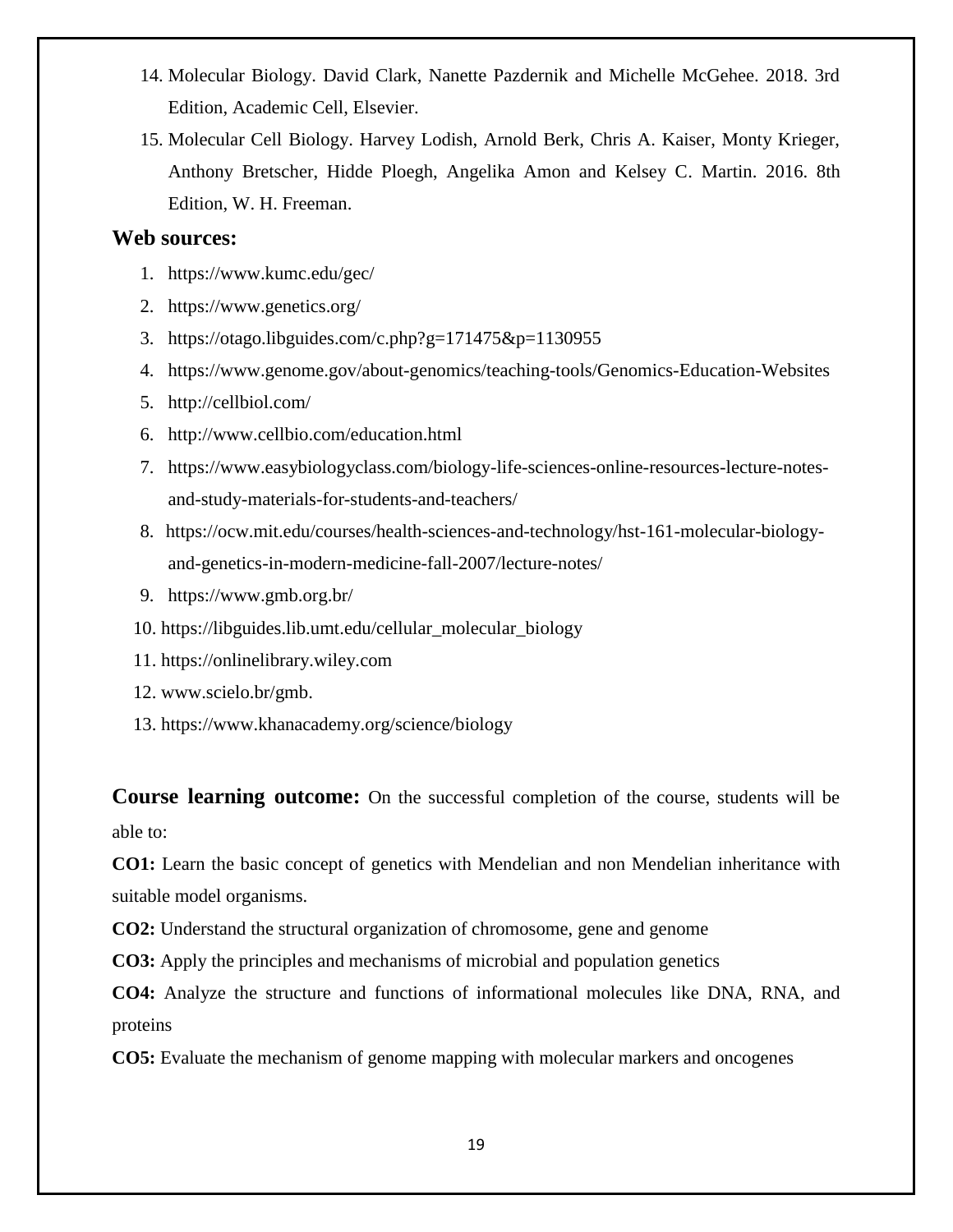**Course Objectives:** The students will be able to understand the fundamental concepts of Immunology and learn the applications of immunological techniques. The students will learn about immunity and its origin, properties of antigen and antibodies, mechanism involved in immune response, role of cytokines and complements, theories and techniques in hypersensitivity reactions and transplantation immunology, causes, symptoms and treatment of autoimmunity, Cancer causes & immunotherapy and Vaccine development strategies

# **UNIT- I**

Historical perspectives of Immunology and early theories. Types of immunity - Innate and adaptive; Haematopoiesis; Cells of immune system; Organs of immune system. Antigens: Factors that influences immunogenicity, Adjuvants, Epitopes, Haptens & Mitogens. Basic structure of antibodies; Immunoglobulin fine structure; Antibody classes, properties and its biological activities; Immunoglobulin super family

# **UNIT II**

Hybridoma technology and Monoclonal antibodies production in mice and humans and its applications, Abzymes. Organization and expression of immunoglobulin genes; Antibody engineering. Antigen - Antibody interactions: Principles and applications of Preciptation and Agglutination reactions, RIA, ELISA, Western blotting, Immunofluorescence, Flow cytometry and Immunoelectron microscopy.

# **UNIT III**

General organization of Major Histocompatibility Complex, MHC molecules and genes; Antigen Processing & Presentation. T cell receptors: Structure and role, Organization and rearrangement of TCR genes, TCR complex; T Cell Maturation, Activation and Differentiation, Apoptosis in T cells; Cell Mediated Effector responses & properties of Effector T cells. B Cell receptors; B Cell Maturation, Activation and Proliferation, Clonal selection and immunological memory; Induction of humoral response. Germinal centres and Antigen induced B Cell differentiation.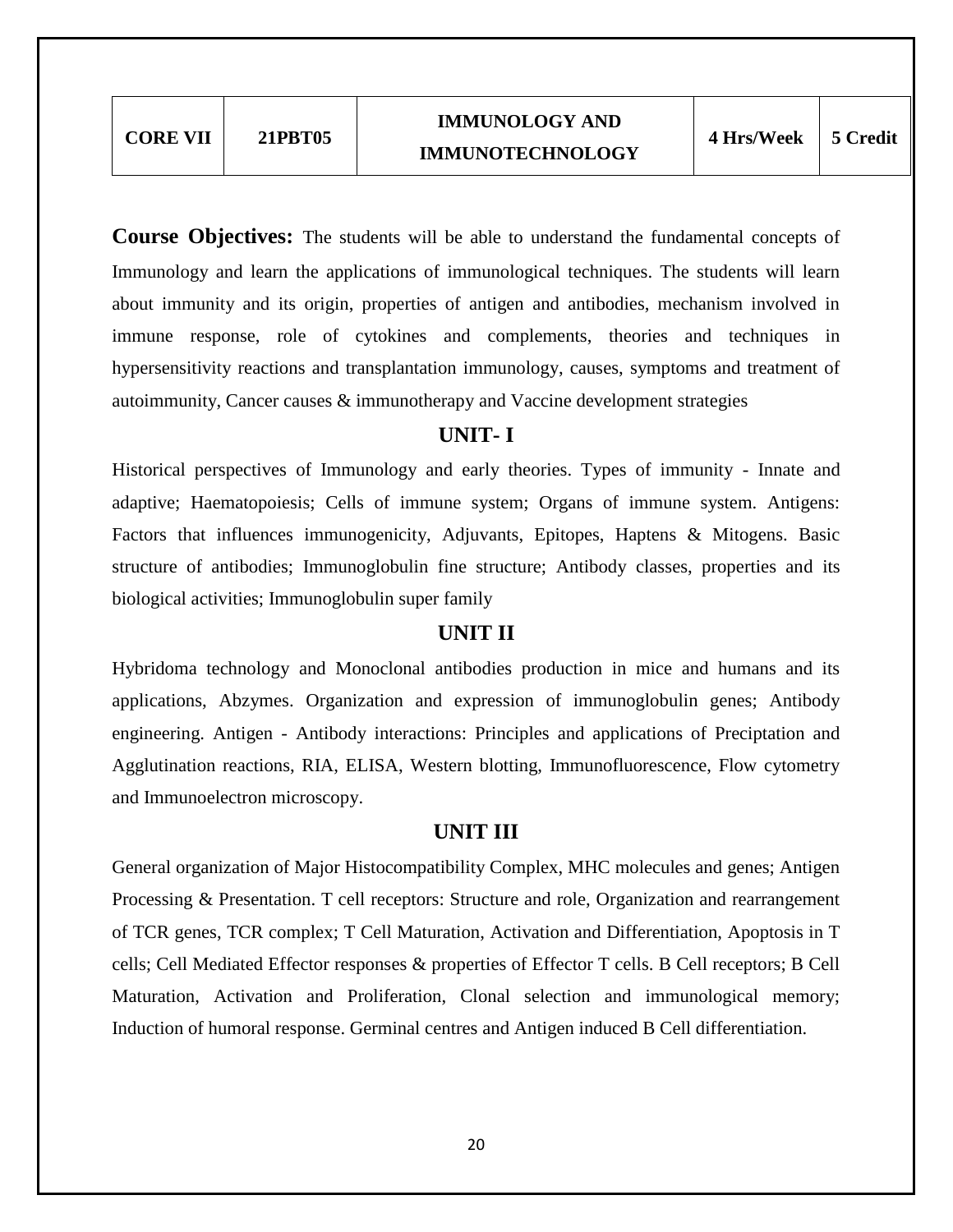#### **UNIT IV**

Cytokines: Properties, types and functions; Cytokine receptors, Cytokine related diseases, Therapeutic uses; Complement functions and components, Complement activation pathways and its biological consequences. Hypersensitivity reactions. Concept of Immunization and strategies in vaccine development: Traditional and novel vaccines.

#### **UNIT V**

Immune response to infectious diseases; Primary and Secondary Immunodeficiency diseases, Autoimmune diseases; Transplantation Immunology, Immunosuppressive therapy, Clinical transplantations, HLA typing; Origin of cancer, Oncogenes and cancer induction, Tumor antigens and immune response, Cancer immunotherapy.

# **References**

- 1. Goldsby R. A., Kindt T. J., Osborne B. A., Kuby J. (2003). Immunology, 6<sup>th</sup> Edition, WH Freeman & Co. New York.
- 2. Kuby J. (2000). Immunology, 4 th Edition, WH Freeman & Co. New York.
- 3. Benjamini E., Coico R. and Sunshine G. (2000). Immunology,  $4<sup>th</sup>$  Edition, A John Wiley & Sons, Inc. Publications.
- 4. Tizard I. R. (1995). Immunology,  $4<sup>th</sup>$  Edition. Saunders College Publishing Harcourt. Brace College Publishers.
- 5. Ivan Riot and Peter I Delvis (2004). Essentials of Immunology,  $10^{th}$  Edition: Blackwell Scientific Publications, Oxford
- 6. Abul K Abbas, Andrew H. Litchman (2004). Basic Immunology: Functions and disorders of the immune system,  $2<sup>nd</sup>$  Edition, ELSEVIER Publications.
- 7. Gerd Rudiger Burmester and Antonio Pezzuto (2003). Color Atlas of Immunology, Thieme Stuttgart, New York
- 8. Gabriel Virella (1998). Introduction to Medical Immunology, 4<sup>th</sup> Edition. Marcel Dekker. Inc. New York
- 9. William E. and Md. Paul (2003). Fundamentals of Immunology,  $5<sup>th</sup>$  Edition. Lippincott William and Wilkins Publishers.
- 10. Rajasekara Pandian M and Senthilkumar B. (2007). Immunology and Immunotechnology. Panima Publishing Corporation, New Delhi.
- 11. Myron M. Levine, James B Kaper, Rino Rappuoli, Margret A. Liu, Michael F. Good (2004). New Generation Vaccines,  $3<sup>rd</sup>$  Edition Marcel Dekker, Inc. New York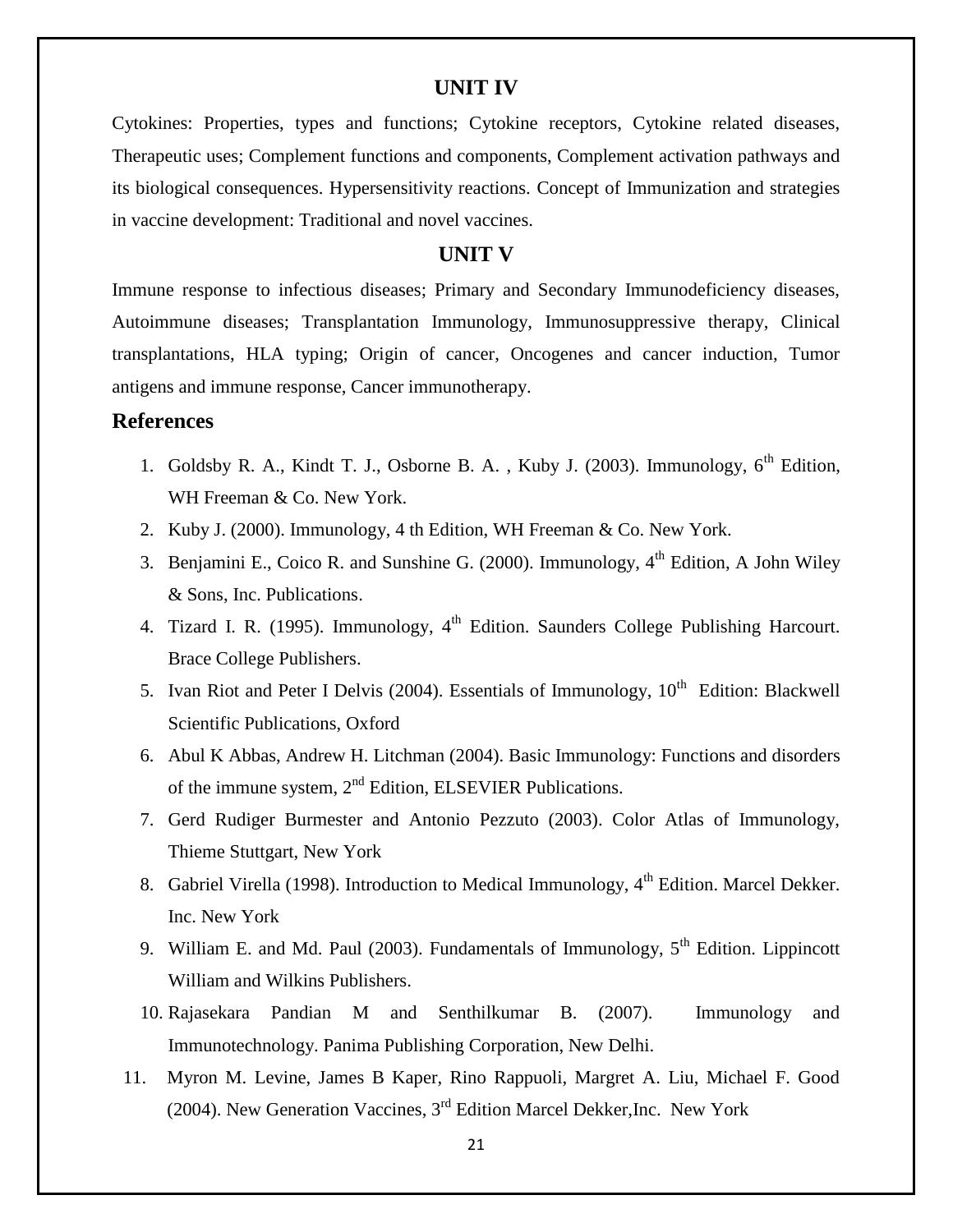#### **Web sources**

[https://www.immunology.org/public-information/immunology-related-activities-and](https://www.immunology.org/public-information/immunology-related-activities-and-resources/immunology-resources-links)[resources/immunology-resources-links](https://www.immunology.org/public-information/immunology-related-activities-and-resources/immunology-resources-links)

#### **Course learning Outcome**

- **CO 1:** To present an overview on types of immunity & immunological responses and to illustrate about different cells and organs involved in immune system, properties and role of antigens and antibodies in immune system.
- **CO 2**: To demonstrate the principle of antigen and antibody interactions and its diagnostic applications
- **CO 3** : To display the role of MHC in antigen processing and presentation and the elaborate the process of T cell and B cell activation during the course of Cell mediated and Humoral immune responses respectively
- **CO 4**: To elucidate on the properties and functions of cytokines and complement components in immune response, hypersensitivity reactions and different types of vaccines
- **CO 5**: To interpret the mechanism of immune response against the Infectious diseases, Immunodeficiency and Autoimmune diseases, Transplantations and Cancers.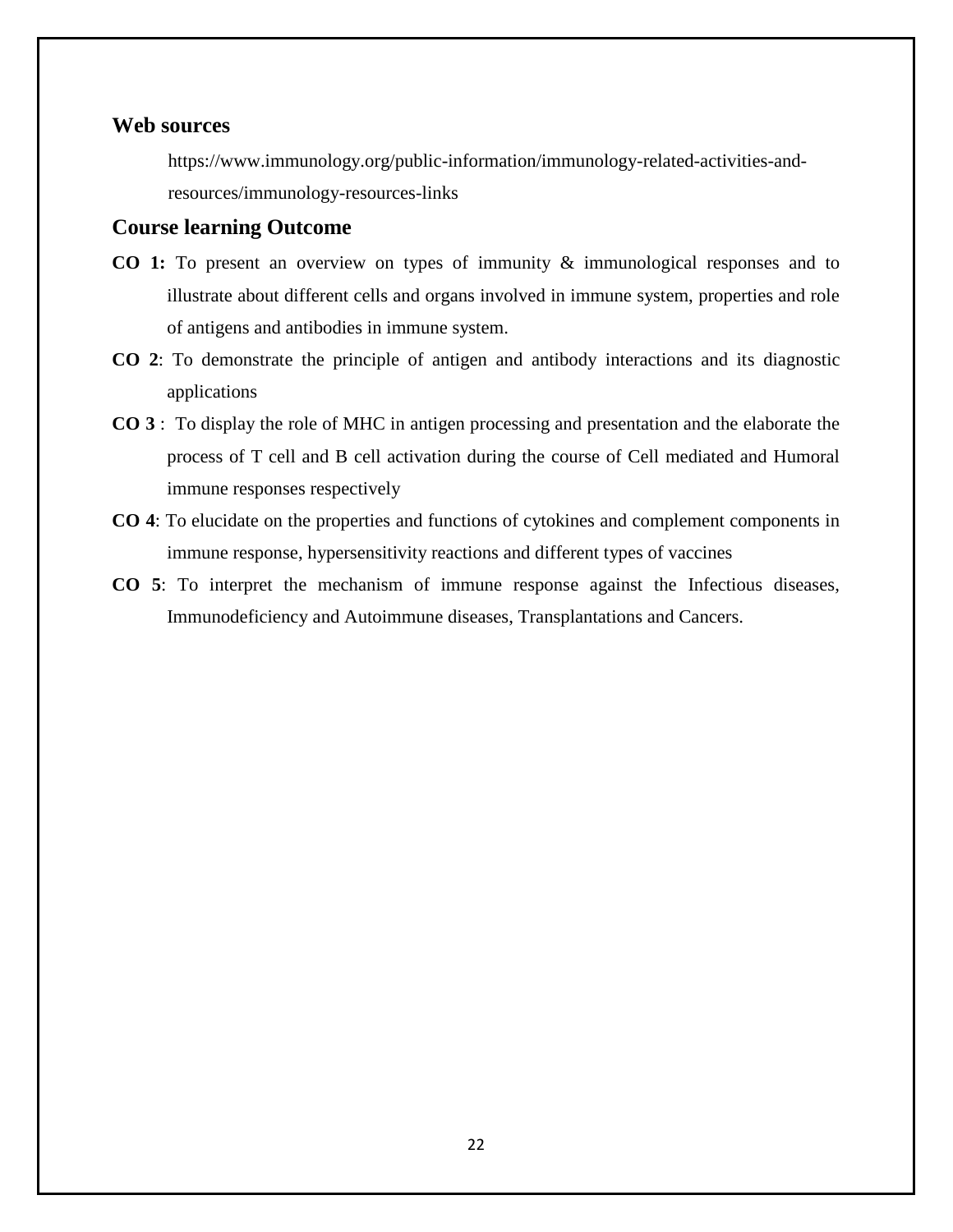**Course Objectives:** The specific objective of course is-to impart adequate knowledge about principles and methods in genetic engineering; to expedite the students to understand the techniques involved in gene cloning and cDNA synthesis; to expand their understanding towards latest technologies in DNA sequencing; to impart sufficient information about expression strategies for heterologous genes; to enrich the students' knowledge with respect to genome mapping and gene therapy.

#### **UNIT I**

**Enzymes in Genetic Engineering:** Restriction endonucleases (REs) – classification, mechanism of action, use of REs for molecular cloning, DNA Ligases, topoisomerases, gyrases, methylases, phosphatase(Acid, Alkaline, BAP, CIP & SAP) Polynucleotide kinase, terminal transferase, koren bergs enzyme, klenow fragment, TAQ DNA Polymerase and RNase.

# **UNIT II**

**Vectors and their application in genetic engineering:** Plasmids – Types of Plasmid and plasmid vectors (P**BR322**, pUC and pBlueScript); Expression vectors; pMal, GST-based, pET vectors. Bacteriophages- M13, lambda insertion vectors – λgt10, λgt11, λ ZAP and replacement vectors – EMBL; cosmids - Artificial chromosome vectors (YACs; BACs); Other viral vectors: SV-40, baculovirus & retroviral vectors.

# **UNIT III**

**Introduction of recombinant DNA into hosts:** Introduction of recombinant DNA into suitable hosts transformation, Agrobacterium-mediated transformation; physical method of gene transfer. **Characterization of cloned genes -** Sequencing of DNA- Sanger"s enzymatic method and Gilbert's chemical sequencing method; automated DNA sequencing; pyrosequencing. Site directed mutagenesis and genome mapping.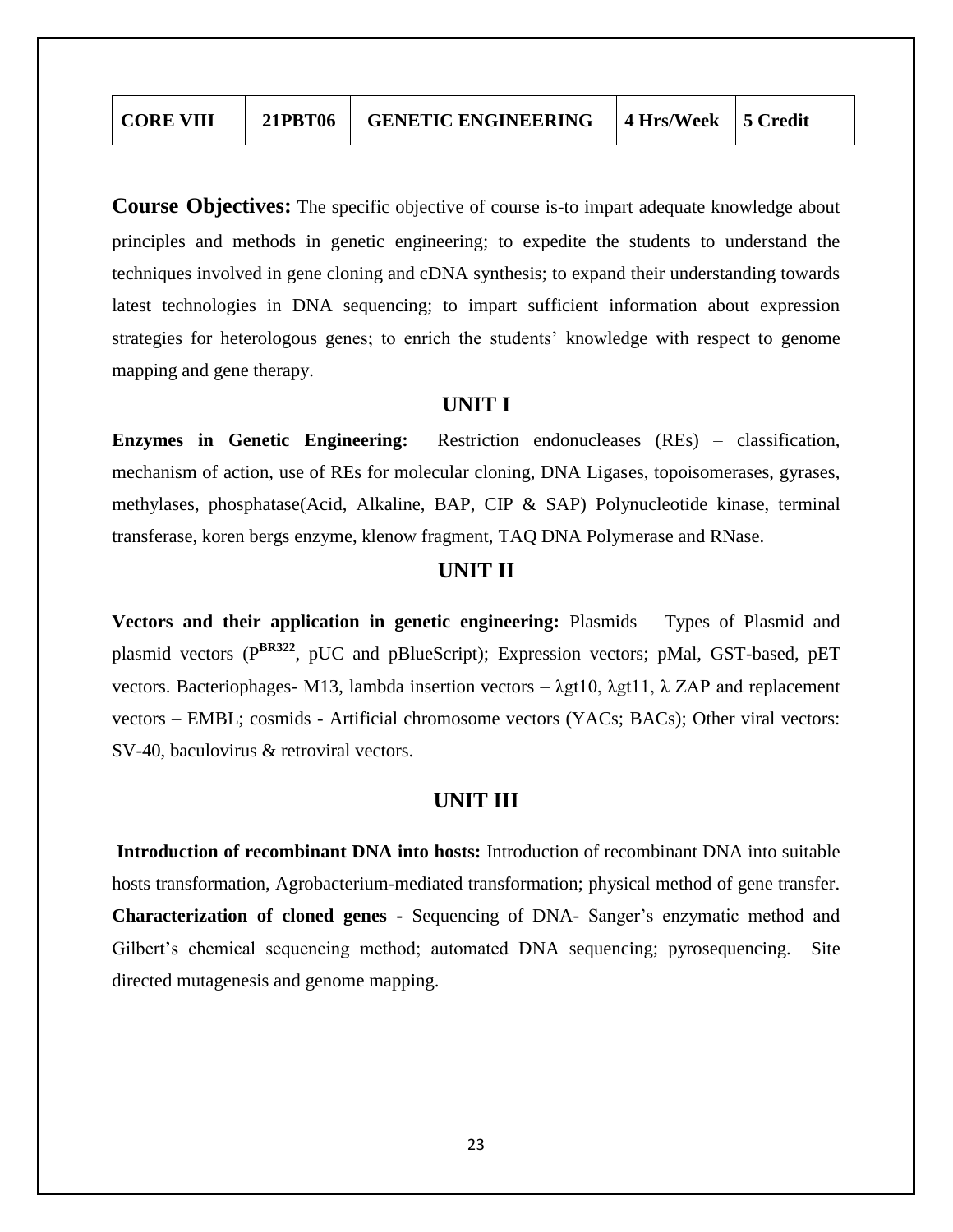#### **UNIT IV**

**Construction and screening of genomic libraries:** Construction of genomic and cDNA libraries, Screening: DNA probe-based screening - molecular hybridization techniques: Preparation of nucleic acid probes by nick translation, random primer labeling and end labeling, hybridization techniques for identification of clones with gene of interest, Screening by antibody-based methods: induction of protein expression, immunodetection using specific antibodies, radioactive and chemiluminescent methods of detection.

#### **UNIT V**

Transgenic animals (mice, cattle and fish). Transgenic plant (herbicide tolerance, delayed fruit ripening), Antisense RNA Technology, Human gene therapy. DNA foot printing, chromosome jumping. Micro array, SAGE and PCR.

### **References**

- 1. Primrose, S.B and R.M Twyman, (2006) Principles of Gene Manipulation. Seventh edn. Blackwell Scientific Publishers, Oxford.
- 2. Davis J.A. and W.S.Roznikolf (1992) Milestones in Biotechnology. Classic papers on genetic Engineering, Butterworth-Helnemann, Boston.
- 3. Kingsman S.M. and A.J.Kingsman, (1998) Genetic Engineering. An Introduction to gene analysis and exploitation in eukaryotes. Blackwell Scientific Publications, Oxford.
- 4. James D. Watson. Recombinant DNA (2001). Scientific American Books. USA
- 5. Benjamin Lewin. Genes-VIII. Oxford university press.
- 6. Glover, D.M and B.D Hames. DNA Cloning 1-4. (2006). Oxford University Press.
- 7. From Genes to Clones Introduction to Gene Technology Winnacker, E.L. 1987., Panima Educational Book Agency, New Delhi.
- 8. T.A.Brown. 2016, An Introduction to Gene cloning & DNA analysis, 7th edition, Wiley balckwell, US.
- 9. Bernard R.Glick and Cheryl L.Patten, 2017, Principles and Applications of Recombinant DNA - Molecular Biotechnology.,5th ed, ASM Press, United states.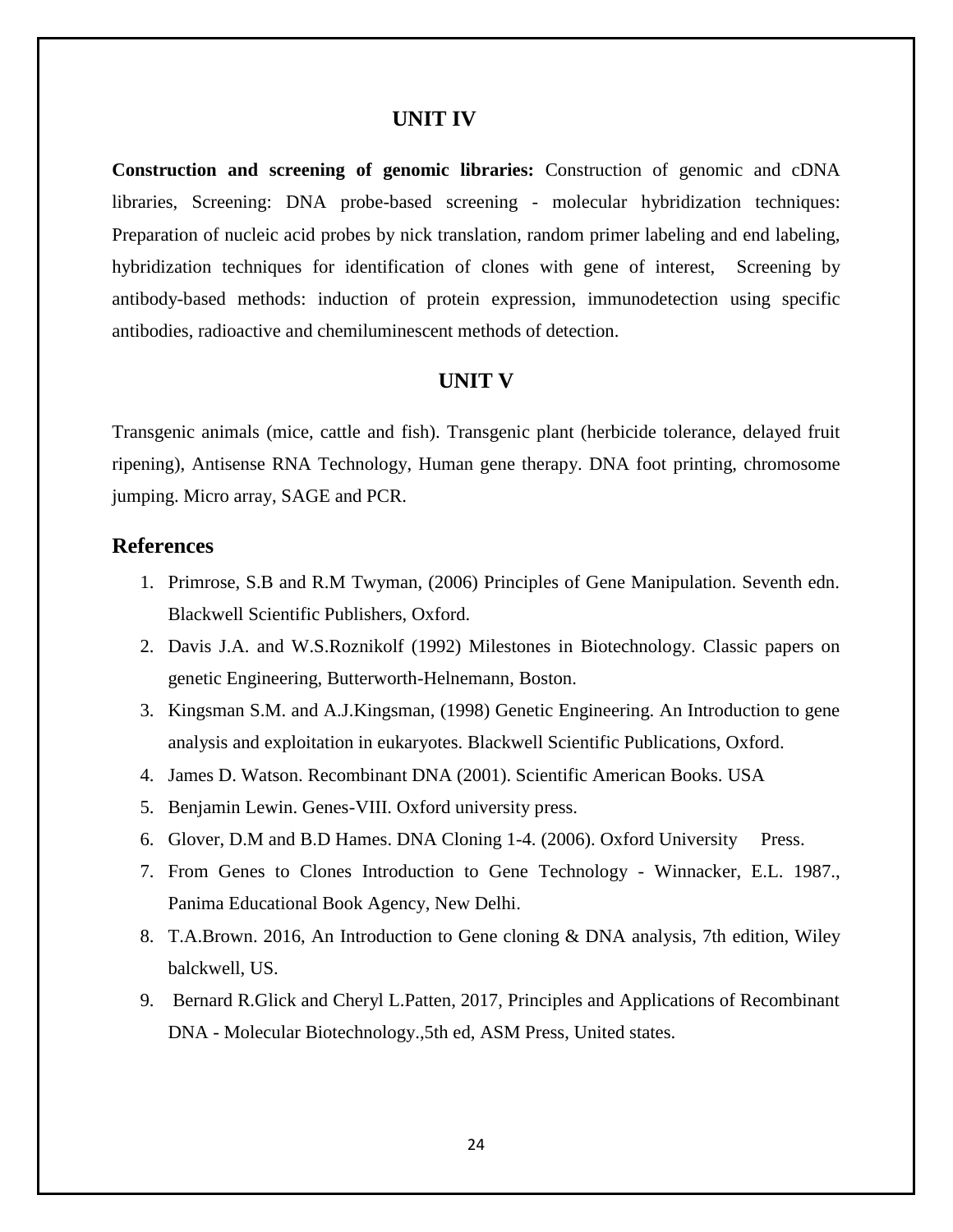# **Web Resources**

www.icgeb.org www.genengnews.com [www.genome.gov](http://www.genome.gov/) www.bio.org

**Course learning outcome:** By the end of the course, the students should be able to

**CO 1:** To learn the theoretical knowledge in the genetic engineering enzymes and application.

**CO 2:** Understanding the basic concept of gene cloning and the role of enzymes and vectors responsible for gene manipulation, transformation and genetic engineering.

**CO 3:** Students expanded their knowledge about gene transfer methods and identifying suitable hosts for cloning and sequencing.

**CO 4:** To learn the genomic library construction, hybridization and labeling techniques.

**CO 5:** Describe the Transgenic methods, chromosome jumping and PCR and methods for gene therapy.

| <b>ELECTIVE II</b> | <b>21PBTE03/</b> | ANY ONE OF FROM THE<br><b>ELECTIVE LIST</b> | 4 Hrs/Week | 4 Credit |
|--------------------|------------------|---------------------------------------------|------------|----------|
|                    | <b>21PBTE04</b>  |                                             |            |          |

| EDC I | <b>COURSE SELECTED FROM 3 Hrs/Week</b> | 3 Credit |
|-------|----------------------------------------|----------|
|       | <b>OTHER DEPARTMENT</b>                |          |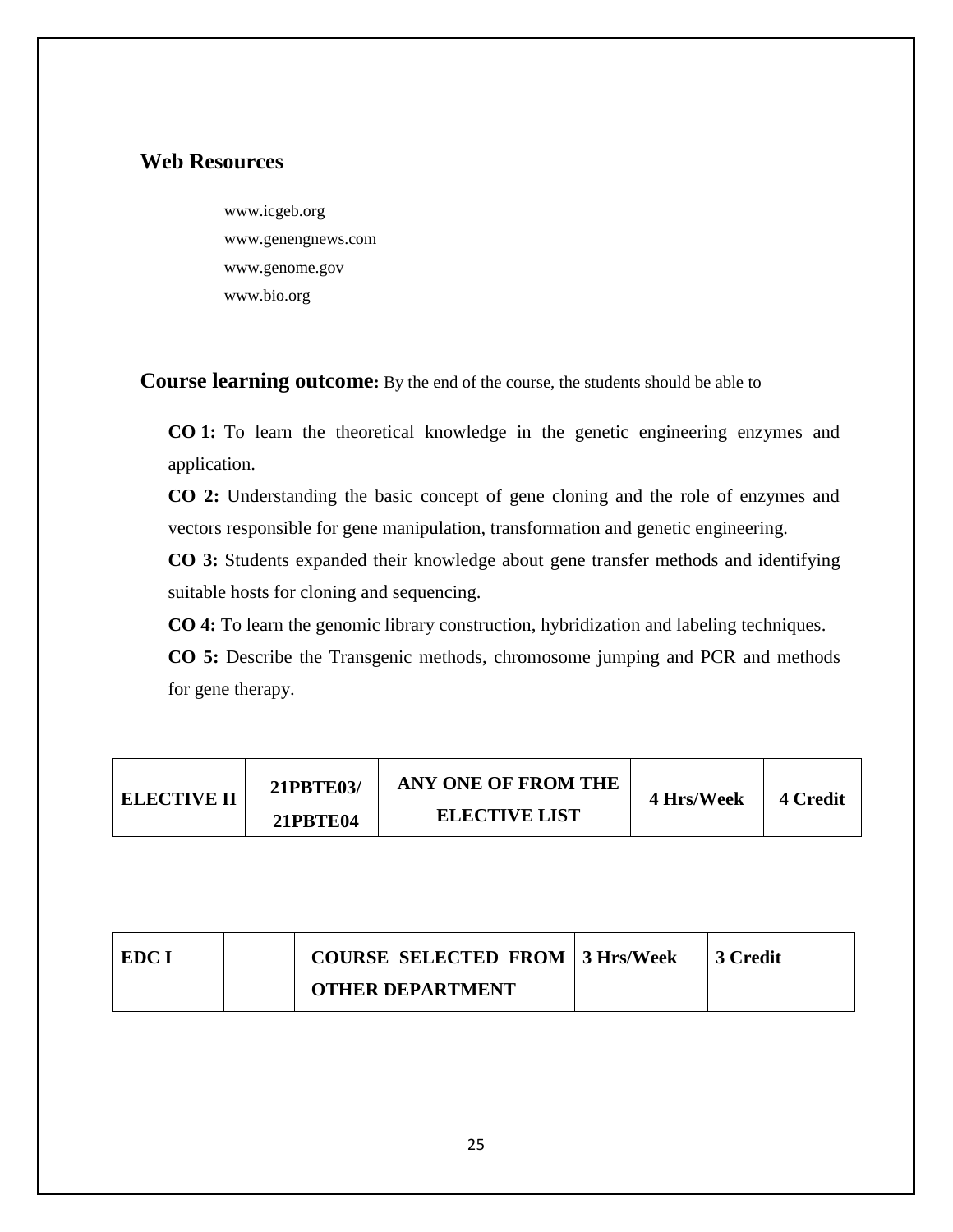# **Course Objectives:**

- $\triangleright$  To access knowledge about immune cells and to understand their applications.
- $\triangleright$  To know the applications immune cells in diagnosis.
- 1. Study on Blood Cells
	- Identification of blood cells
	- Differential count of white blood cells
	- Separation of mononuclear cells from Human peripheral blood
- 2. Preparation of specimen for Immunology
	- a) Preparation of serum
	- b) Preparation of plasma
	- c) Preparation of blood antigens
- 3. Agglutination test
	- a) ABO Blood grouping
	- b) Widal test for typhoid fever (qualitative and quantitative test)
	- c) Haemagglutination test
- 4. Passive agglutination test
	- a) Anti Streptolysin O (ASO) test
	- b) C-reactive protein (CRP) test
	- c) Rheumatoid arthritis (RA) test
- 5. Agglutination inhibition test Pregnancy test for detection of HCG
- 6. Flocculation test Rapid Plasma Reagin Test (RPR)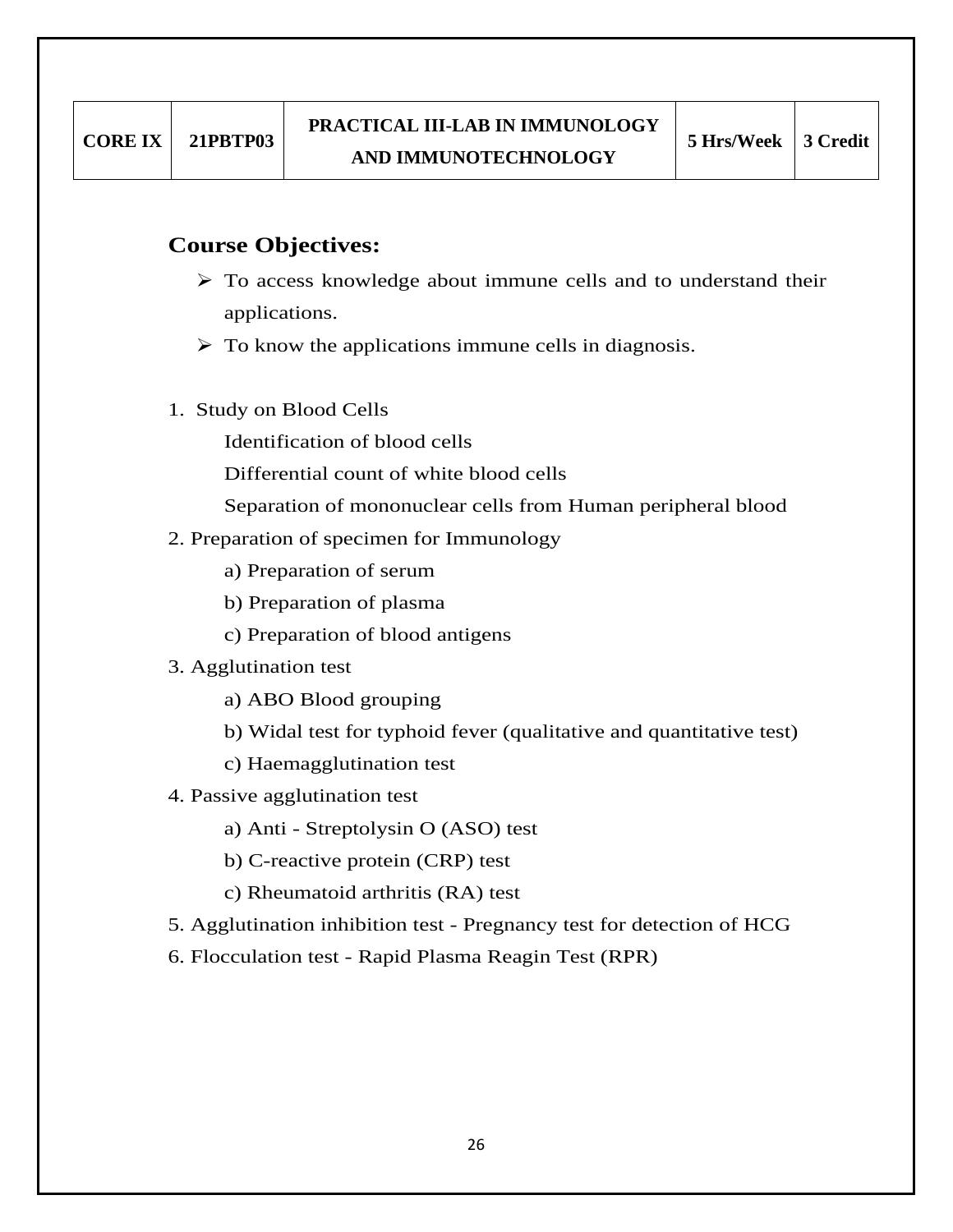#### 7. Precipitation test

I

- a) Ouchterlony"s Double Immunodiffusion Technique (ODD)
- b) Counter Current Immunoelectrophoresis (CIE)
- c) Immuno Electrophoresis (IE)
- d) Radial Immuno Diffusion (RID)
- e) Rocket Immuno Electrophoresis (RIE)

8. Demonstration of laboratory animal handling, Route of inoculation, bleeding

9. IgG separation by affinity chromatography

10. ELISA

11. Western blotting –Demonstration

**Course learning outcome:** At the end of the course, learners will be able to:

- 1. Identify various immune cells and enumerate them.
- 2. Competently perform serological diagnostic tests such as ASO, CRP.
- 3. Identify blood groups and types.
- 4. Students will learn the ELISA and western Blotting Techniques.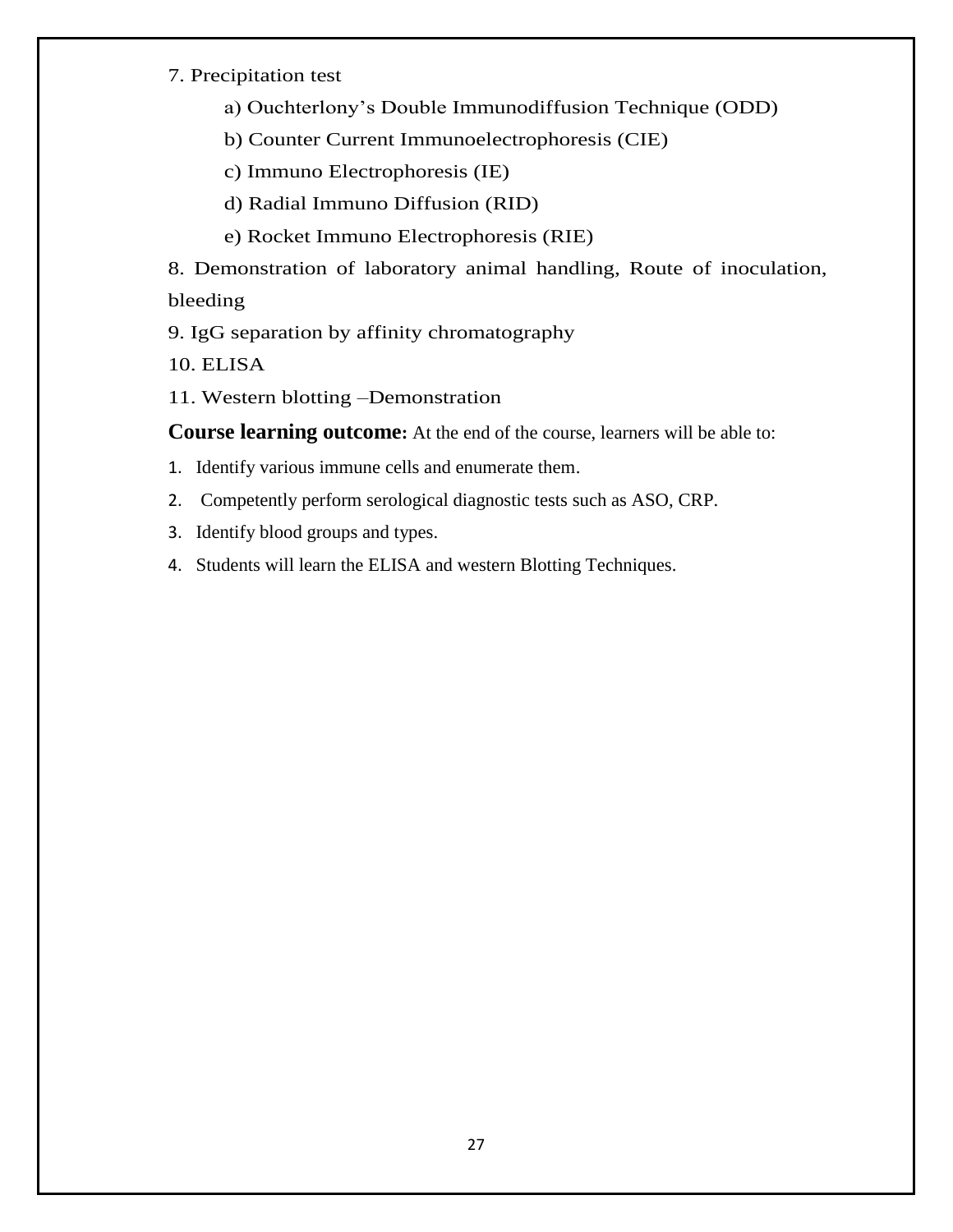**Course Objectives:** To study the molecular techniques and its applications.The objectives of this practical course are to provide students with laboratory experimental knowledge of genetic engineering aspects. Also, this course is aimed to teach students with different approaches to perform genetic engineering and their practical applications in biotechnological research as well as in pharmaceutical industries.

- 1. Isolation of genomic DNA from bacteria & Detection in AGE
- 2. Isolation of plasmid DNA & Detection in AGE
- 3. Determination of molecular weight of Nucleic acids by Gel Doc.
- 4. Quantification of DNA by UV spectrophotometer.
- 5. Restriction digestion
- 6. Ligation Technique
- 7. Bacterial Transformation.
- 8. Bacterial Conjugation
- 9. Amplification of DNA PCR.

# **Course learning outcome:**

- 1. Outline the fundamental steps in a genetic engineering procedure.
- 2. Describe the mechanism of action and the use of restriction enzymes in biotechnology.
- 3. Explain the steps of a bacterial transformation and various selection processes for identifying transformants.
- 4. Students will become familiar with the tools and techniques of genetic engineering DNA manipulation enzymes, genome and transcriptome analysis and manipulation tools.
- 5. Students will be able to perform basic genetic engineering experiments at the end of course.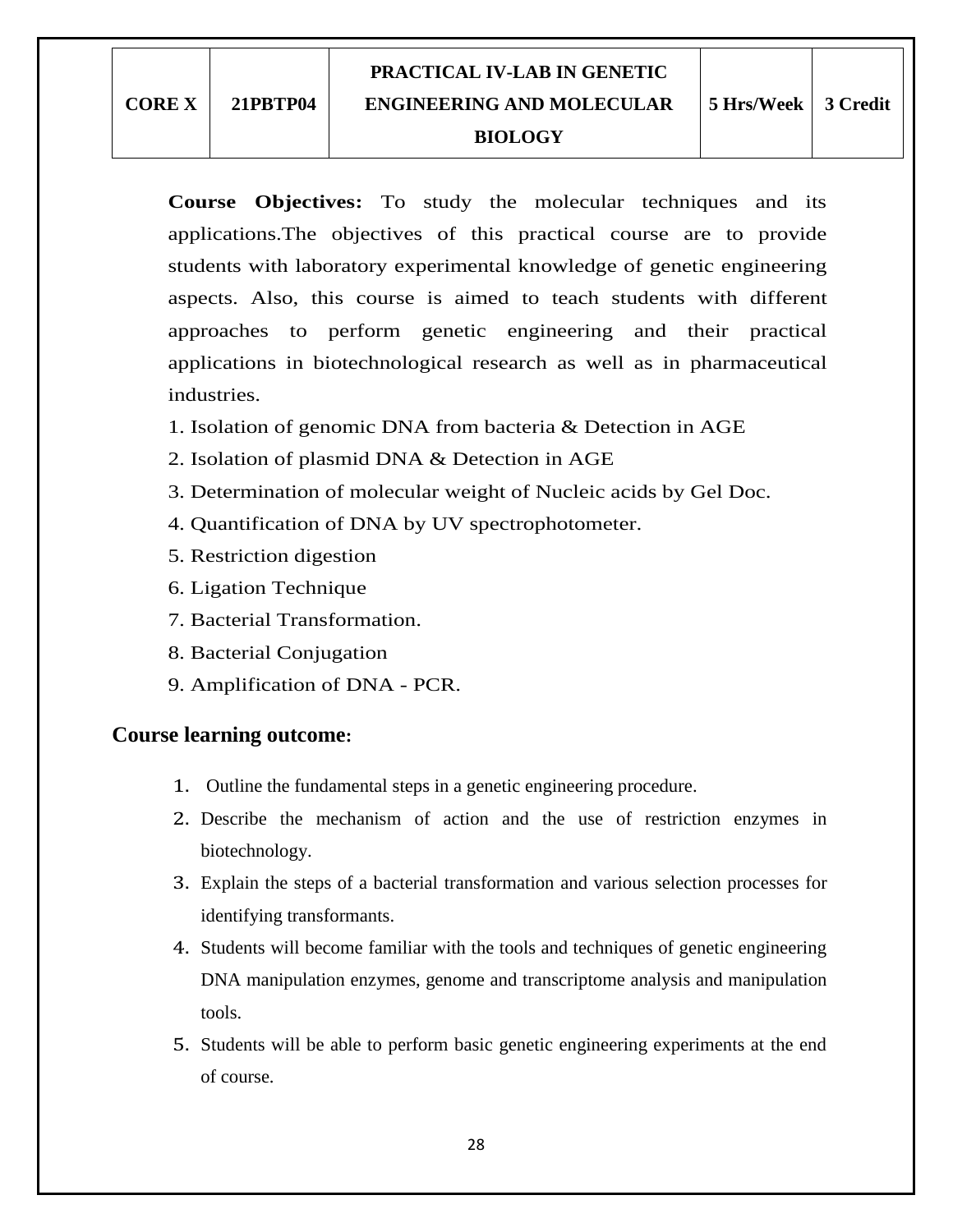### **SUMMER TRAINING**

# **Objective:**

The main purpose of this training is to particularly provide exposure to the working environment of various industries and research institution. During this period, the Students will get hands on training in the diverse areas of biotechnology.

### **Scope of training:**

The Students will get an opportunity to know the ongoing R&D activities in different industries, institutes and universities. The Students will explore and gain experience in different branches of biotechnology viz agriculture, food, medicine and pharmaceutical. The Students will develop a thorough understanding of biosafety, bioethic, regulatory and compliances. Therefore, the summer training programme will help Students to figure out the areas of their interest. Moreover, the students will obviously know how to write, analyze and compile data, and present the technical/scientific report.

# **Course Learning Outcomes (CLO):** The Students will be able to:

1. Adapt to the varying working environment in industry and research institute

2. Design experiments pertaining to different areas of biotechnology

3. Analyze and interpret the experimental data

# **SWAYAM Online Course**

Swayam (meaning "self") that stands for "Study Webs of Active-Learning for Young Aspiring Minds" is an Indian Massive Open online course (MOOC) platform. The platform offers free access to everyone. Online education courses offered through the portal of SWAYAM (Swayam.gov.in) can be accessed by anyone anywhere, anytime.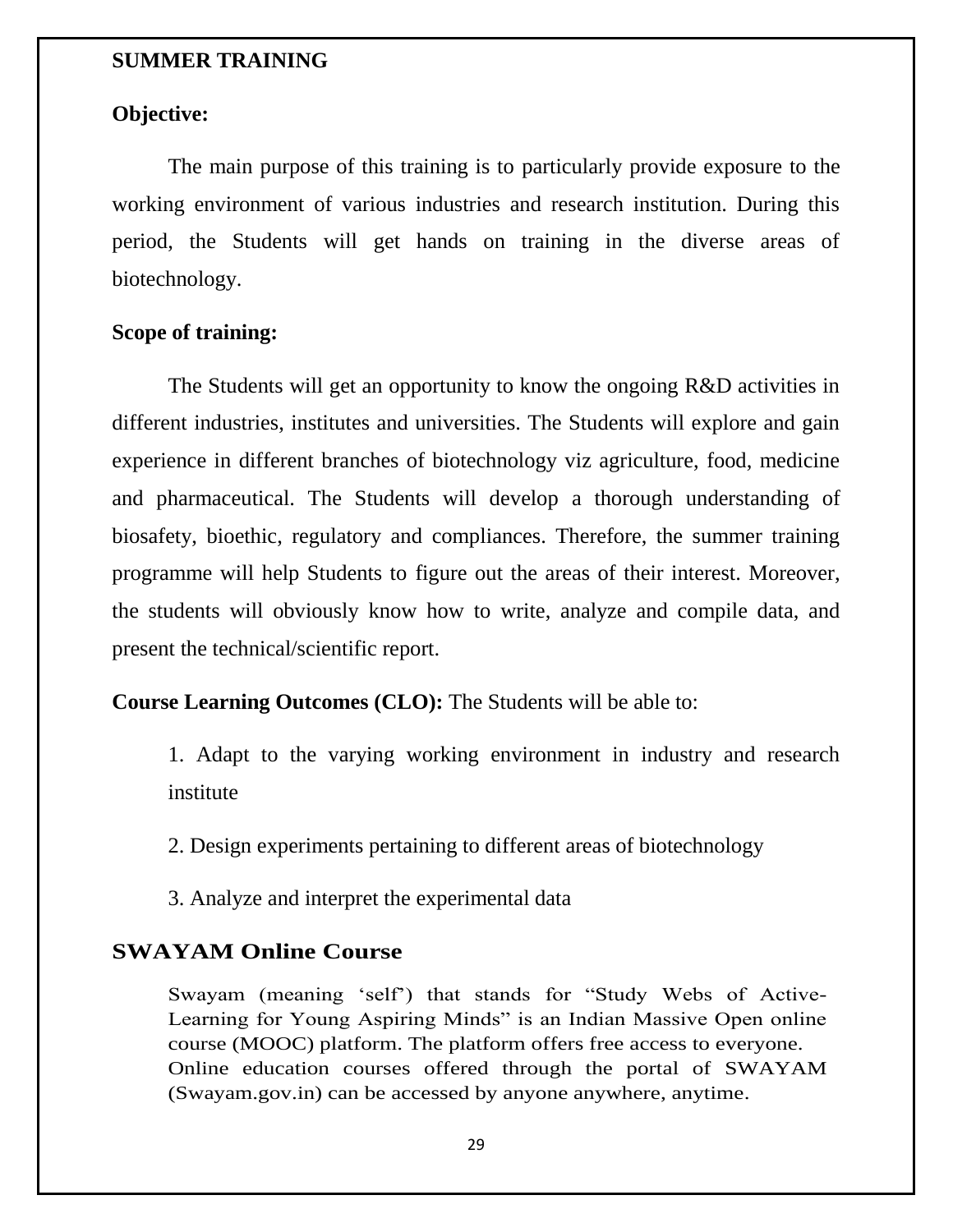#### **Course Objectives:**

- $\triangleright$  The course curriculum helps in understanding of the plant tissue culture and applications in the culture techniques.
- $\triangleright$  The course ensures the students to understand about the industrial production of secondary metabolites and transgenic products and therapeutics.

## **UNIT I**

History of plant tissue culture. Concept of totipotency. Application of plant tissue culture-Agriculture, horticulture, forestry, cryopreservation, germ plasm conservation. Design of Plant tissue culture laboratory. Nutritional requirements of plant tissue culture. Composition of MS media, Gamborgs media, Nitchs media, Whites media and their preparation. Plant growth regulators. Sterilization techniques.

# **UNIT II**

Plant micro propagation- micro grafting, advantages of hairy root culture and culturing of meristem and shoot tip. Establishment and maintenance of callus and suspension culture. Somatic embryogenesis-Synthetic seeds.

## **UNIT III**

Haploid plant production - Anther and microspore culture, triploid production, embryo culture and embryo rescue. In vitro pollination and fertilization. Protoplast isolation – fusion and culture regeneration. Somatic hybrids and cybrids. Somaclonal and gametoclonal variation.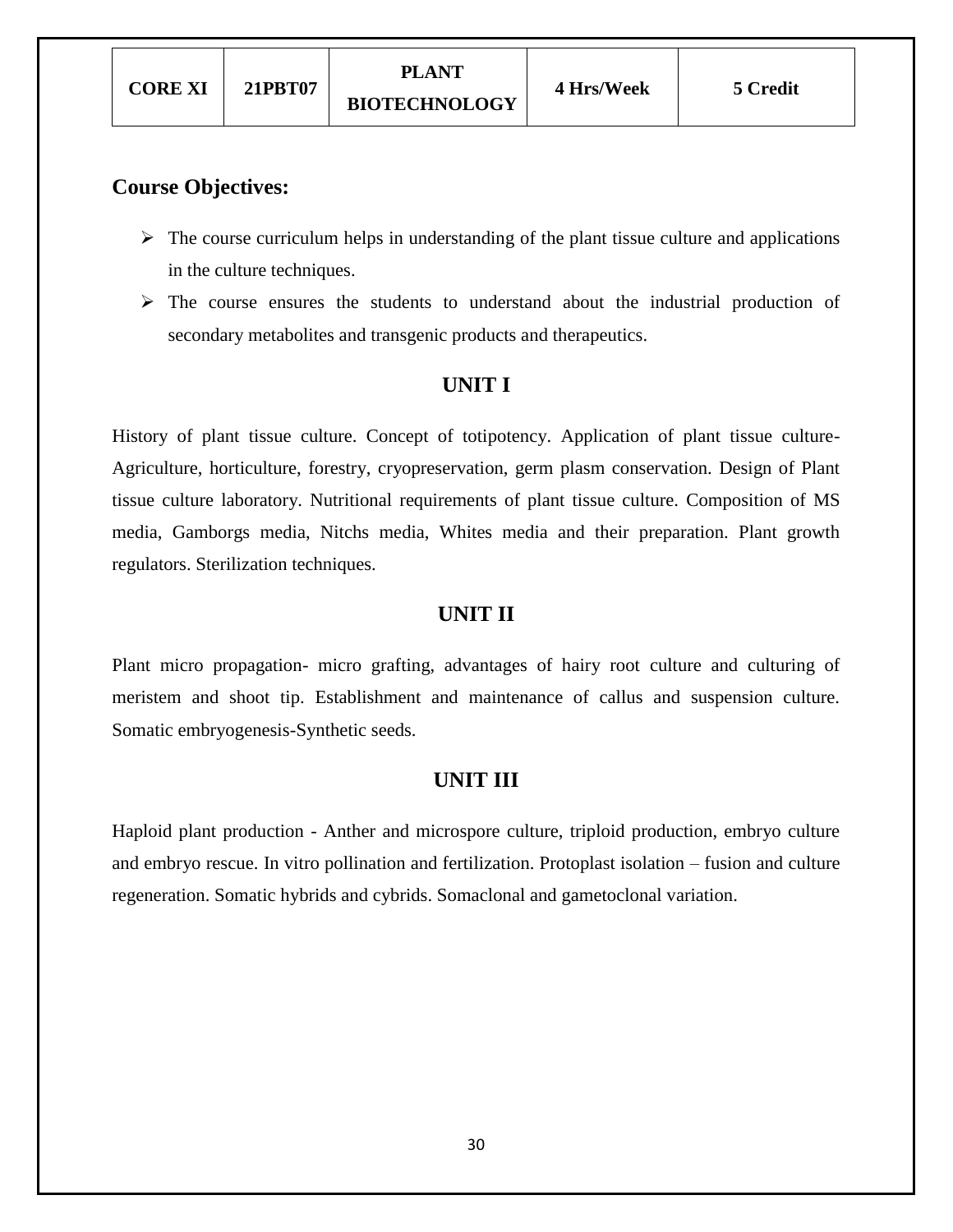#### **UNIT IV**

Plant genome organization. Role of RFLP in plant breeding. DNA barcoding in plants. Transposable elements in plant. Plant transformation technology: Ti and Ri plasmids, binary & co-integrated vector systems; viral vectors and their applications; 35S and other promoters; genetic markers; reporter genes; virulence genes; Cloning Strategies; Gene transfer methods in plants – Direct DNA transfer methods, Agrobacterium mediated gene transfer.

#### **UNIT V**

Application of gene transformation in plant: Insect resistance, fungus resistance, virus resistance, drought, cold resistance, saline resistance, Transgenic plant with vitamin A, Gene silencing in crop plants, Terminator seed technology, Production of therapeutic antibodies, edible vaccine. Extraction of secondary metabolites using plant tissue culture.

#### **References**

1. Hammond J, McGarvey P and Yusibov V. (2000). Plant Biotechnology, Springer verlag.

2. Satyanarayana U. (2005). Biotechnology, Books and Allied (p) Ltd.

3. Bhojwani SS and Razdan MK. (2004). Tissue Culture Theory and Practice.

4. Guptha PK. (1996). Elements of Biotechnology, Rastogi and Co. Meerut. 6. Chawla. HS. (1998). Biotechnology in crop improvement, International Book.

5. Adrian Slater, Nigel Scott, and Mark Fowler, 2008, Plant Biotechnology, 2ndedition, Oxford university press, USA.

6. Paul Christou,Harry Klee,2010,Handbook of Plant Biotechnology, Vol-I &Vol-II,Wiley publishers,USA.

7. Roberta H. Smith,2013. Plant Tissue culture, Techniques and Experiments 2rd edition, Academic Press,USA.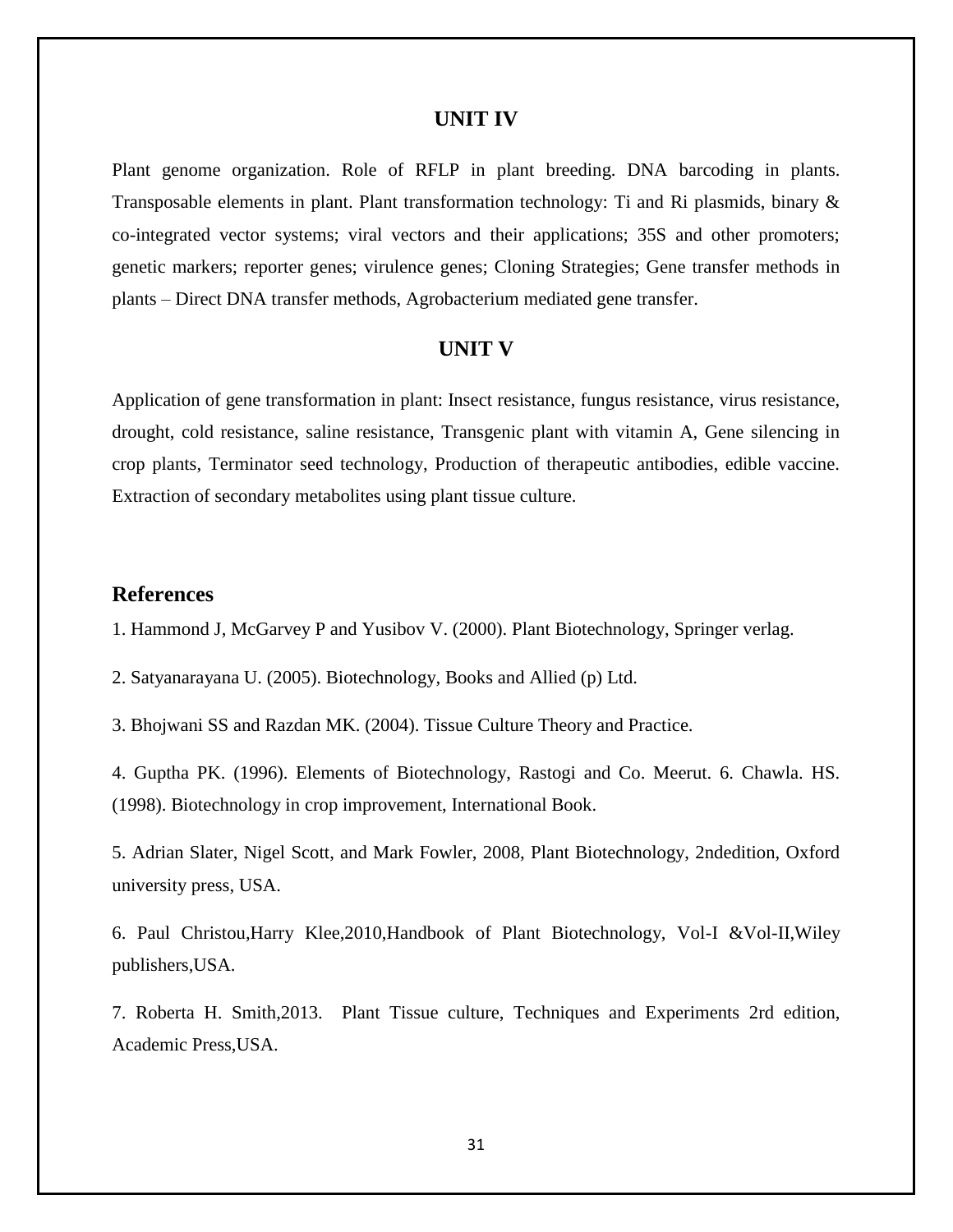8. Kalyan Kumar De, 2013. Plant Tissue Culture 2nd Edn. New Central Book Agency, Calcutta. Purohit S.S .2010. Plant Tissue Culture , Axis books, Jodhpur.

# **Web sources**

https://plant-biotech.net/ [https://onlinelibrary.wiley.com](https://onlinelibrary.wiley.com/) www.nipgr.res.in

# **Course Learning Outcomes (CLO):** Students will be able to:

CO 1: Acquire the knowledge about the techniques of Plant Tissue Culture, Lab. organization & measures adopted for aseptic manipulation and nutritional requirements of cultured tissues.

CO 2: Learn the techniques of culturing tissues, single cells, protoplasts & anther culture, germplasm conservation and cryobiology

CO 3: Learn the large scale clonal propagation of plants through various micropropagation techniques, Production of secondary metabolites under in vitro conditions

CO 4: A good understanding of r-DNA technology, methods of gene transfer, molecular markers and marker assisted selection

C0 5: Develop transgenics resistant to biotic & abiotic stresses & quality characteristics and their role in crop improvement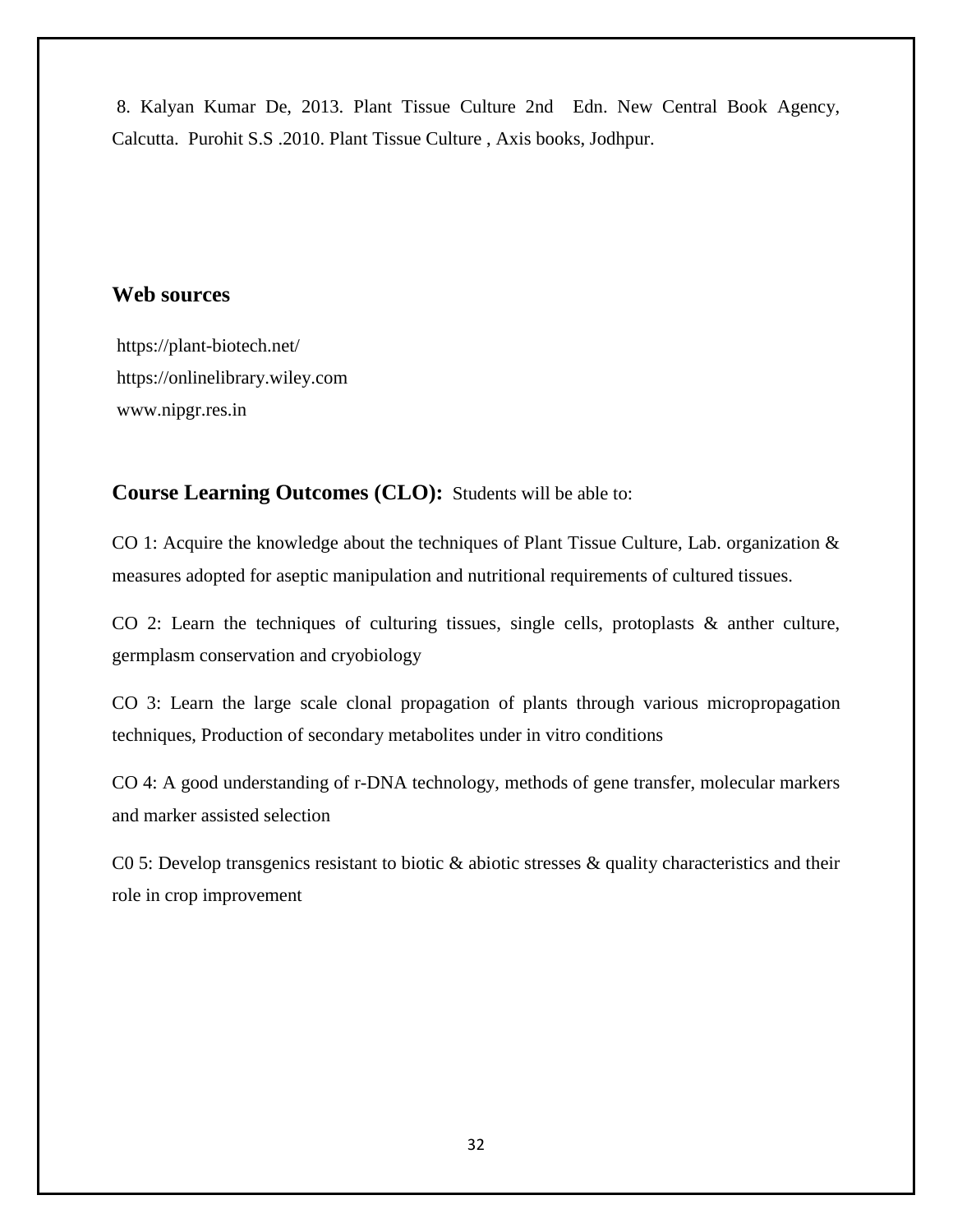| <b>CORE XII</b> | <b>21PBT08</b> | <b>ANIMAL</b><br><b>BIOTECHNOLOGY</b> | 4 Hrs/Week | 5 Credit |
|-----------------|----------------|---------------------------------------|------------|----------|
|-----------------|----------------|---------------------------------------|------------|----------|

**Course Objectives:** The course aims at preparing the students with the basic knowledge and the scientific understanding on the emerging field of Animal Biotechnology. It provides knowledge about the essential laboratory technique for the study of biochemical and physiological processes in animal cells. The subject provides relevant information about the cell culture requirements, types and methods of cell culture propagation, growth, maintenance, monitoring & analysis and safety issues. The students will gain theoretical skills in the maintenance and manipulation of animal cell and tissue culture. Students will be able to apply the aspects of the molecular biology and recombinant DNA technology in Animal Science.

## **UNIT I**

Structure, organization and physiology of animal cells; History, Scope and applications of animal cell culture- Advantages and limitations; Types of animal cell culture; Biology of cultured cells, evolution of cell lines and senescence

## **UNIT II**

**Animal cell culture:** Laboratory design and layout, Equipment and materials, culture vessels and substrate; Media and supplements: Physiochemical properties, balanced salt solution, complete media and its biochemical ingredients, selection of medium and serum; Serum free media. Contamination, aseptic conditions, preparation and sterilization

### **UNIT III**

Basic techniques of animal cell culture *invitro*, disaggregation of tissue and primary culture, subculture and establishment of cell line, Cloning and selection, Cell separation, Characterization, Differentiation, Transformation and immortalization, Quantification of cell culture. Scale-up and cell synchronization.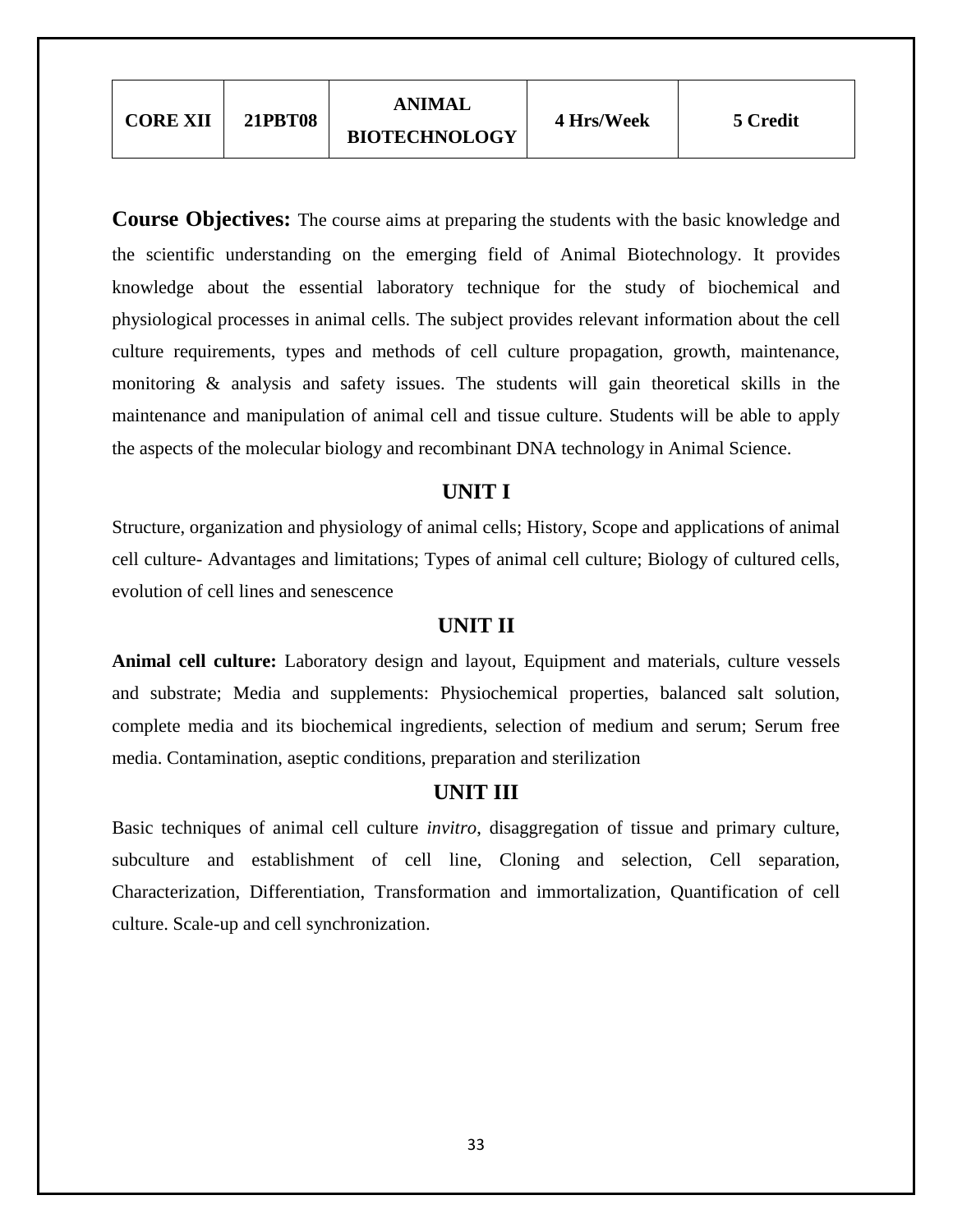#### **UNIT IV**

**Cytotoxicity:** Viability, toxicity and survival assay; Cryopreservation and cell banks; Risk assessment, General safety regulations, Biohazards, Bioethics and validation; Specialized techniques in animal cell culture: Autoradiography, Time- lapse recording, Confocal microscopy, *Insitu* Molecular hybridization

#### **UNIT V**

**Culture of specific cell types:** Epithelial cells, mesenchymal cells, neuroectodermal cells, Gonads, haematopoietic cells; Culture of tumor cells; Organotypic culture and histotypic culture, tissue engineering and its application; Stem cell technology and its applications. *Invitro*  fertilization (IVF), Embryo transfer and test tube babies. Genetic engineering and gene therapy using Embryonic stem cells.

#### **References**

- 1. Freshney, R. I. (2005). Culture of animal cells: A manual of basic techniques.  $5<sup>th</sup>$  edition, John Wiley and Sons.
- 2. John R. W. Masters (2000). Animal cell culture. 3rd Edition, *Oxford University Press*.
- 3. Migel. J. (2005). Animal cell Biotechnology- Methods and Protocols, Humana press.
- 4. Florence, P.R. (2006). Animal Biotechnology. Dominant Publishers and Distributors.
- 5. Sandy Primrose, Richard Twyman and Bob Old. (2001). Principles of Gene Manipulation, Sixth edition*. Blackwell Science Ltd*. p: 174-319
- 6. John R. W. Masters. (2000). Animal cell culture, 3rd edition. *Oxford University Press*.
- 7. Ranga, M.M. (2006). Animal Biotechnology
- 8. Purohit, S.S (2006). Biotechnology. 3rd Edition, Fundamentals and Applications.
- 9. Martin. C. Animal Cell culture techniques, Springer

#### **Web sources**

- 1. <http://ecoursesonline.iasri.res.in/course/view.php?id=733>
- 2. [https://swayam.gov.in/nd1\\_noc20\\_me04/preview](https://swayam.gov.in/nd1_noc20_me04/preview)
- 3. <https://nptel.ac.in/courses/102/104/102104059/>
- 4. <https://www.edx.org/learn/biotechnology>
- 5. <https://www.nature.com/subjects/animal-biotechnology>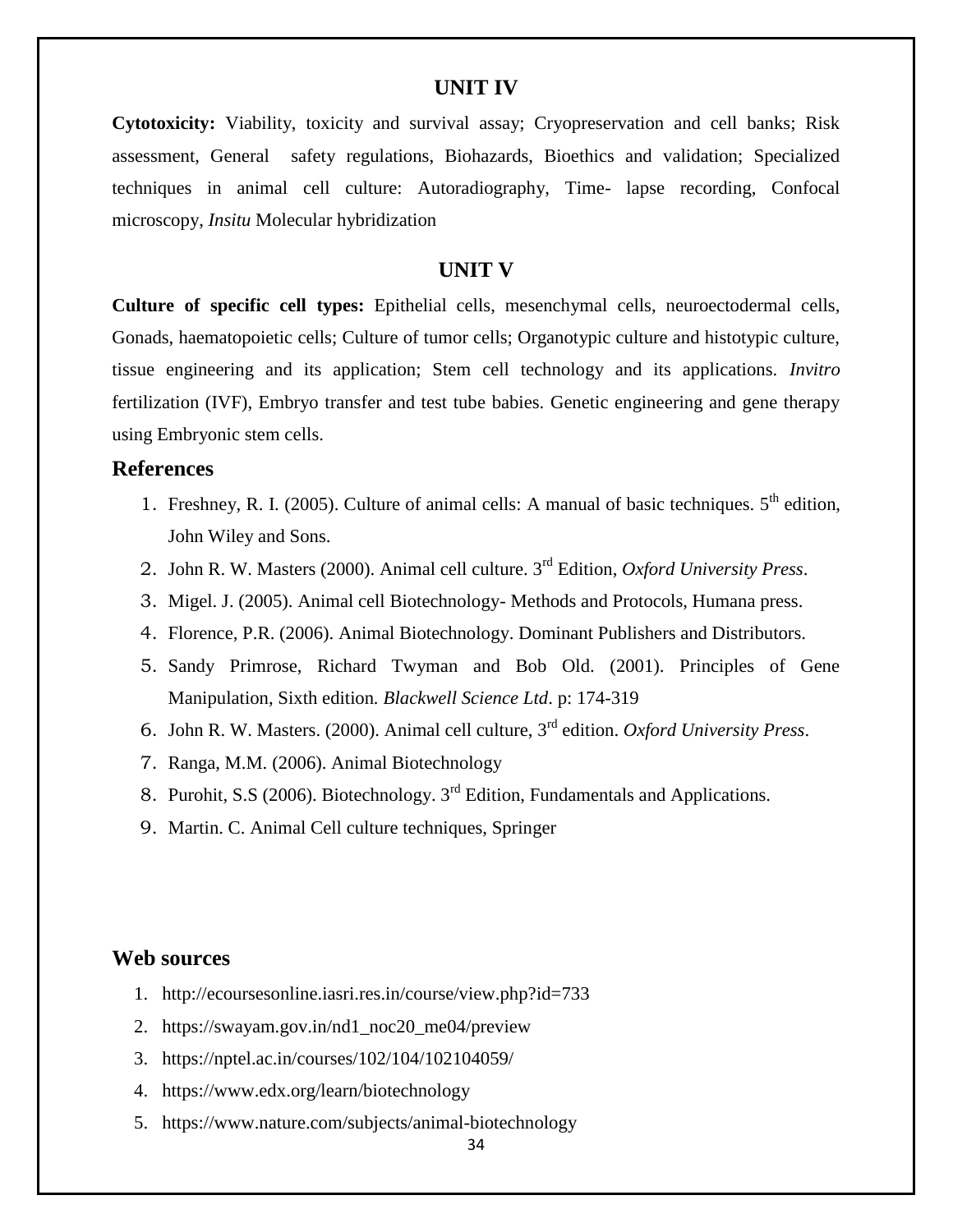- 6. <https://www.ncbi.nlm.nih.gov/books/NBK207572/>
- 7. <https://nifa.usda.gov/animal-biotechnology>
- 8. [https://www.sciencedirect.com/book/9780124160026/animal-biotechnology#book](https://www.sciencedirect.com/book/9780124160026/animal-biotechnology#book-description)[description](https://www.sciencedirect.com/book/9780124160026/animal-biotechnology#book-description)
- 9. <https://www.omicsonline.org/scholarly/animal-biotechnology-journals-articles-ppts-list.php>

**Course learning outcome:** The overall goad of this course is to make the students gain a fundamental knowledge on concepts and techniques involved in animal biotechnology that may be required for their professional development. Upon completion of the course, the student accomplishes the following:

- **CO 1:** To know and be familiar with the organization of animal cells, scope & limitations of animal cell culture, types and characteristics of cell culture.
- **CO 2**:To gain knowledge on the infrastructure requirements for animal cell culture like laboratory layout & design, equipments, substrates and media requirements for animal cell culture, properties of animal cell culture medium and maintenance of aseptic condition.
- **CO 3**: To become aware of the basic techniques involved in animal cell culture for establishment of cell line, cloning & selection, cell line characterization, quantification and scale up techniques.
- **CO 4**: To understand about the applications of animal cell culture in drug testing like viability and cytotoxicity assay, cryopreservation of cell lines and establishment of cell banks, biosafety regulations and Bioethics in animal cell culture and specialized techniques preferred in animal cell culture.
- **CO 5**: To interpret about culture of specific cell types like hematopoietic cells and tumor cells, tissue engineering and stem cell technology and its applications, role of animal cell culture in IVF & test tube babies and gene therapy using embryonic stem cells.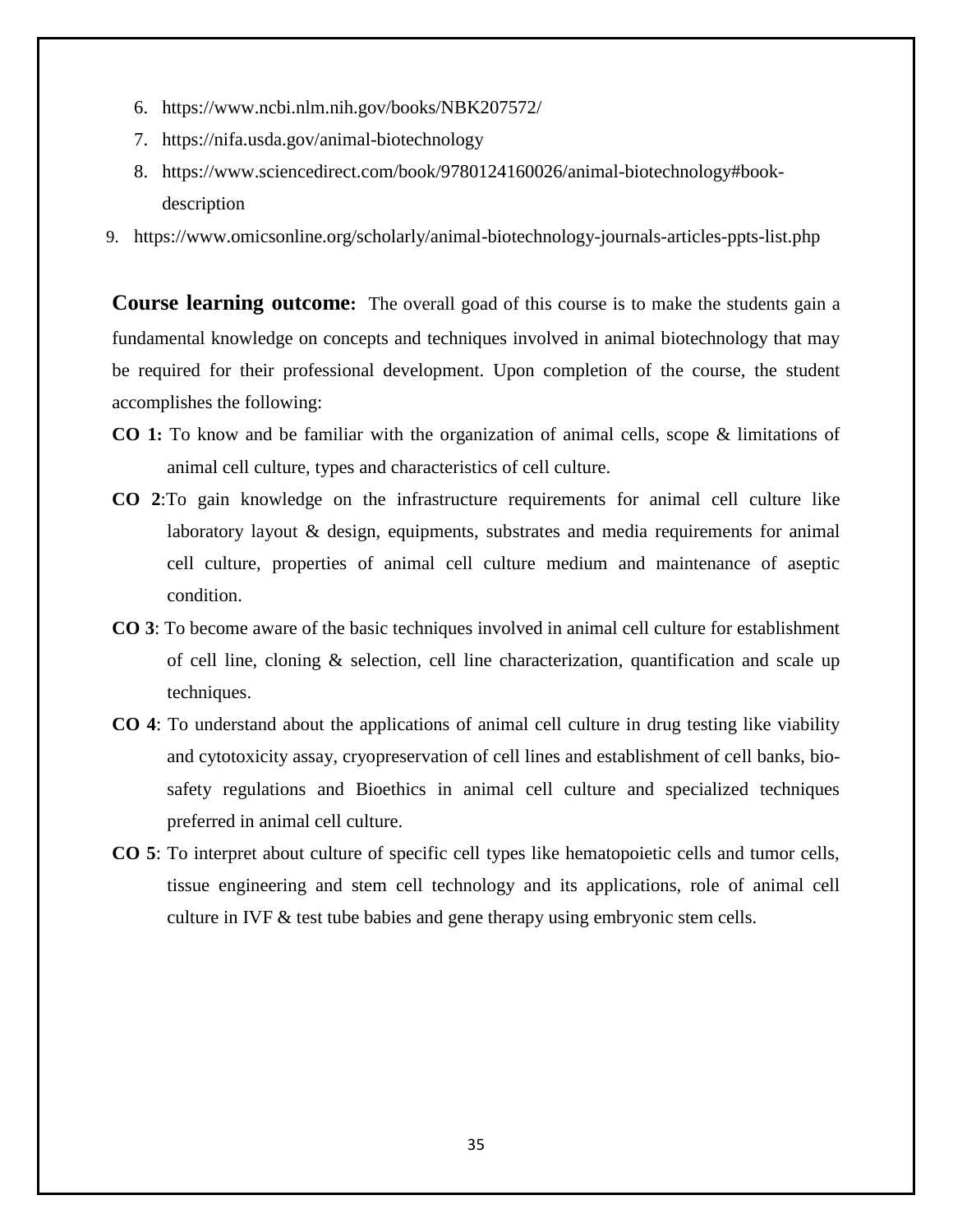| <b>TECHNOLOGY</b> | <b>CORE XIII</b> | 21PRT09 | <b>BIOPROCESS</b> | 4 Hrs/Week | 5 Credit |
|-------------------|------------------|---------|-------------------|------------|----------|
|-------------------|------------------|---------|-------------------|------------|----------|

**Course Objectives:** To acquaint students with technical and biological aspect of microbial utilization for production of metabolites. The skills are developed in the area of bioprocess technology and downstream processing. Students are able to understand different facets of fermentors .The implementation of knowledge in separation , isolation steps and purification involved in downstream process .

# **UNIT I**

**Introduction to Fermentation technology:** Principles of Fermentation technology, Isolation and Screening of industrial important microbes-Primary and secondary. Detection and assay of fermentation products. Strain improvement. Culture preservation and stability, Fermentation- Submerged, solid state and immobilization of Enzymes & Cells.

#### **UNIT II**

**Media formulation ,Sterilization and types of Biofermentor:** Media formulation. Sterilization. Thermal death kinetics. Batch and continuous sterilization systems. Sterilization of air. Fibrous filter. Bioreactor design, parts and their functions, Alternative vessel designs - CSTR, Tower, Airlift, Loop jet, Bubble Column, Packedbed.

#### **UNIT III**

**Mass transport phenomena in Bioprocess: Mass** transfer, Mass transfer coefficient for gases and liquids. Dimensionless groups. Mass transfer resistance. Rate of oxygen transfer. Determination of oxygen transfer coefficients. Biological properties of medium. Biological heat transfer. Heat transfer coefficients.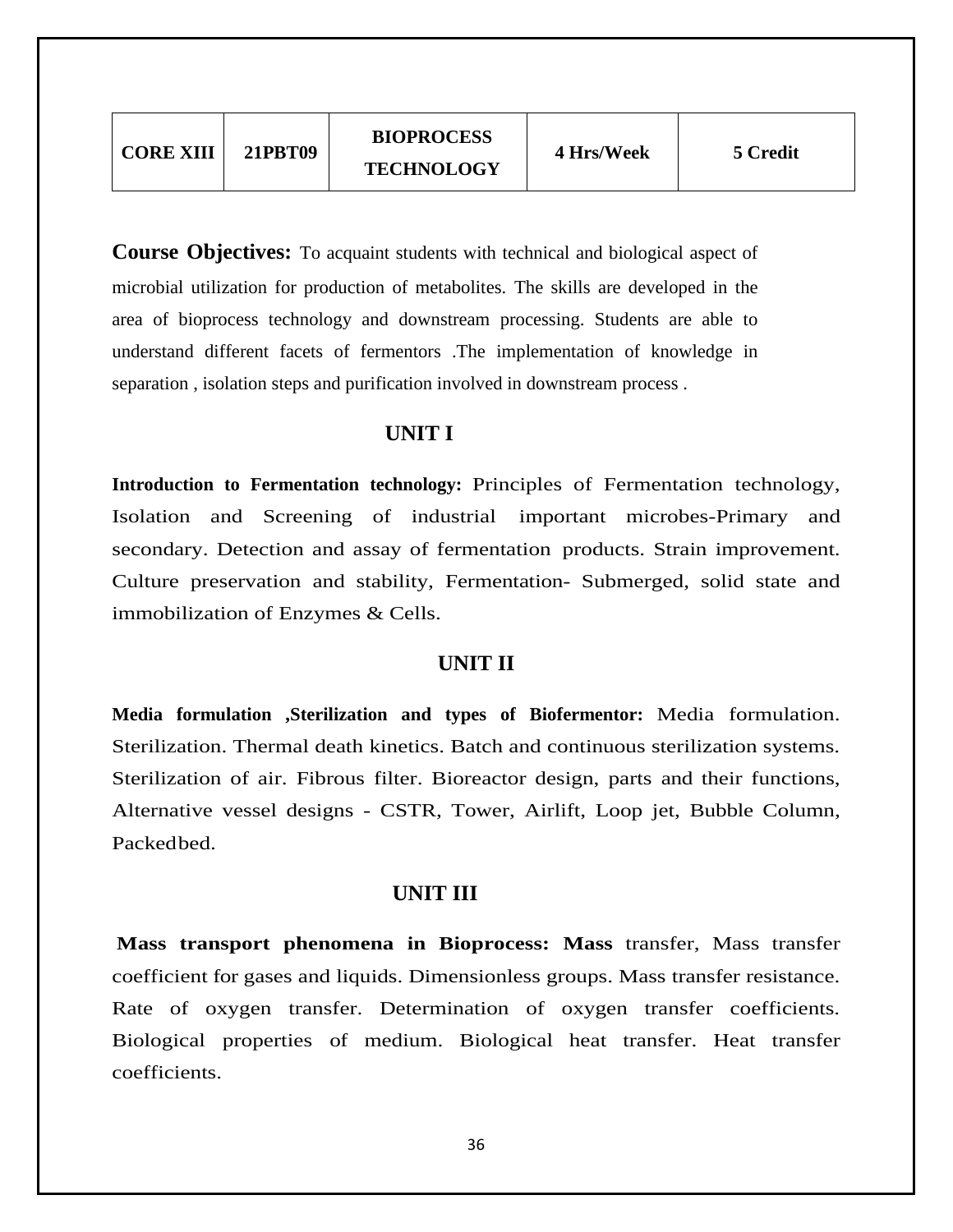### **UNIT IV**

**Bioprocess control and monitoring process:** Monitoring process variables such as temperature, agitation, pressure, pH. On line measurement. On/Off control. PID control. Control systems, Computer control. Fermentation process- Data analysis.

#### **UNIT V**

**Downstream Processing :**Disruption of Microbial Cells, Centrifugation, Filtration of Fermentation Broths, Ultrafiltration, Liquid-Liquid Extraction, Chromatography - Ion Exchange, Molecular Sieve, Affinity, HPLC. Distillation, Fluid Extraction & Electro dialysis.Recombinant products with representative examples-Organic acids, vitamins,antibiotics and biopreservatives

#### **References**

- 1. Michael L Shuler Fikret Karg. (2001). Bioprocess Engineering Basic concepts, 2nd Edition, Prentice Hall Internationalservices.
- 2. EMT El-Mansi and CF A Bryce. (2002). Fermentation Microbiology and Biotechnology, Taylor &Francis.
- 3. WulfCrueger and AnnelieseCrueger.(2000).Biotechnology-A Textbook of Industrial Microbiology, 2nd Edition, Panima Publishing Corporation New Delhi.
- 4. Peter F Stanbury, Allan Whitaker, Stephen J Hall. (2007). Principles of Fermentation Technology, 2nd Edition, Elsevier Science Ltd.
- 5. Pauline M. Doran.(2006).Bioprocess Engineering Principles, Elsevier.
- 6. Juan AA senjo. (2007). Separation Process in Biotechnology, Taylor & Francis group.
- 7. Patel AH. (2005). Industrial Microbiology, Mac Millan India Ltd, New Delhi.
- 8. Presscott,S.Cand CecilG.Dunn,""Industrial microbiology,Agrobios (India ),2005"
- 9. Kalaichelvan and Arulpandi,Bioprocess technology.MJP. Publishers2008.
- 10. R.O.Jenkins.-Product recovery in bioprocess technology,Butterworth-Heinemann(1992).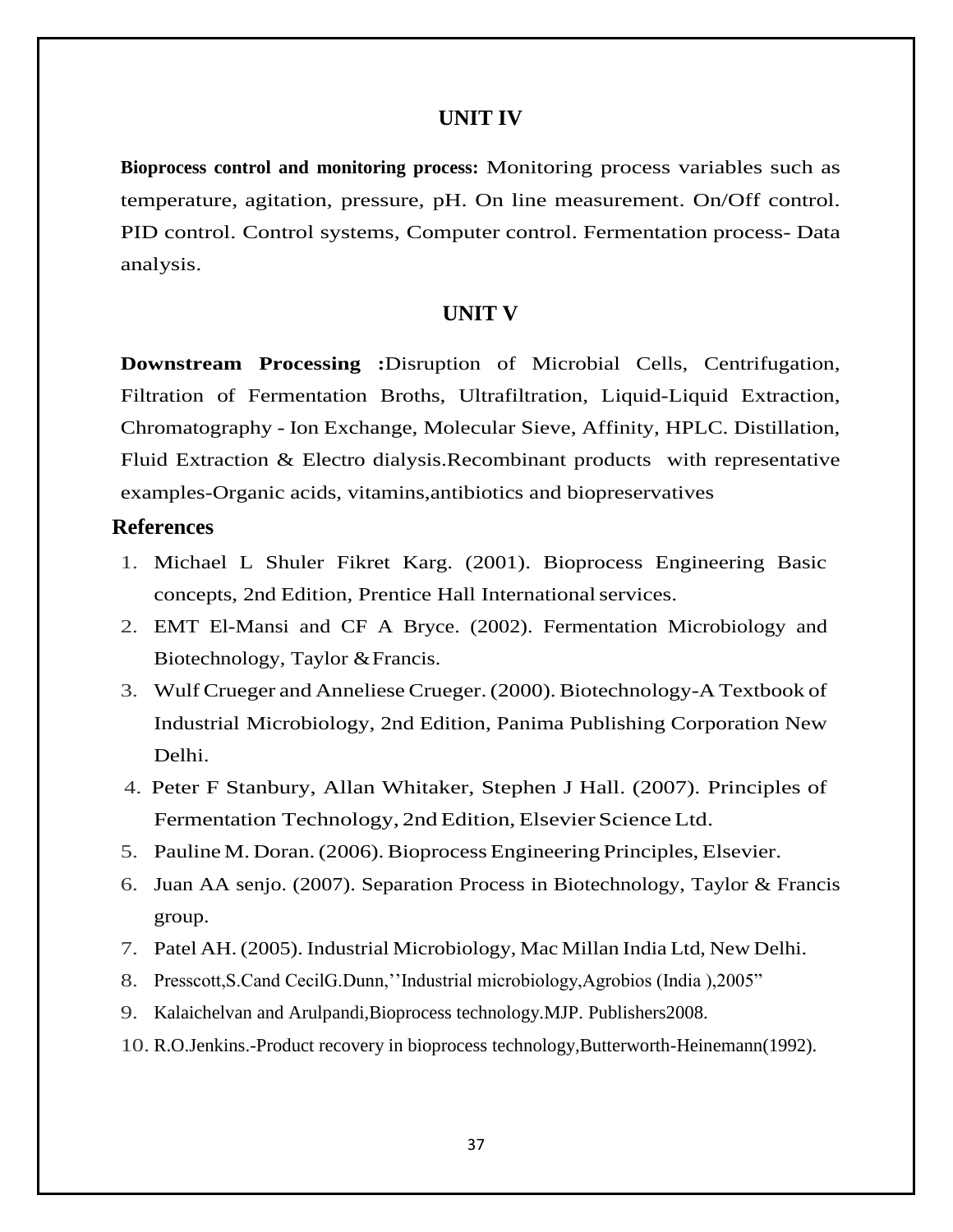## **Web Sources:**

https://link .springer.com

https://www.nap.edu.

https://www.fh-campuswien.ac.at.

**Course learning outcome:** After completion of this course , the students will be able to

 **CO 1**: Designing of bioreactors and control necessary for maximizing production.

 **CO 2**: Select and optimize media for maximum production of microbial metabolites.

 **CO 3**: Designing of protocols for strain improvement and separation of molecules after separation process

 **CO 4**: Describe and analyze the control of *invitro* cellular growth process within the industrial –scale bioreactor environment

 **CO 5:** To understand the various techniques for isolation, recovery and purification of a protein and evaluate the outcome.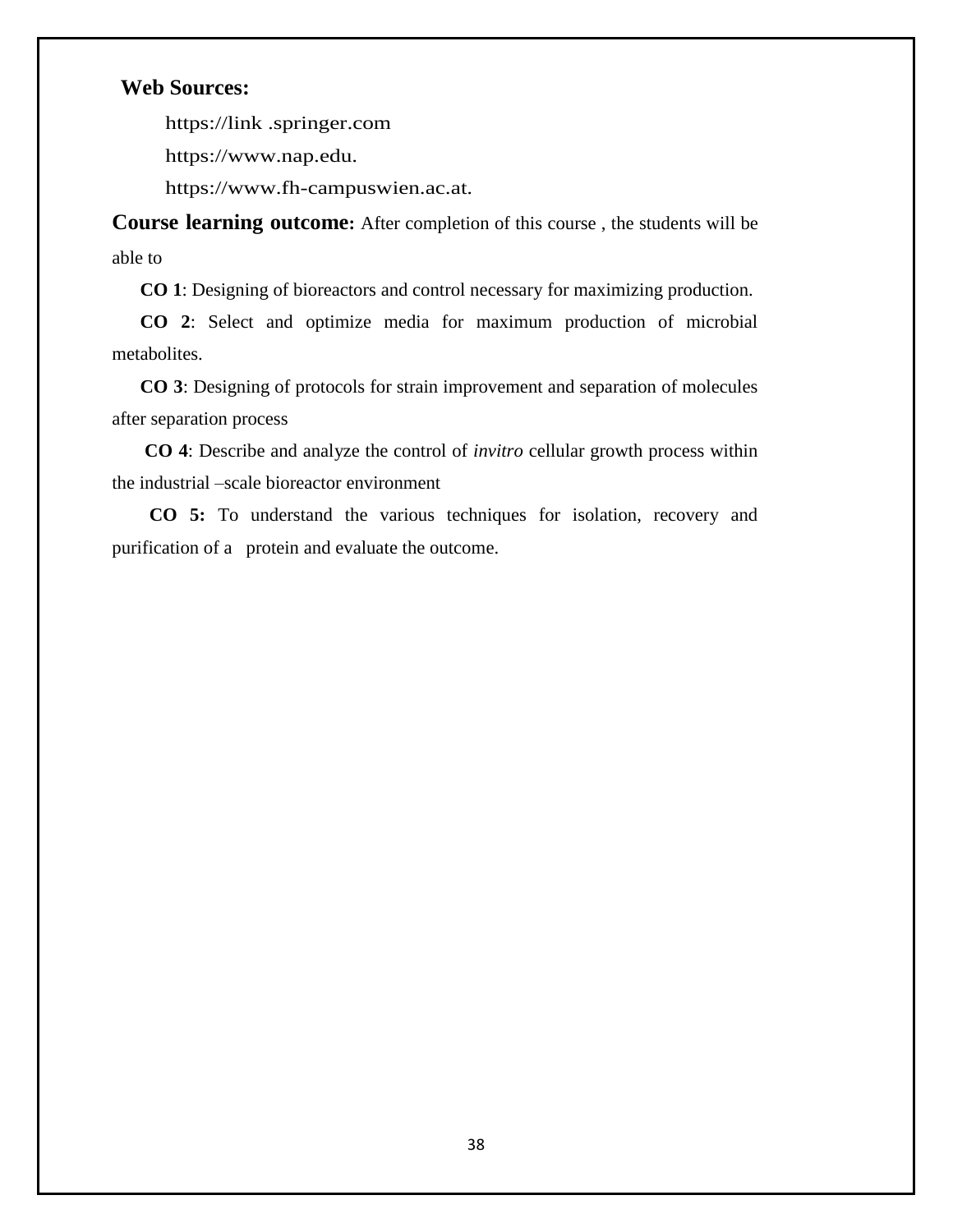**Course Objectives:** To provide knowledge about tools and techniques related with scientific communication and research methodology and the core principles of various techniques used in biological experiments and also enable them to understand the concept of statistics in biology.

## **UNIT-I**

**Introduction to research**; Definitions, characteristics and types of research, Main components of research work. Planning and selection of research problems, Criteria for good research. Defining and formulating a research problem. Definition and Basic principles of research design, Informal and formal experimental designs; Sampling design: Steps and types of sample design. Methods of data collection - Execution of project -Processing and analysis of data- Hypothesis testing.

### **UNIT-II**

**Technical writing skills:** - Interpretation and report writing- Steps, layout and types of research report, basic criteria for writing dissertation and thesis. Bibliography, Manuscript preparation for publication. Problems while writing a scientific document; plagiarism, software for plagiarism; elements of a scientific paper including abstract, introduction, materials & methods, results, discussion, references; publishing scientific papers - peer review process and problems, recent developments such as open access and non-blind review; characteristics of effective technical communication; scientific presentations; ethical issues; scientific misconduct.

## **UNIT-III**

**Measurement techniques:** Colorimeter-Beer Lambert"s law, UV-Visible spectroscopy, Atomic absorption spectroscopy, Flame photometer, Mass Spectrophotometry. Centrifuge-principle and types, Chromatography: Paper chromatography, thin layer chromatography, Column chromatography, GC and HPLC, Partition chromatography, Ion exchange chromatography, Permeation chromatography. Measurement of radioactivity- GM Counter, Liquid scintillation, flourimetry.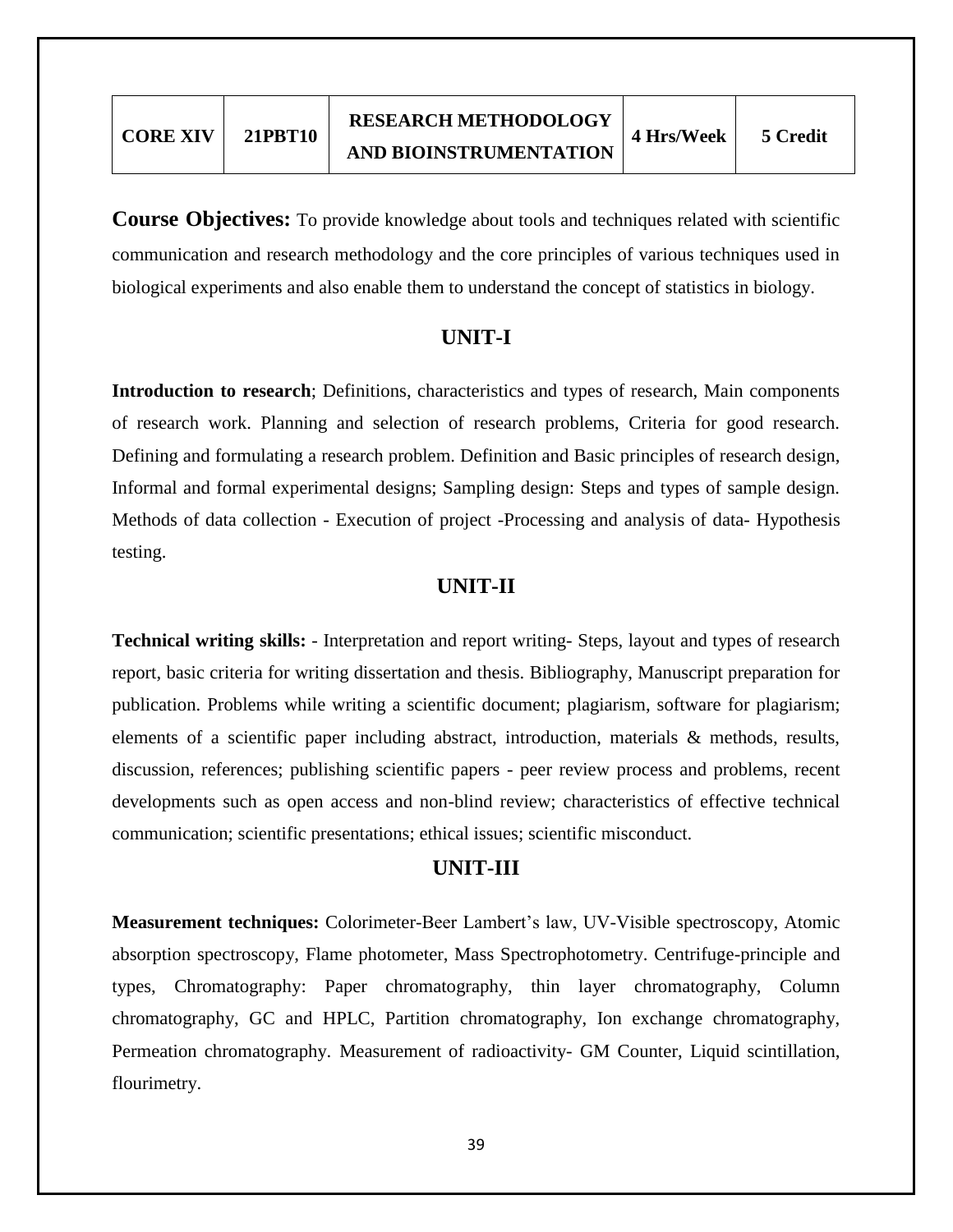#### **UNIT-IV**

**Separation and Imaging techniques**: Electrophoresis (Gel Electrophoresis - AGE and PAGE and Paper Electrophoresis). Physical and Biomedical Imaging techniques X-ray, CAT-SCAN, ECG, EEG, NMR) Autoradiography, X ray crystallography, ultrasound, MRI, Angiography.

#### **UNIT-V**

**Statistical analysis of biological data**: Diagrammatic and graphical representation of data-Measure of central tendency (Mean, median and mode) - Measure of dispersion: Variance & Standard deviation and Standard Error. Correlation and regression: Types- Methods-Significance and uses. Chi square test- Characteristics & applications. Student't' test (one tailed & two tailed tests) - Analysis of Variance (One way and two way ANOVA), Analysis of covariance, Multivariate analysis. Statistical software: SPSS, Epi info, Biplot analysis.

### **References**

- 1. Research Methodology: Methods and techniques, Kothari CR. 2010. 2nd Edition, New age International Publishers.
- 2. Research Methodology for Biological Science, Gurumani N. 2006. MJP Publishers, Chennai.
- 3. Introductory Biostatistics, Lee T. 2007. Wiley Interscience Publishers.
- 4. Statistical methods, Stephen, W. Looney. 2002. Humana publications.
- 5. Biostatistics: A Methodology for the Health Sciences, Gerald Van belle. 1993. 2<sup>nd</sup> Edition. Wiley – Interscience publication.
- 6. Fundamentals of Biostatistics, Khan and Khanum. 2004. Ukaaz Publications.
- 7. Biostatistics- A foundation for health Sciences, Daniel WW. 1983. John Wiley Publications.
- 8. Biostatistical analysis, Jerrold H Jar. 2009. 5th Edition, Pearson Publications.
- 9. Biostatistics: A foundation for Analysis in the Health Sciences, Wayne W.Daniel. 1996. Wiley Series in Probability and Statistics.
- 10. Instrumental methods, A Laboratory Manual, Charles Norwood Reilley and Donald Turner Sawyer. 1961. McGraw-Hill, New York.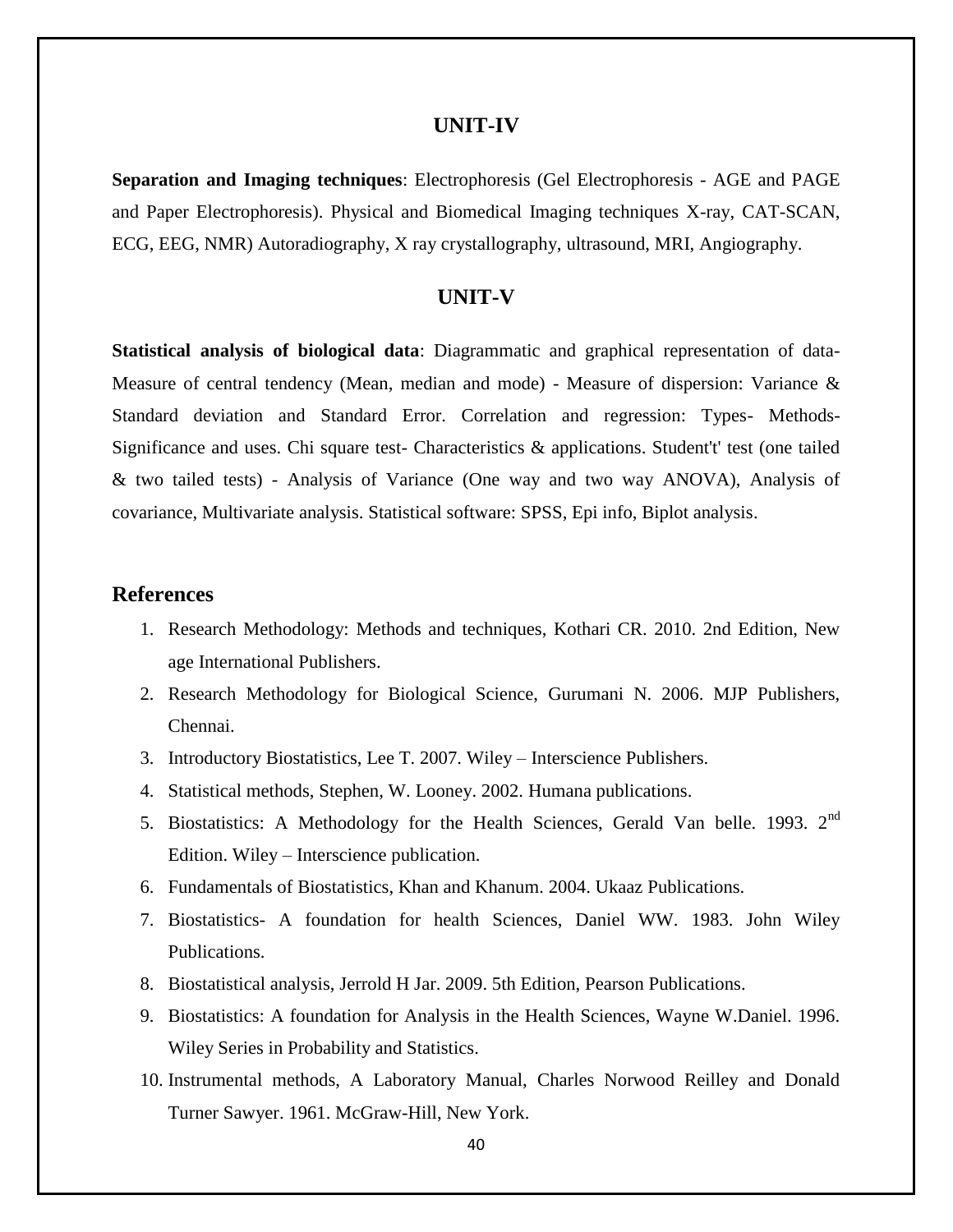- 11. Laboratory Instrumentation M. Prakash, C.K.Arora. 2005. Anmol Publications Pvt Ltd.,
- 12. Introductory Statistics, Prem, S. Mann. 2004. John Wiley and Sons (ASIA) Pvt. Ltd. Fifth Edition.
- 13. Bioinstrumentation, John Webster, 2004. John Wiely & Sons.
- 14. Bioinstrumentation, Veerakumari. 2006. MJP Publishers.

### **Web sources**

- 1. <https://www.modares.ac.ir/uploads/Agr.Oth.Lib.17.pdf>
- 2. <https://bbamantra.com/research-methodology/>
- 3. [https://groups.google.com/forum/#!topic/klubs\\_mba/e24oSszYJPI](https://groups.google.com/forum/#!topic/klubs_mba/e24oSszYJPI)
- 4. <https://www.scribd.com/doc/185378498/Research-Methodology-Full-Notes>
- 5. <https://lecturenotes.in/subject/27/biomedical-instrumentation-bi>
- 6. [http://www.robots.ox.ac.uk/~gari/teaching/b18/lecture\\_slides/B18\\_LectureA.pdf](http://www.robots.ox.ac.uk/~gari/teaching/b18/lecture_slides/B18_LectureA.pdf)
- 7. <https://www.smartzworld.com/notes/biomedical-instrumentation-pdf-notes-bi/>
- 8. <https://biomedikal.in/2009/12/lecture-notes-on-biomedical-instrumentation/>
- 9. <http://www.ktunotes.in/ktu-biomedical-instrumentation-notes/>
- 10. <https://faculty.franklin.uga.edu/dhall/sites/faculty.franklin.uga.edu.dhall/files/lec1.pdf>
- 11. [https://www.easybiologyclass.com/biostatistics-free-lecture-notes-online-tutorials-ppts](https://www.easybiologyclass.com/biostatistics-free-lecture-notes-online-tutorials-ppts-and-mcqs/)[and-mcqs/](https://www.easybiologyclass.com/biostatistics-free-lecture-notes-online-tutorials-ppts-and-mcqs/)
- **12.** [https://www.easybiologyclass.com/biostatistics-introduction-significance-applications](https://www.easybiologyclass.com/biostatistics-introduction-significance-applications-and-limitations-of-statistics/)[and-limitations-of-statistics/](https://www.easybiologyclass.com/biostatistics-introduction-significance-applications-and-limitations-of-statistics/)

**Course learning outcome:** On the successful completion of the course, students will be able to

**CO1:** learn about Introduction, types and methods of research

**CO2:** acquiring the skills of scientific reading, writing and presentations of research

**CO3:** apply the working principles and methodology of various types of measurement techniques like spectroscopy, centrifuge, chromatography and flourimetry

**CO4:** Analyze the mechanism of separation and imaging techniques

**CO5:** learn the statistical analysis of biological data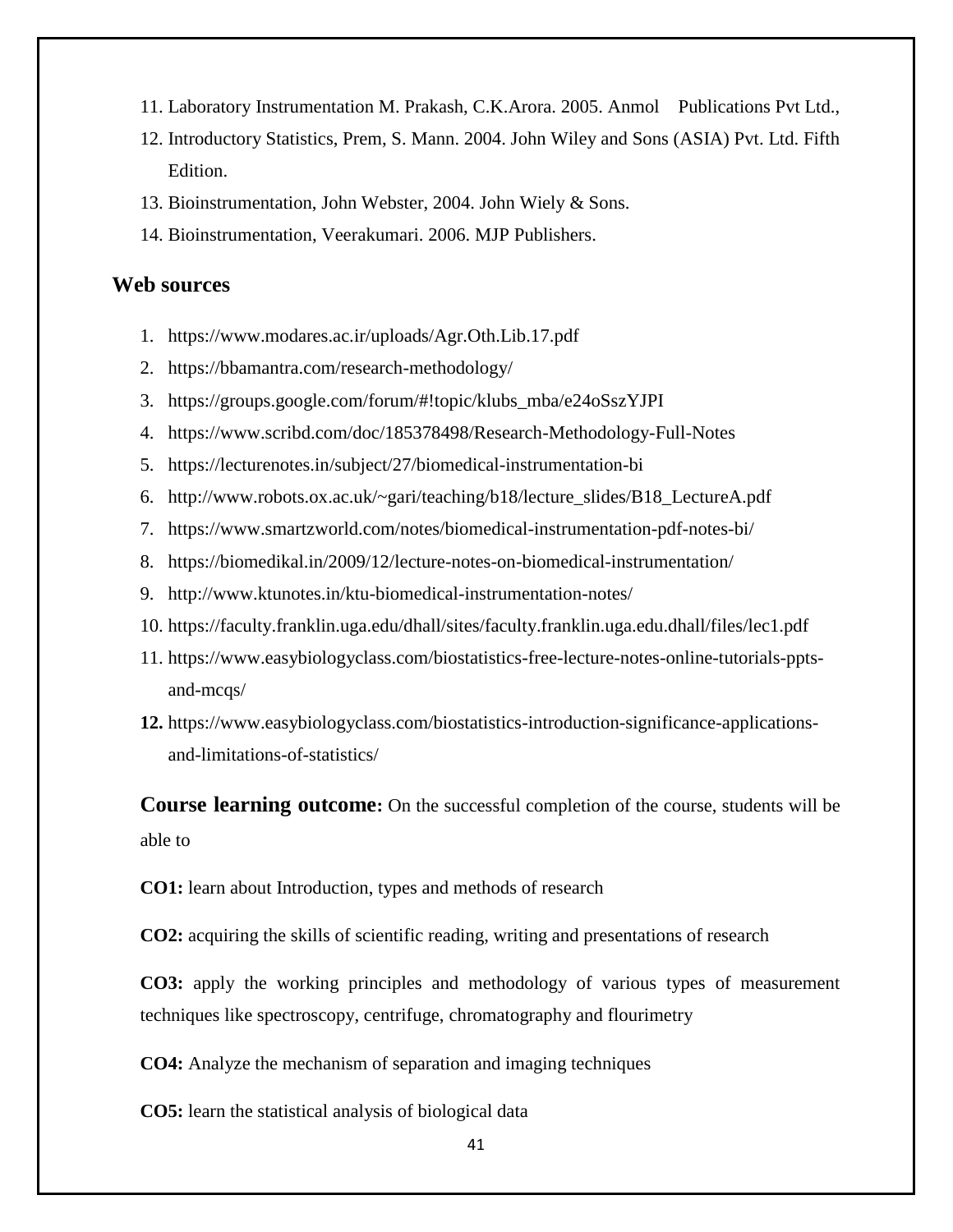| <b>ELECTIVE III</b> |                 | 21PBTE05/   ANY ONE OF FROM   4 Hrs/Week   4 Credit |  |
|---------------------|-----------------|-----------------------------------------------------|--|
|                     | <b>21PBTE06</b> | THE ELECTIVE LIST                                   |  |

| <b>CORE XV</b> | 21PRTP05 | PRACTICAL V- LAB IN PLANT | 5 Hrs/Week | 3 Credit |
|----------------|----------|---------------------------|------------|----------|
|                |          | AND ANIMAL BIOTECHNOLOGY  |            |          |

# **Course Objectives**

- $\triangleright$  To examine the culture techniques of the plant tissue in-vitro and its applications
- $\triangleright$  To point out the genomic isolation technique
- $\triangleright$  To probe into the animal cell culture techniques.
- $\triangleright$  To learn about the animal cell count

# **Plant Biotechnology**

- 1. Preparation of media.
- 2. Sterilization Techniques.
- 3. Organ cultures.
- 4. Callus induction, organogenesis, transfer of plants, hardening process.
- 5. Protoplast isolation.
- 6. Anther and pollen cultures production of haploids.
- 7. Synthetic Seed Culture
- 8. Isolation of plant DNA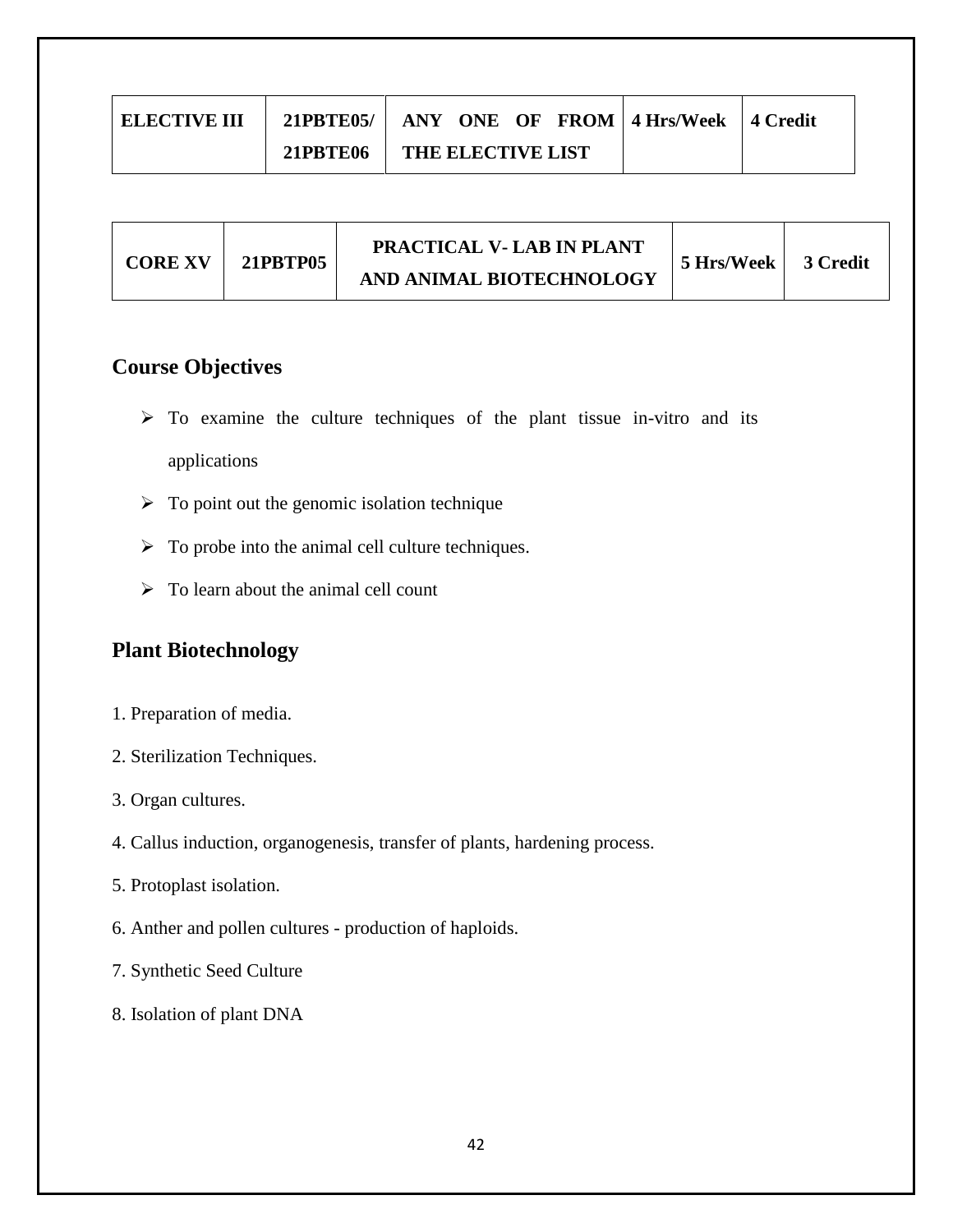## **Animal cell science and technology**

- 1. Preparation of tissue culture media and membrane filtration.
- 2. Preparation of single cell suspension from spleen and thymus.
- 3. Cell counting and cell viability.
- 4. Preparation chicken embryo fibroblast culture (monolayer).
- 5. Trypsinization of monolayer and sub-culturing.
- 6. Embryonated egg inoculation.

### **Course learning outcome:**

- 1. On completion of course, students should be able to gain basic skills in plant biotechnology.
- 2. Gain the knowledge on animal cell cultures.
- 3. Learn about the culture media used in animal cell culture.
- 4. Gain the knowledge on Preparation of media for animal cell culture. Primary culture of chick embryo fibroblasts. Primary culture of chick organ - spleen and kidney cells.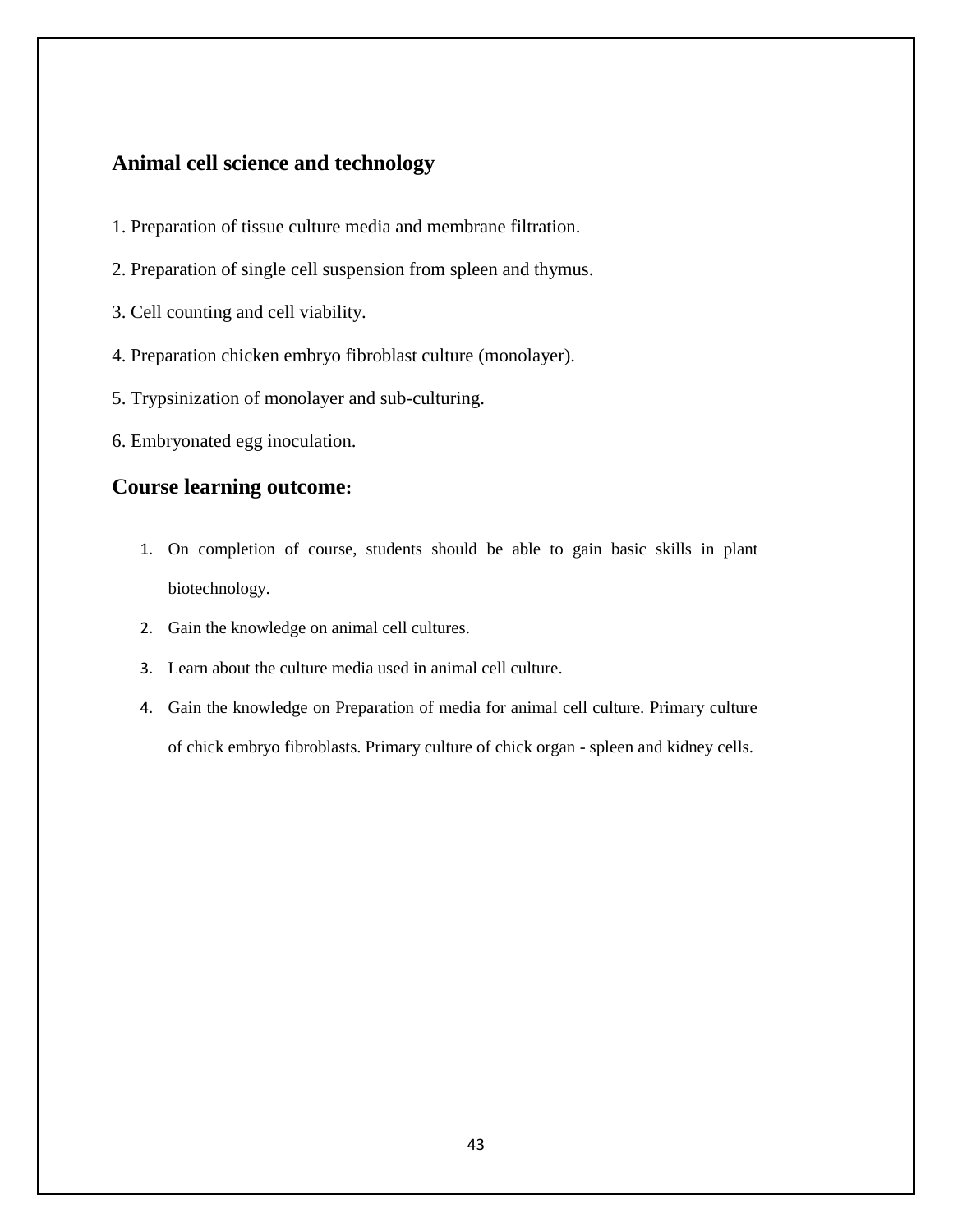| <b>CORE XVI   21PBTP06</b> |
|----------------------------|
|                            |

**Course Objectives**: To make the students perform the isolation of industrially important microorganisms for amylase, protease, carotenoids and antibiotic. The culture optimization and the knowledge of citric acid production skills are fully developed. Students are able to understand assay of different enzymes, antibiotics and alcohol. The technical skills are understood on immobilization and purification techniques of enzymes.

- 1. Isolation of Amylase and protease producing organismsfrom soil.
- 2. Isolation of antibiotic producing microbesfromsoil.
- 3. Isolation of nitrogen fixing bacteria and carotenoid producing bacteria
- 4. Culture optimization (pH, Temperature, Carbon & Nitrogen sources).
- 5. Production and assay of amylase and protease by solid-state fermentation.
- 6. Bioassay ofAntibiotics.
- 7. Microbial production of citric acid using Aspergillus niger.
- 8. Immobilization of cells for enzyme production.
- 9. Alcohol production by yeast fermentation and its estimation.
- 10. Purification of enzymes by salting and dialysis and column chromatography technique.

**Course learning outcome:** On successful completion of this practical, the student will be able to

**1.**To isolate the industrially important microorganisms from soil .

**2.**Carry out the basic technique for the isolation of antibiotic and carotenoid producing bacteria.

**3.** Assay technique for protease, amylase and antibiotic .

**4.**Immobilization technique and production techniques for citric acid and alcohol .

**5**.Learn the purification of enzymes .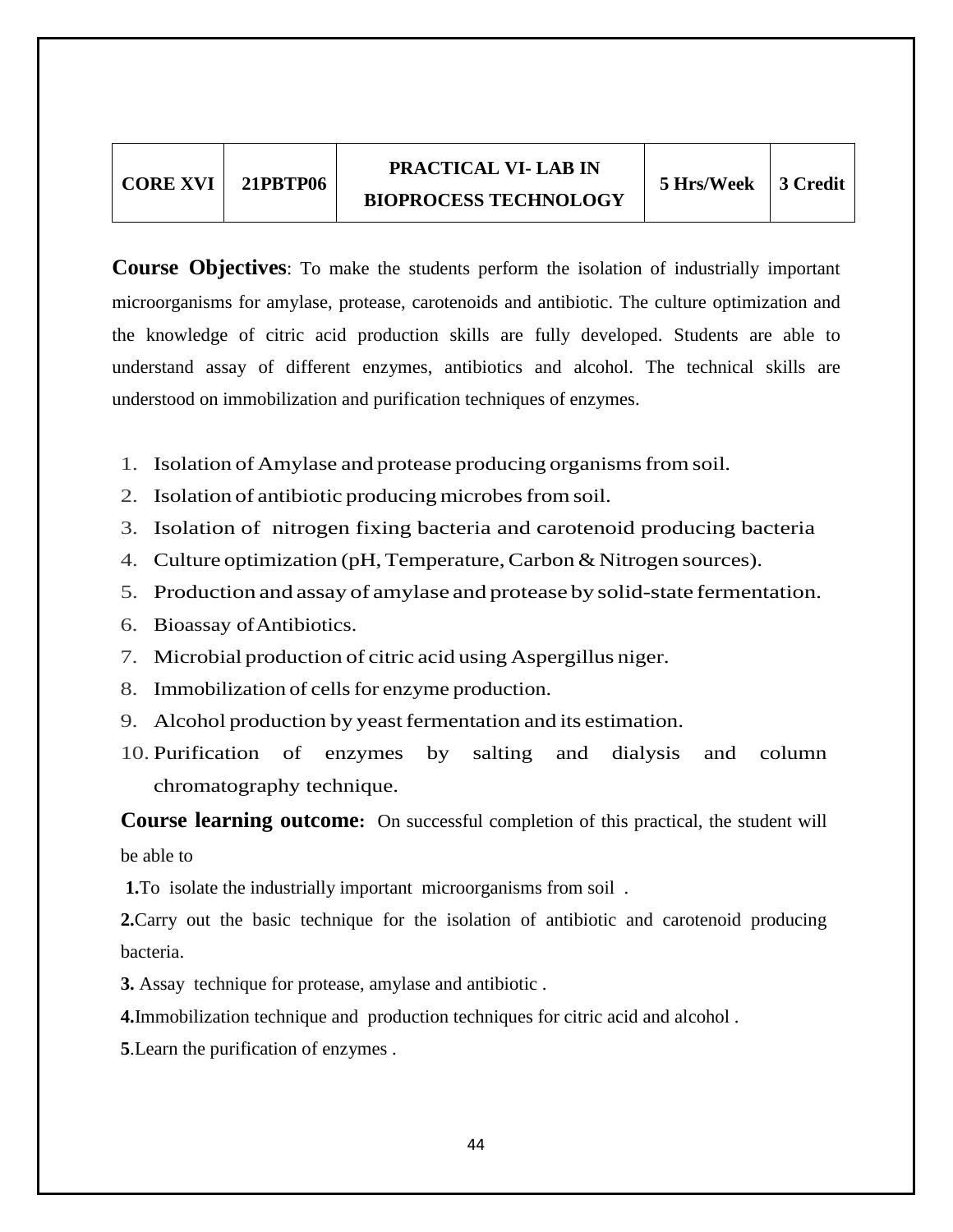| <b>CORE XVII</b>  | 21PRTPR1 | <b>PROJECT</b> | 30 Hrs/Week | 8 Credit |  |  |
|-------------------|----------|----------------|-------------|----------|--|--|
| Course Objectives |          |                |             |          |  |  |

#### **Course Objectives**:

The semester project is aimed to impart an in-depth and thorough training on some specific industrial problems. Such exposures would enable the students to address the various real-time challenges prevalent in biotech based industries. The students acquire experience and knowledge to work in professional set up. The Students aware of the challenges faced by industries and research laboratories and the possible solutions. During this period, the students will get training in the diverse areas of biotechnology.

### **Scope of Training**:

The students will get a chance to be a part of ongoing QA, QC, Production, and R&D activities in different industries, commercial enterprises and organization. The students can also join laboratories in research institutes and reputed universities. The students will explore and gain experience in different sectors of biotechnology viz agriculture, food, medicine and pharmaceutical. The students will acquire skill to write, analyze and compile data, and present the detailed technical/scientific report. At the end of successful project, semester training, potentially the Students become employable in the industries/organizations.

**Course Learning Outcomes (CLO):** The Students will be able to:

- 1. Work in a team
- 2. Adapt to the varying working environment in industry and research institute
- 3. Identify a problem in biotechnology based industry.
- 4. Formulate a research problem in research laboratory
- 5. Design experiments to solve the industrial/research problem.
- 6. Compile and/or interpret the industrial data.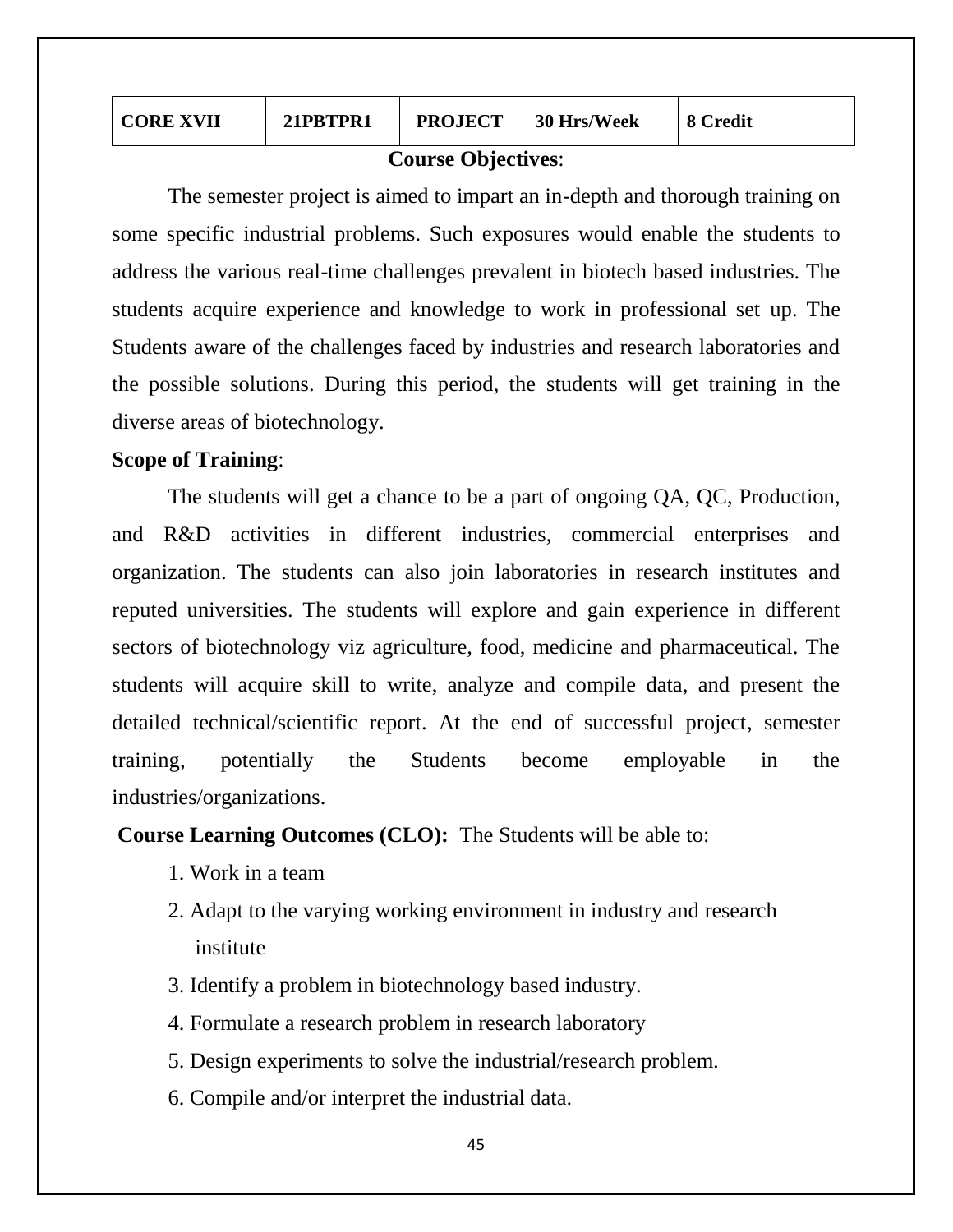# **LIST OF ELECTIVE COURSE: SELECT ANY ONE FROM EACH SEMESTER**

| <b>SEMESTER I</b> | 21PBTE01 | <b>ENVIRONMENTAL</b>      | $AND \mid 5$ Hrs/Week $\mid 4$ Credit |  |
|-------------------|----------|---------------------------|---------------------------------------|--|
|                   |          | <b>NANO BIOTECHNOLOGY</b> |                                       |  |

**Course Objectives:** To learn the environmental monitering techniques and to give the basic idea on environmental sample analysis.The basic principles involved in the waste water management and usage of bioremidation are informed,and also it provide an introduction to Nanotechnology ,to make the students understand about the synthesis, application of nanomaterials and its characterization technique.

## **UNIT I**

**Introduction to Environmental Biotechnology:** Basic concepts and global issues-Global warming & Acid rain. Pollution measurements- air and water. Biosensor in environmental monitoring. Bioremediation of environmental pollutants in soil and water- oils, heavy metals and detergents. Biodegradation of xenobiotics- Ecological considerations, decay behavior and degradative plasmids, hydrocarbon, hydrocarbon substitutes, pesticides and surfactants. Phytoremediation.

# **UNIT II**

**Pollution Control and Treatment Methods:** Air pollution and its control through biotechnology. Waste water treatment: Physical, chemical and biological treatment processes. Various industrial effluent treatment methods- Sugar, distillery, dairy, tannery and pharmaceutical industries. Solid wastes: Types and characteristics. Solid waste disposal- land filling, incineration. Biogas from solid waste. Composting and vermicomposting. Monitoring parameters for composting.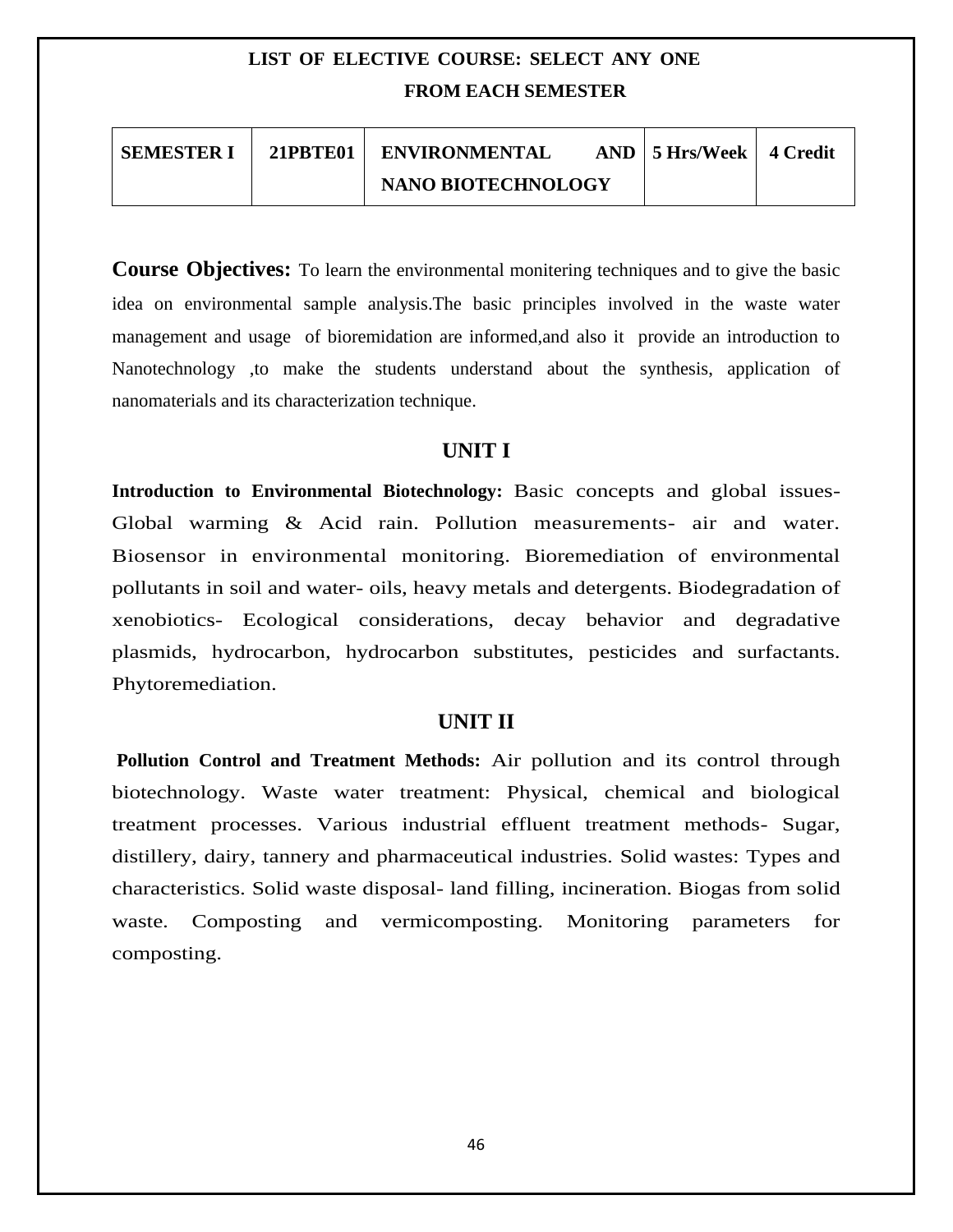#### **UNIT III**

**Environmental Sample Analysis:** Physicochemical and bacteriological analysis of soil and water,problems associated with soil alkali soils,amd sodic soils. Use of genetically modified (insect, pest and pathogen resistant) plants. Ecotoxicology of soil pollutants ,municipal solidwaste treatment strategies.

#### **UNIT-IV**

**Nanobiology and Application of Nanomaterials**: Nanobiology- Concepts, definition & prospects. Classification of Nanostructures- Bionanoparticles& nanocomposites. Types of biomaterials & biodegradable polymers. Applications of nanomaterials – Catalysis in dye & heavy metal removal, cosmetics, batteries, biosensor, food, agriculture, energy, tissue engineering (wound healing). Nanobiotechnology in medicine, drug designing  $&$  cancert reatment.

#### **UNIT-V**

**Synthesis of Nanomaterials and Characterization Techniques:** Bottom-up approach- Sol-Gel synthesis, Physical vapor deposition, top-down approach -ball milling, microfabrication. Electron Microscopy -Scanning & Transmission, Scanning Probe Microscopy, Atomic Force Microscopy, Differential Thermal Analysis–Differential Scanning Calorimetry.

#### **References**

1.Murugesan AG and Rajakumari C. (2005). Environmental Science and Biotechnology: theory and Techniques. Sharma PD. (1994). Environmental Biology, Rastogi Publications.

2.Eugenia J.Olguin. (2000). Environmental Biotechnology and cleaner Bioprocesses, Tayloir andFrancis.

3.William P. Conningham and Mary Ann Conningham. (2003). Principle Environmental Science, Tata McGraw-Hill publishing Company.

4.Agarwall KV. (2005). Environmental Biotechnology, Nidhi Publishers.

5.Chatterji A.K. (2002). Introduction to Environmental Biotechnology, Prentice-Hall of India.

47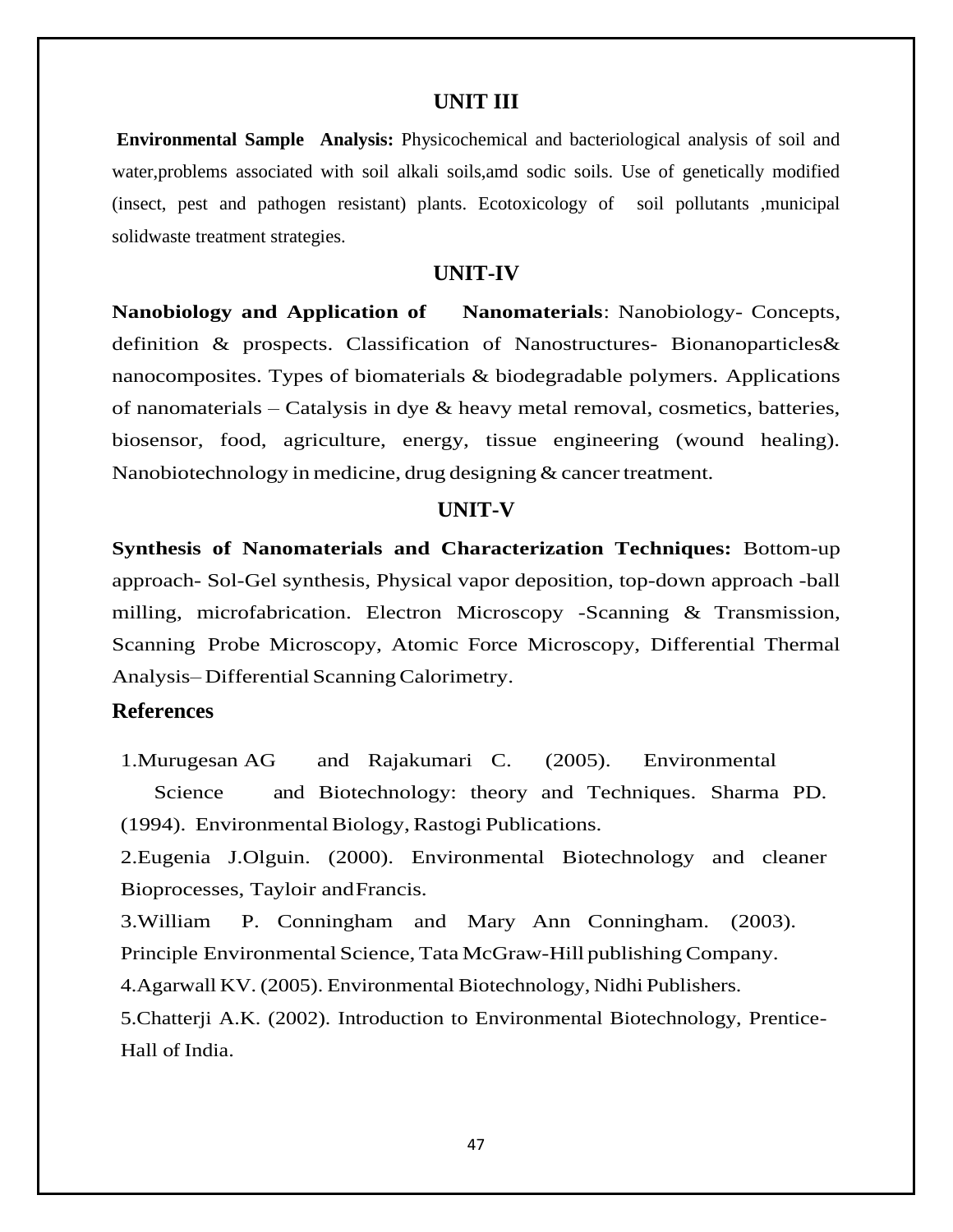6.Jogdand SN.(2008).Environmental Biotechnology, 4th Edition, Himalaya Publishing House Pvt.Ltd.

7. Atlas and Bhartha. (2005). Microbial Ecology, Pearson Education.

8.Amann, R.I.Stromley,J.Stahi:Applied and Environmental microbiology.

9.Biotreatment systems,vol22,D.L Wise(Ed.),CRCPress.INC.

10.Ramachandra Rao MS, Shubra Singh. (2014). Nanoscience and Nanotechnology: Fundamentals of Frontiers.Wiley India Pvt. Ltd., 370pp.

11.Pradeep T. (2012). A Textbook of Nanoscience and Nanotechnology, Tata McGrawHill Education Pvt. Ltd.,ISBN: 9781259007323.

12.Hari Singh Nalwa. (2002). Nanostructured Materials and Nanotechnology, Academic Press.

# **Web Sources**

https://www//sanfoundary.com

https//www//elesiver.com

https//onlinelibrary.wiley.com

https//book authority .org

# **Course learning outcome:**

**CO1**: An understanding of global issues and source of environmental pollution.

**CO2:** The ability to formulate technique for bioremediation process.

**CO3:** The capability to advanced knowledge on environmental sample analysis.

**CO4:** The detail understanding of the importance of nanoparticles and its application in Nano biotechnology.

**CO5:** Understand the various types of nanoparticle characterization techniques.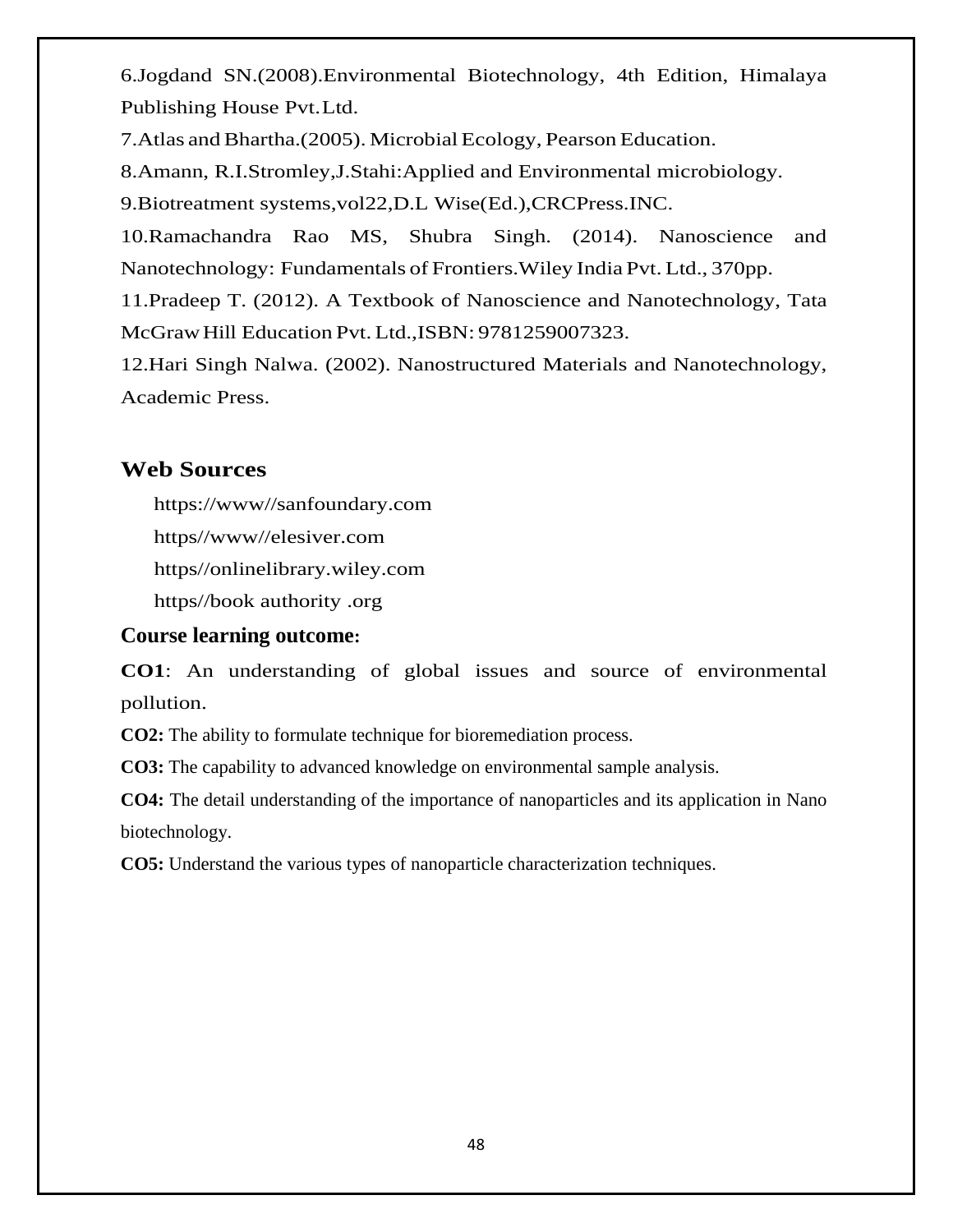**Course Objectives:** To equip students with importance and significance of microorganism in food science, their spoilage and diseases, food processing techniques and preservation technology, food toxicology, use of enzymes in food science and food safety, laws and regulations.

### **UNIT I**

**Food Microbiology:** Importance and significance of microorganisms in food science. Microorganisms importance in food - Factors involving the growth of microorganisms in food - Intrinsic and Extrinsic parameters. Food spoilage: characteristic features, dynamics and significance of spoilage of different groups of foods - Cereal and cereal products, vegetables and diseases. Indian Food regulations – History of Indian Food Regulations: BIS, ISI, FPO, PFA and FDA. Food Safety and Standards Act 2006.

### **UNIT II**

**Food processing and Preservation Technology**: Principles of fresh food storage: Nature of harvested crop, plant, animal, product storage, effect of cold storage and quality – storage of grains. Processing and preservation by heat, low temperature, drying, concentration, non-thermal methods and evaporation. Food additives; types of additives and functions, permissible limits and safety aspects.

# **UNIT III**

**Food Toxicology**: Principles of Toxicology: Natural Toxins in Food: Natural toxins of importance in food- Toxins of plant and animal origin; Microbial toxins -Algal toxins, bacterial toxins and fungal toxins. Food poisoning; significance of Mycotoxicoses. Determination of toxicants in foods and their management. Environmental Contaminants and drug residues in food and food additives and toxicants added or formed during.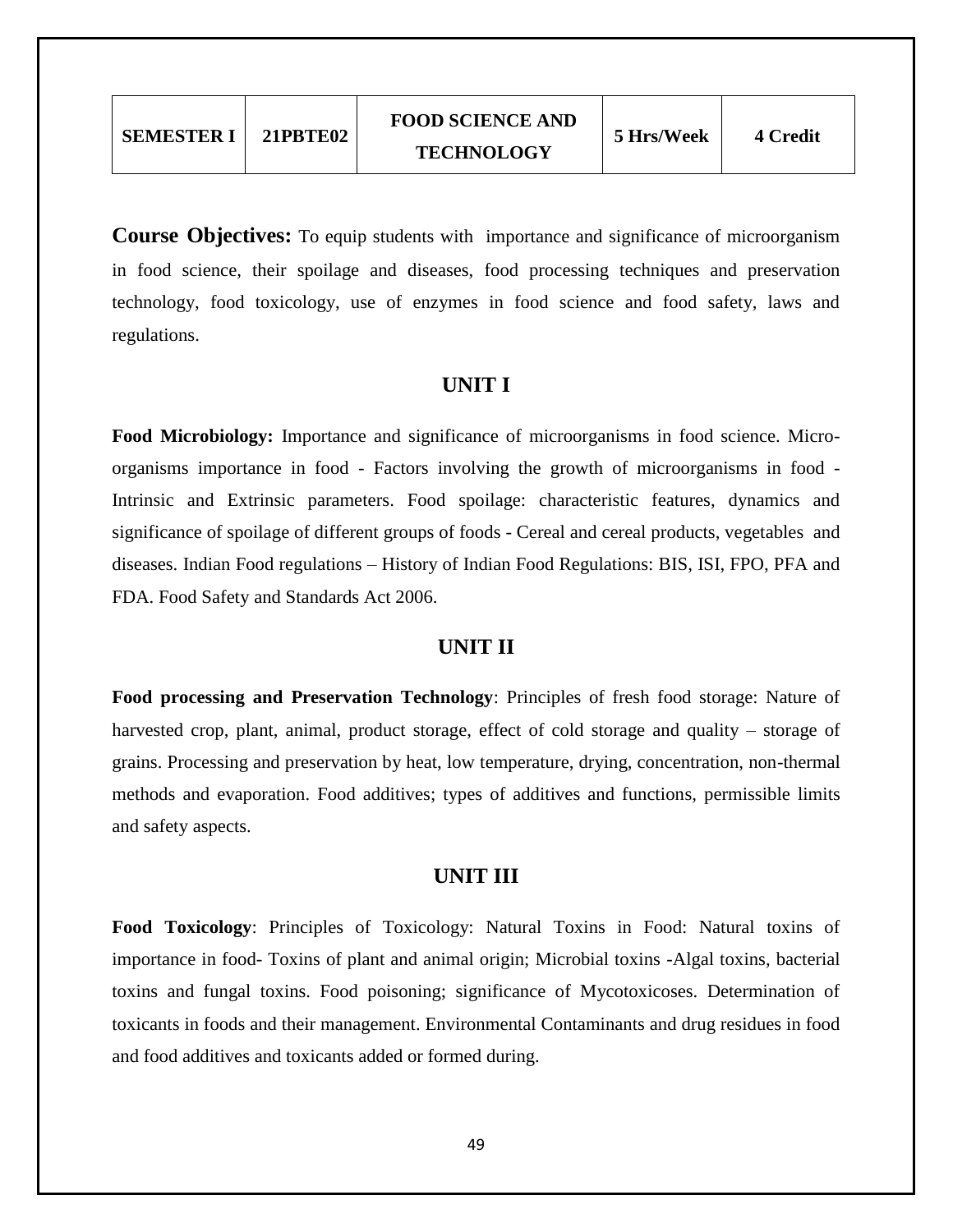### **UNIT IV**

**Enzymes in Food science:** Enzymes classification, properties, characterization, kinetics and immobilization; fermentative production of enzymes (amylases, proteases, cellulases, pectinases, xylanases, lipases) used in food industry and their downstream processing. Enzymes for starch modification, role of enzymes in brewing, production of flavour, dairy processing, meat processing and fish processing.

### **UNIT V**

**Food Safety, Quality Control, Food laws and Regulations**: Good Manufacturing Practices (GMPs), Pest Control Program, Facility Maintenance, Personal Hygiene, Supplier Control, Sanitary Design of Equipment and Infrastructure, Procedures for Raw Material Reception, Storage and Finished Product Loading, Sanitation Program. (Sanitation Standard Operating Procedures (SSOPs). ISO certifications.

#### **References**

- 1. Pelezar, M.I and Reid, R.D. (2007) Microbiology McGraw Hill Book Company, New York, 5th Edition. James, M.J. (2000) Modern Food Microbiology, 2nd Edition. CBS Publisher
- 2. Adams, M.R. and M.G. Moss (2009): Food Microbiology, 1st Edition, New Age International (P) Ltd. Doyle, P., Bonehat, L.R. and Mantville, T.J (2010): Food Microbiology, Fundamentals and Frontiers, ASM Press, Washington DC.
- 3. Desrosier NW & James N. (2007). Technology of food preservation. AVI. Publishers
- 4. Fellows, P.J. (2005). Food processing technology: Principle and Practice. 2nd Ed. CRC Publishers
- 5. Jelen, P. (2005). Introduction to Food Processing. Prentice Hall
- 6. Shibamoto, T. and Bjeldanes, L. 2009. Introduction to Food Toxicology, 2nd Ed. Elsevier Inc., Burlington, MA.
- 7. Whitehurst,R.J. & Van-Oort,M., (2010), Enzymes in Food technology, Second edition, Blackwell Publishing Ltd
- 8. Aehle, W. (2007) Enzymes in Industry: Production and application. Wiley-VCH Verlag GmbH & Co. KGaA, Weinheim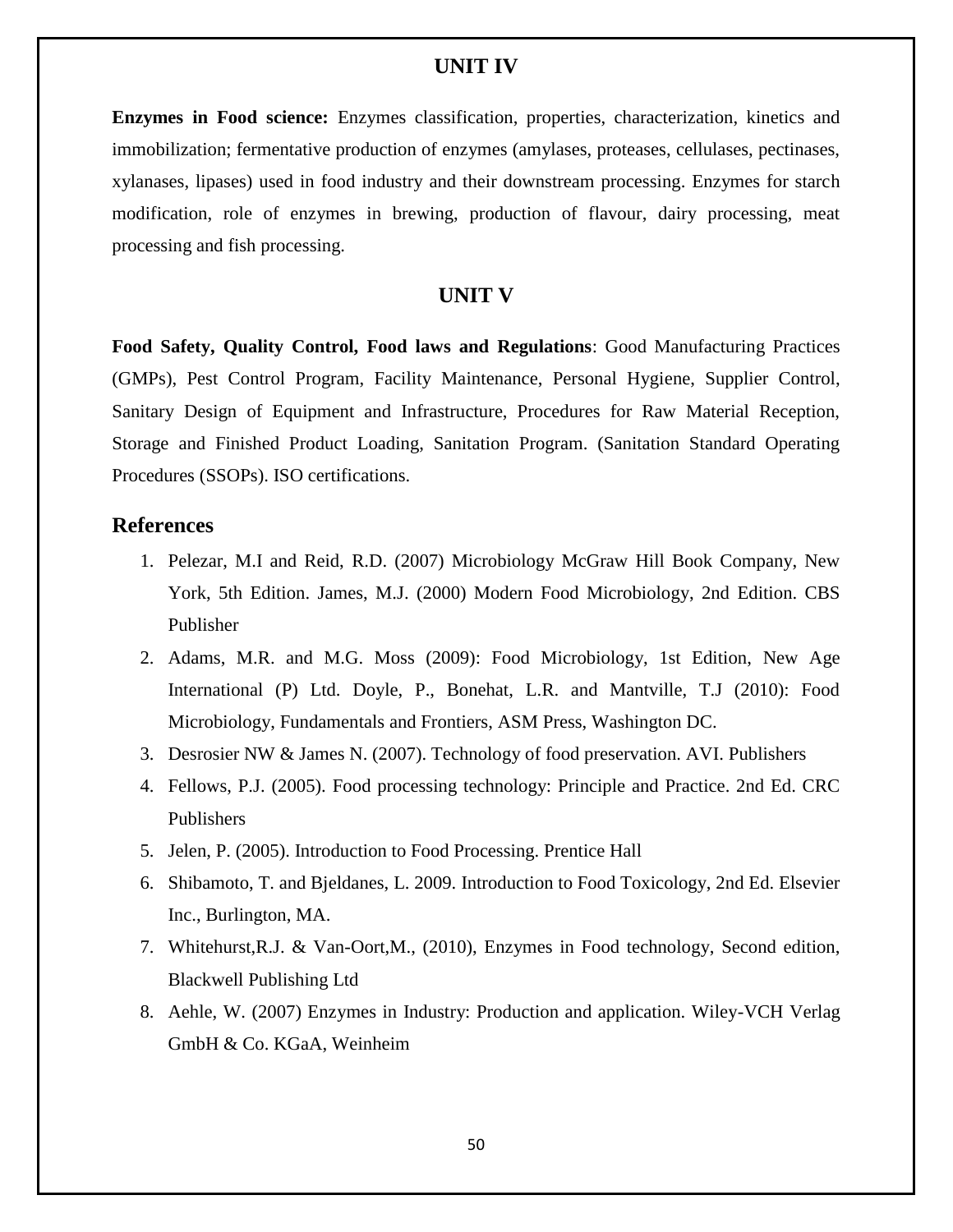- 9. Early, R. (2005): Guide to Quality Management Systems for the Food Industry, Blackie, Academic and professional, London.
- 10. Gould, W.A and Gould, R.W. (2006). Total Quality Assurance for the Food Industries, CTI Publications Inc. Baltimore.
- 11. Pomeraz, Y. and MeLoari, C.E. (2006): Food Analyasis: Theory and Practice, CBS publishers and Distributor, New Delhi.
- 12. Bryan, F.L. (2000): Hazard Analysis Critical Control Point Evaluations A Guide to Identifying Hazards and Assessing Risks Associated with Food Preparation and Storage. World Health Organisation, Geneva.
- 13. FSSAI, FSIS, EU and FAO website for updates

# **Web Source**

<https://libguides.lib,msu.edu/foodscience> <https://instr.iastate.libguides.com/FSHN> <https://libguides.reading.ac.uk/food/citing-references> https://guides.library.uq.edu.au/food-science

# **Course learning outcome:**

- **CO1:** Describe the significance and importance of microbes in food.
- **CO2:** Details of food processing and preservation techniques.
- **CO3:** Explain about principles of toxicology and its process.
- **CO4**: Elaborate study on epidemic and pandemic diseases.
- **CO5:** Describe agricultural and environmental microbiology.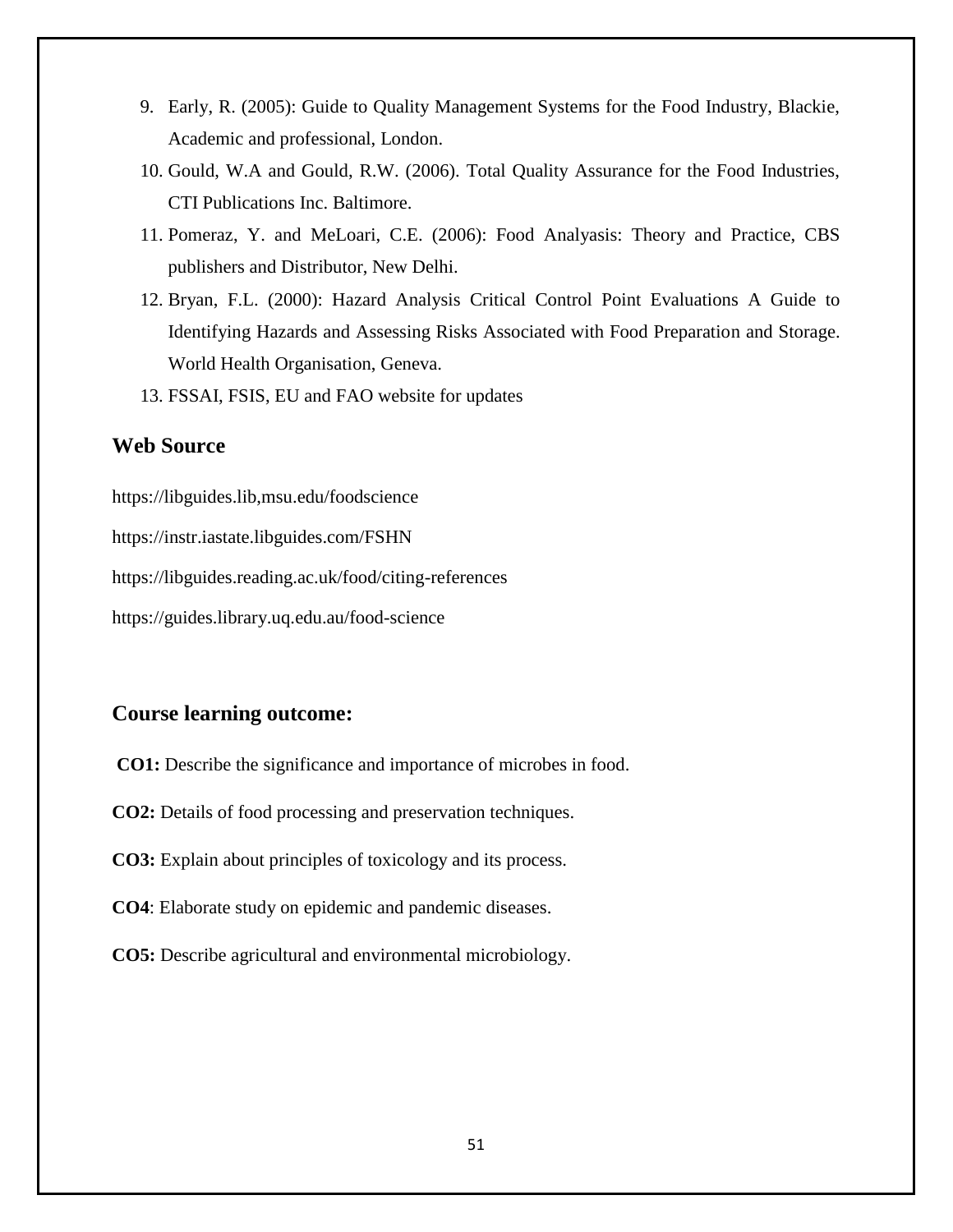**Course Objectives:** The course is aimed to prepare the students with the basic understanding on Genome databases and strategies involved in genome annotations and metagenomic analysis. The student gains knowledge on gene expression profiling and advanced sequencing methods. The chapter provides an insight into functional genome analysis including gene prediction methods & tools, proteomic profiling, the role of mass spectrometry in proteomic analysis and bioinformatics tools for analyzing proteomics. The subject also focuses on knowledge in the realm of bioinformatics databases, sequence alignment methods and tools, homology modeling and drug targeting.

### **UNIT I**

**Genomics:** Genome databases of plant, animal and microbial pathogens; Large scale genome sequencing strategies, genome assembly and annotations; Metagenomic analysis: Basic concepts, gene networks and computational models; Identification of disease gene by OMIM databases; Markers for genetic mapping: RFLP, SSLP- VNTRs, STRs; Gene expression profiling; SNP databases & SNP array.

# **UNIT II**

**DNA sequencing methods:** Chemical degradation & Sanger's methods, Shot gun sequencing, Clone contig method, Next Generation sequencing. Comparative genomics: Whole genome alignment, BLAST2, megablast algorithm, Comparative genomic database (COG & VOG). Functional genomics: Sequence based & structure based approaches to assign gene function. Gene/ Protein function prediction using neural network. DNA microarray: Databases and tools; SAGE databases; Gene expression omnibus (GEO).

# **UNIT III**

**Proteomics:** Protein profiling; 2D gel electrophoresis, Multidimensional chromatography, Quantitative Mass spectrometry: Peptide mapping,  $N \& C$  terminal sequencing and analytical protein chips – Computational pattern, recognition of proteomes: protein network and pathways. Principle of protein microarrays, Mass spectrometry analysis for proteomic analysis, Bioinformatics based tools for analysis of proteomic data. Application of proteomics in disease diagnosis: Biomarker, drug development and their target identification.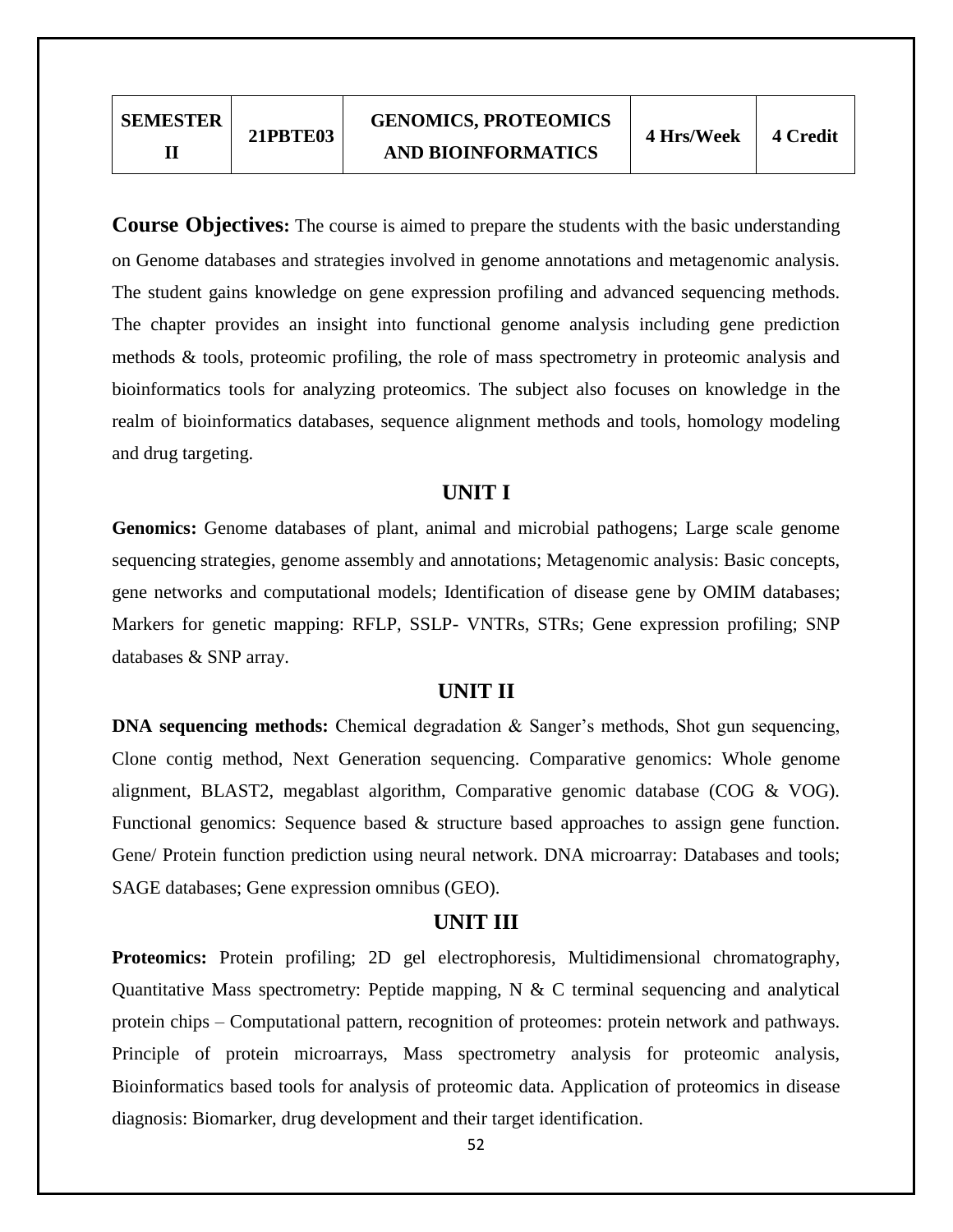### **UNIT IV**

**Biological databases:** Nucleic acid sequence databases – Genbank, NCBI, EMBL, DDBJ; Protein sequence databases; Swiss Prot, PIR; Structure data bases: PDB, CATH, SCOP and specialized databases. Tools for Bioinformatics: Pairwise alignment, Dot plots, Scoring matrices: BLOSUM matrices, PAM matrices, Gap penalty.

#### **UNIT V**

**Alignment algorithms:** Needleman – Wunsch Global Alignment algorithm; Smith- Waterman Local Alignment algorithm. Use of HMM algorithm for Multisequence alignment, CLUSTALW. Genome alginers: BLAST, MUMmer, WABA, Glass, Dialign, Avid, LAGAN and Multi LAGAN; protein gene prediction method: ORF finder, restriction analysis, secondary structure prediction; homology modelling and drug designing.

#### **References**

- 1. Ajoy Paul. (2011). Text Book of Genetics- from Genes to Genomes,  $3<sup>rd</sup>$  Edition, Books and Allied (P) Ltd, Kolkata
- 2. Keith Wilson and John Walker. (2010). Principles and techniques of practical biochemistry,  $7<sup>th</sup>$  Edition, Cambridge University Press.
- 3. Sathyanarayana. U. (2008). Biotechnology, Books and Allied (P) Ltd., India
- 4. Hubert Rehn. (2006). Protein Biochemistry and Proteomics, Academic Press
- 5. Liebler Humana. (2002). Introduction to proteomics: Tools for new Biology, W.CBS Pub.,
- 6. Apweiler R. (2000). Protein sequence databases, Adv. Protein Chem. 54:31-71
- 7. Pearson WR. (1996). Effective protein sequence comparison, Methods Enzymol., 266: 227-258
- 8. Spang R and Vingron M. (1998). Statistics of large scale sequence searching Bioinformatics. 14: 279-284.
- 9. Baker D and Sali A. (2001). Protein structure prediction and structural genomics, Science, 294: 93-96
- 10. Stekel D. (2003). Microarray Bioinformatics, Cambridge University Press, Cambridge, UK.
- 11. Huynen MA, Snel B, Mering C and Bork P. (2003). Function prediction and protein Networks, Curr. Opin. Cell Biol., 15: 191-198.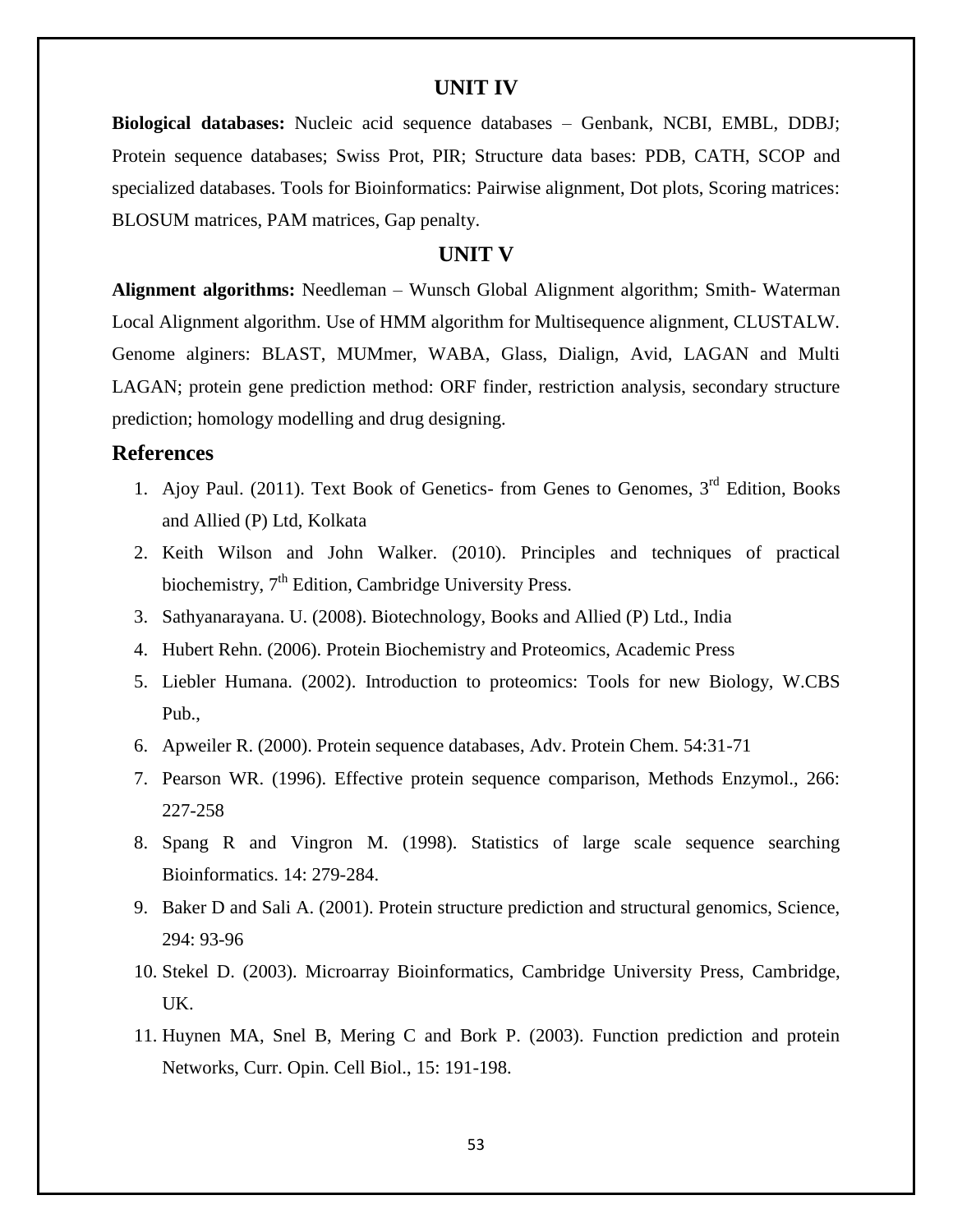- 12. Twyman RM. (2004). Principles of proteomics, York: Garland Science/ Bios Scientific Publishers.
- 13. David R Westhead, J Howard Parish and Richard M Twyman. Instant Notes Bioinformatics, Viva Books Private Limited, Chennai.
- 14. Sillince JA and Sillince M. (1991). Molecular databases for protein sequence and structure studies, Springer Verlag.
- 15. Gribskov M, Devereux J. (1989). Sequence analysis, Primer Stockton Press.
- 16. Seizberg DB searls, S. Kasif. (1998). Computational methods in Molecular Biology now comprehensive Biochemistry, Vol 32. S. L. Elsevier.

### **Web sources**

- 1. <https://www.ebi.ac.uk/training/online/>
- 2. <https://www.ncbi.nlm.nih.gov/pmc/articles/PMC162192/>
- 3. <https://www.edx.org/learn/bioinformatics>
- 4. [https://www.iscb.org/cms\\_addon/online\\_courses/index.php](https://www.iscb.org/cms_addon/online_courses/index.php)
- 5. [https://swayam.gov.in/nd1\\_noc19\\_bt26/preview](https://swayam.gov.in/nd1_noc19_bt26/preview)
- 6. <https://www.denbi.de/online-training-media-library/proteomics>
- 7. <https://www.coursera.org/specializations/bioinformatics>
- 8. <https://nptel.ac.in/courses/102/103/102103017/>

**Course learning outcome:** The overall goad of this course is to make the students to gain a fundamental knowledge on concepts, tools and techniques in genomics, proteomics and bioinformatics that may be required for their professional development.

Upon completion of the course, the student accomplishes the following:

- **CO 1:** To familiarize the students with genome databases and metagenome database and analysis, markers for genetic analysis and gene expression profiling
- **CO 2**: To gain insight into different sequencing methods, comparative and functional genomic analysis which enables the students to understand about sequence and structure based approaches for gene prediction and function determination.
- **CO 3**: To have better understanding about proteomics and learn about protein profiling and analysis of data generated through mass spectrometry and to be aware of the bioinformatics tools available for analysis of proteomic data.
- **CO 4**: To have an enhanced theoretical knowledge on biological databases and sequence analsysis
- **CO 5**: To understand well about sequence alignment tools, gene prediction methods and homology modelling & drug targeting.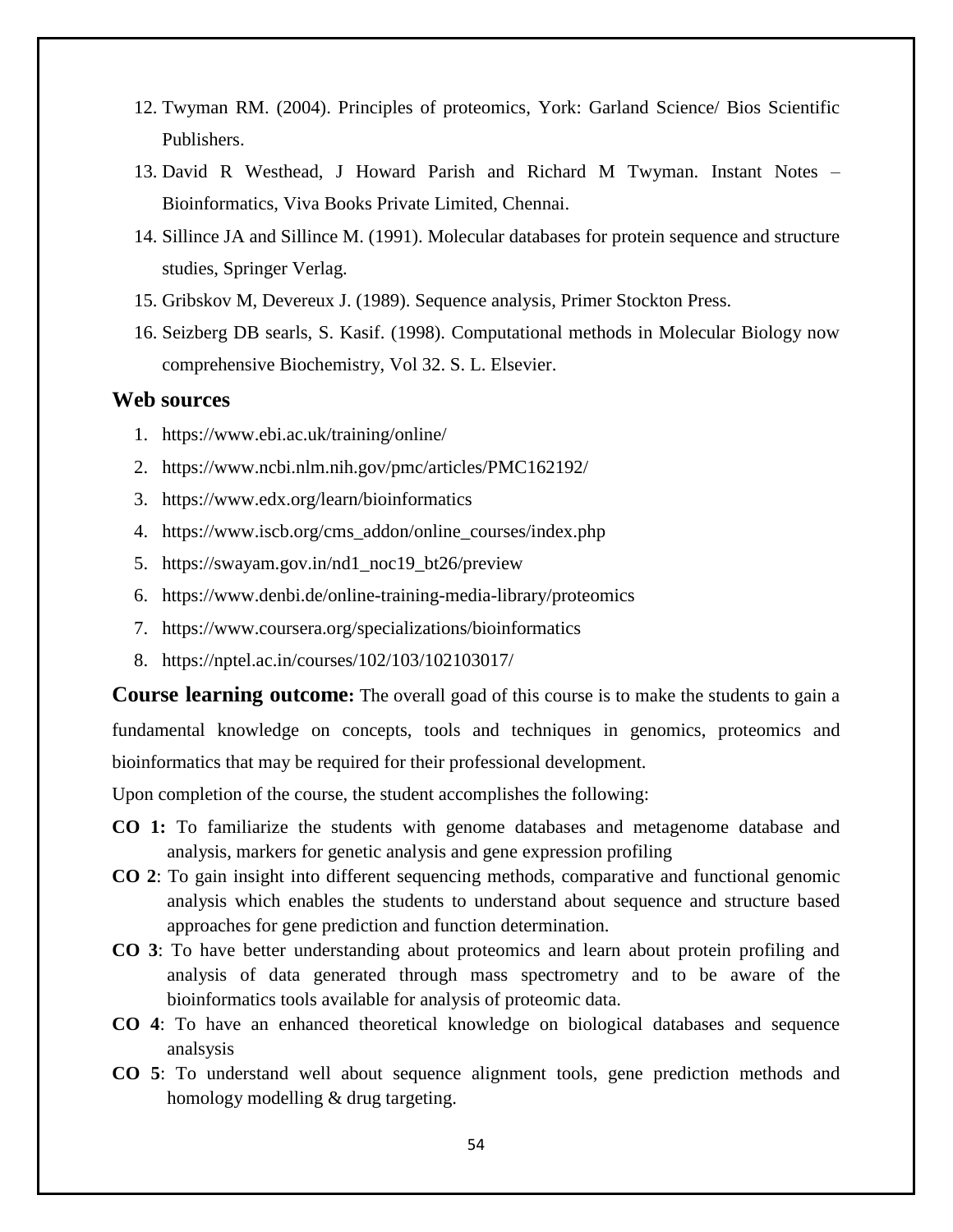# **Course Objectives**

- $\triangleright$  To learn the development and monitoring of the drugs.
- $\triangleright$  To understand the preparation of medicines according to the norms.
- > To enlighten the knowledge of the Students on different areas of Medical Biotechnology.
- $\triangleright$  To train the students in a hospital based setup and familiarize them with the clinical diagnostics of diseases.

### **UNIT 1**

Development of Drug and Pharmaceutical Industry -Therapeutic agents, their uses and economics; Routes of drug administration. Selection criteria for route of administration. Pharmacodynamics, pharmacokinetics and drug metabolism.

### **UNIT II**

**PHARMACEUTICAL PRODUCTS:** Therapeutic categories such as laxatives - analgesics non steroidal contraceptives - external antiseptics - antacids and other, antibiotics - biological hormones - vitamins with respect to system. Pharmaceutical Development: Introduction to drug regulations, pre-clinical and clinical trials.

### **UNIT III**

Protein mode of action and pharmacodynamics- Overview of the mode of action of a biopharmaceutical Pre-clinical studies- -Toxicity (Reproductive toxicity and Teratogenicity, Mutagenicity, Carcinogenicity and Other tests); Clinical trials - Clinical trial design, Trial size design and study population.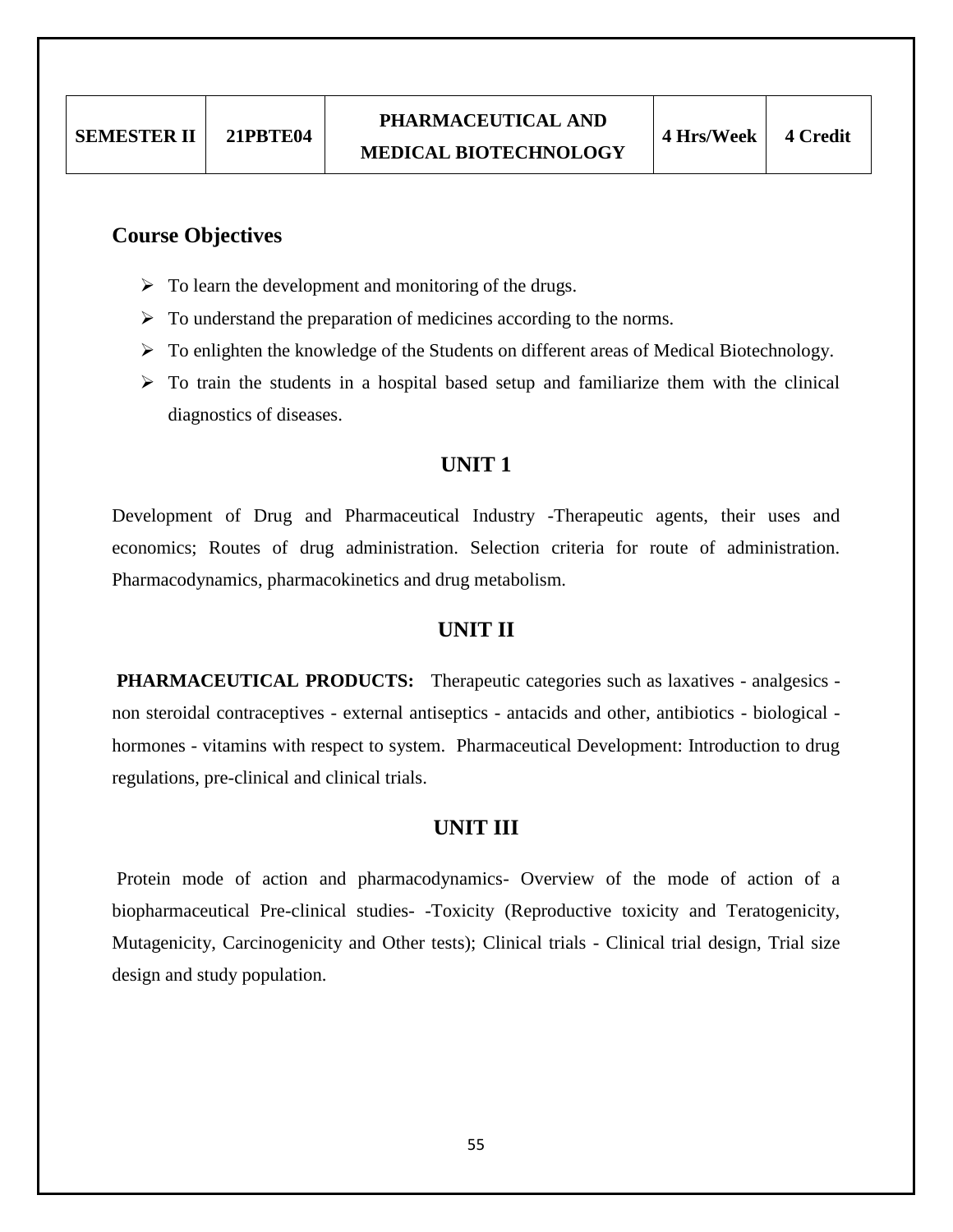#### **UNIT IV**

Detail contents: Introduction: History and scope of medical biotechnology, current status and future prospects. Classification of genetic diseases: Chromosomal disorders – Numerical disorders e.g. trisomies & monosomies, Structural disorders e.g deletions, duplications, translocations  $\&$  inversions, Chromosomal instability syndromes. Gene controlled diseases – Autosomal and X-linked disorders, Mitochondrial disorders.

#### **UNIT V**

**Molecular basis of human diseases:** - Pathogenic mutations Gain of function mutations: Oncogenes, Huntingtons Disease, Pittsburg variant of alpha 1 antitrypsin. Loss of function - Tumour Suppressor. Genomic. Dynamic Mutations - Fragile- X syndrome, Myotonic dystrophy. Mitochondrial diseases

#### **References**

1. Gary Walsh. (2007). Pharmaceutical Biotechnology-Concepts and Applications, John Wiley & Sons Ltd.,

2. Laurence Brunton, Bruce A Chabner, Bjorn Knollman. (2013). Goodman & Gillman's. The Pharmacological Basis of Therapeutics, 12th Edition, McGraw-Hill Education.

3. Roop K Khar, Vyas SP, Farhan J Ahmad, Gaurav K Jain. (2013). Lachman/Liebermans: The Theory and Practice of Industrial Pharmacy, 4th Edition, CBS Publishers and Distributors.

4. Barar FSK. (2013). Textbook of Pharmacology, 1st Edition, S. Chand Publishing.

5. Leon Lachman Theory and Practice of Industrial Pharmacy, 3rd Edition, Lea and Febiger,

1986. 2. Remington"s Pharmaceutical Sciences, 17th Edition, Mark Publishing & cop 1985 3.

6. Gary Walsh, Biopharmaceuticals: Biochemistry and Biotechnology. Wiley - Blackwell 2003

7. Diagnostic and Therapeutic Antibodies (Methods in Molecular Medicine by Andrew J.T. George (Editor), Catherine E. Urch (Editor) Publisher: Humana Press; edition (2000)

8. Molecular Diagnosis of Infectious Diseases (Methods in Molecular Medicine) by Jochen Decker, U. Reischl Amazon

9. Human Molecular Genetics by T. Strachan, Andrew Read Amazon Sales Rank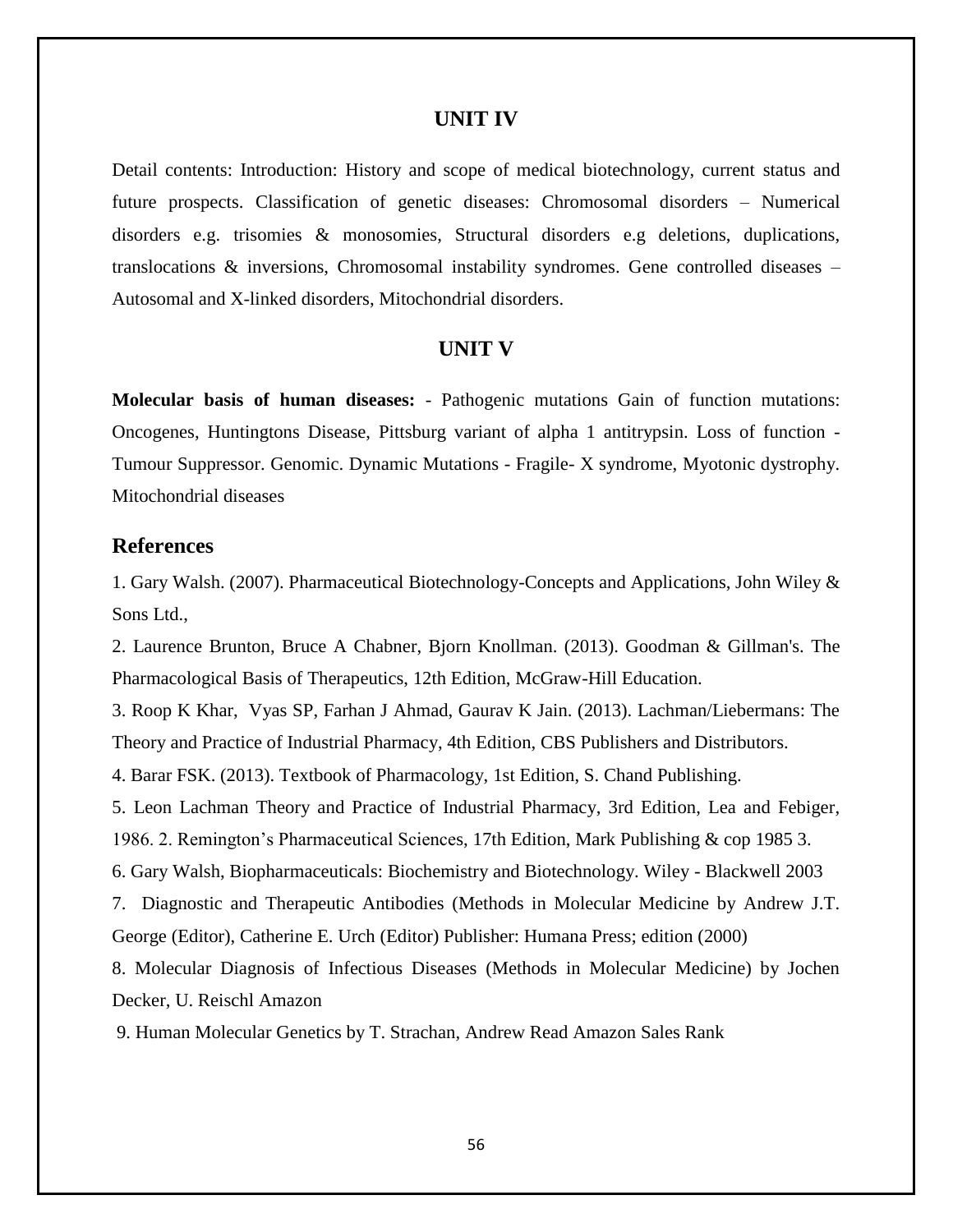### **Web Sources**

<https://www.industrialinfo.com/database/pharmaceutical/> [https://guides.lib.berkeley.edu/pharma\\_medical\\_devices](https://guides.lib.berkeley.edu/pharma_medical_devices) <https://www.ebsco.com/corporations/industries/pharmaceutical-biotechnology>

# **Course Learning Outcomes (CLO):**

CO 1: To gain the knowledge about the genetic and chromosomal disorder

CO 2: Getting the knowledge for the diagnostics and treatment of genetic and chromosomal disorders.

CO 3: Getting the knowledge for the Protein mode of action and pharmacodynamics

CO 4: Students will learn the medical biotechnology and its application.

CO 5: Explain insights about genetic diseases and also about the molecular aspects related to human disease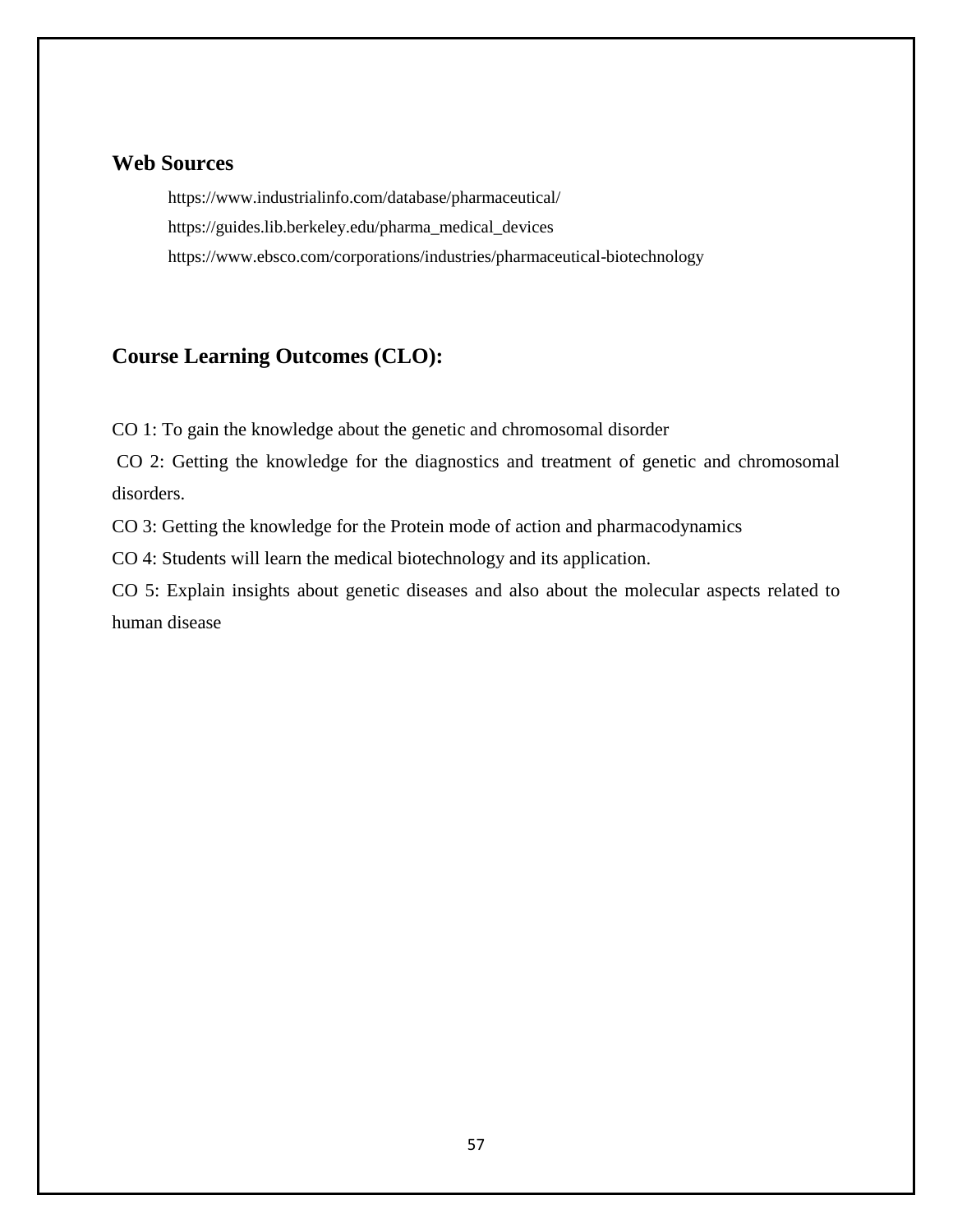**Course Objectives**: The course is aimed to prepare the student with the basic knowledge on entrepreneurship, beginning with principle of management, how to start a business venture, gather financial sources, utilize banking and financial institutional support, perform accounting practices, analyzing profit & loss and income tax payment. The topic on Human Resource Development helps the students to understand about recruitment process, managerial and marketing skill development and customer satisfaction. The subject enables the students to realize the concept of entrepreneurship and role of entrepreneurs in economic development of India. Further, information on small scale industry makes the student to realize the scope & objectives of SSI and government policy and support for SSI.

#### **UNIT I**

**Principles of Management:** Introduction, Definition: Principles and decisions on starting a venture, Sources of financial assistance: Making a business proposal, approaching loan from bank and other financial institutions, budget planning and cash flow management, Basics in accounting practices: Balance sheet, P & L account, double entry book keeping, estimation of income, expenditure, profit, income tax.

### **UNIT II**

**Human Resource Development (HRD):** Recruitment and selection process, Leadership skills, Managerial skills, Organization structure, Training, Team building, Team work; Marketing: Assessment of market demand for potential products of interest; Market conditions, segments, prediction of market changes, Identifying needs of customers including gaps in the market.

#### **UNIT III**

**Entrepreneur:** Meaning of entrepreneur, Evaluation of the concept, function of an entrepreneur types of entrepreneur, evolution of entrepreneurship, development of entrepreneurship, stages in entrepreneurial process, role of entrepreneurs in economic development in India; Entrepreneurship- its barriers.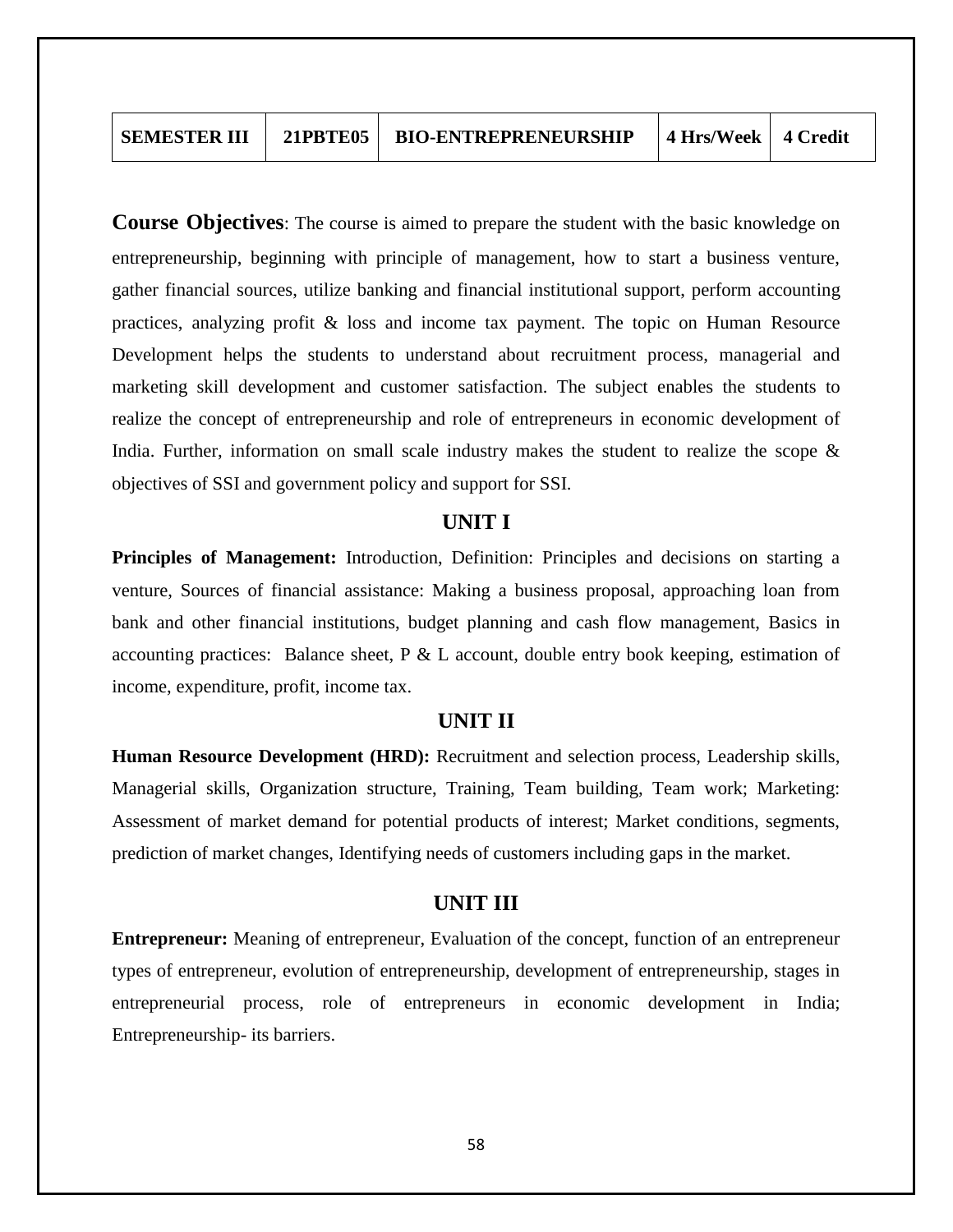#### **UNIT IV**

**Small scale industry:** Definition, characteristics, need and rationale, objectives, scope, role of SSI in economic development, advantages of SSI, steps to start an SSI- Government policy towards SSI, different policies of SSI, Government support for SSI during 5 year plans. Impact of liberalization, privatization, globalization on SSI, effect of WTO/ GATT, supporting agencies of Government for SSI, meaning & nature of support, objectives and functions, types of help, Definitions: ancillary industry and tiny industry.

#### **UNIT V**

**Institutional support:** Different schemes, TECKSOK, KIADB, KSSIDC, KSIM, DIC single window agency SISI, SIDBI, KSFC. Preparation of project: Meaning of project; Project identification project selection. Project report, need and significance of report, contents, formulation, guidelines by Planning Commission for Project report; Network analysis; Errors of project report, Project appraisal, Identification of Business Opportunities, Market feasibility study, Technical feasibility study, Financial Feasibility study & Social feasibility study.

### **References**

- 1. Tripati PC, Reddy PN. Principles of Management, Tata Mc Graw Hill.
- 2. Vasant Desai. Dynamics of Entrepreneurial Development & Management, Himalaya Publishing House
- 3. Poornima M Charanthmath. (2005). Entrapreneurship Development Small Business Enterprises, Pearson Education – (2&4)
- 4. Robert Lusier, Management Fundamentals Concepts, Application, Skill Development, Thomson.
- 5. Khanka SS, Entrepreneurship Development, S Chand & Co.
- 6. Stephon Robbins. (2003). Managemen,  $17<sup>th</sup>$  Edition, Pearson Education/ PHI

### **Web sources**

- 1. <https://www.edx.org/learn/entrepreneurship>
- 2. [https://elearningindustry.com/entrepreneurship-and-elearning-top-5-elearning-options](https://elearningindustry.com/entrepreneurship-and-elearning-top-5-elearning-options-newbie-entrepreneurs)[newbie-entrepreneurs](https://elearningindustry.com/entrepreneurship-and-elearning-top-5-elearning-options-newbie-entrepreneurs)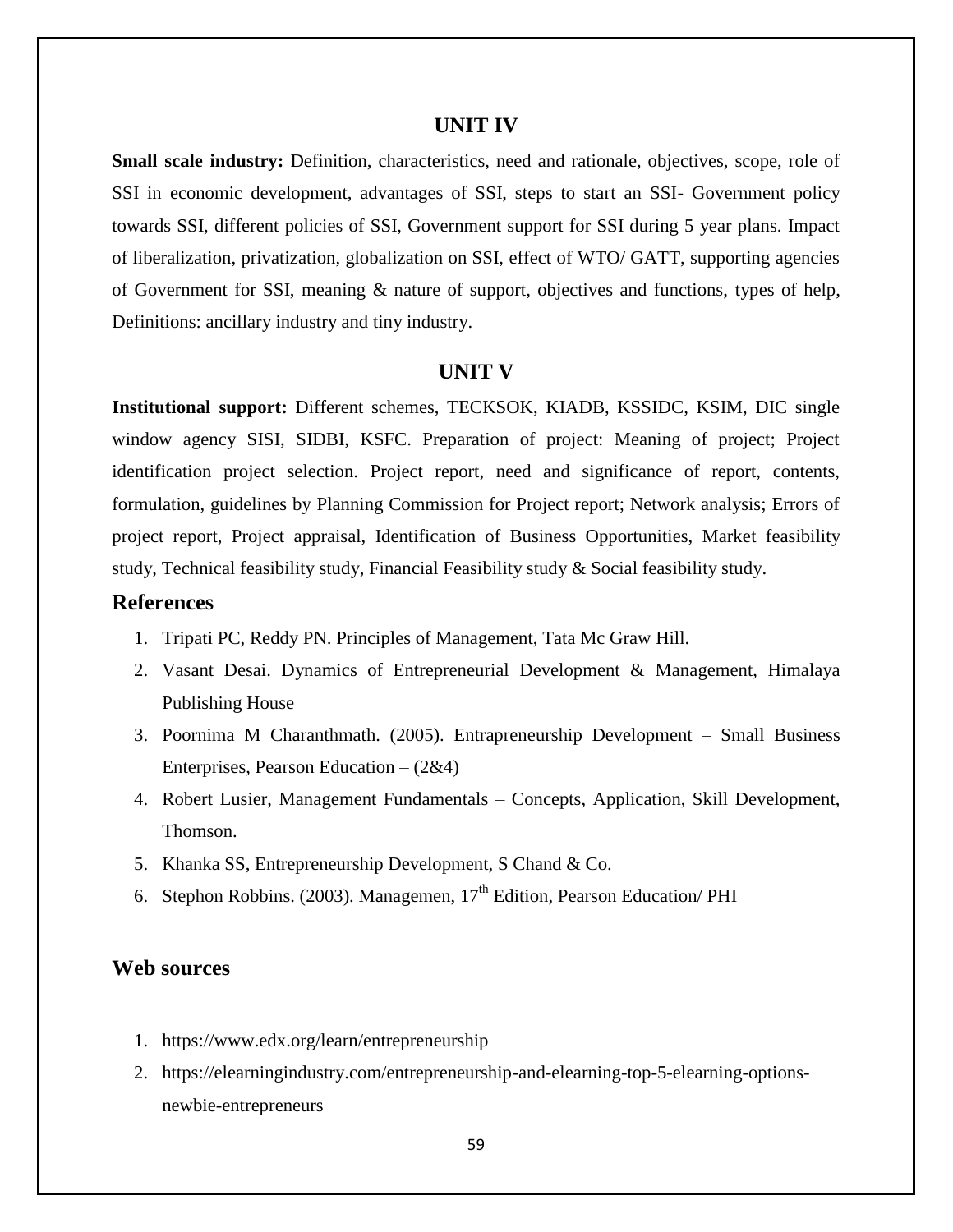- 3. <https://www.startupindia.gov.in/content/sih/en/reources/l-d-listing.html>
- 4. [https://swayam.gov.in/nd2\\_cec19\\_mg39/preview](https://swayam.gov.in/nd2_cec19_mg39/preview)
- 5. <https://nptel.ac.in/courses/110/106/110106141/>
- 6. <https://www.coursera.org/browse/business/entrepreneurship>

**Course learning outcome:** The overall goad of this course is to make the students gain a fundamental knowledge on concepts of entrepreneurship that may be required for their professional development.

Upon completion of the course, the student accomplishes the following:

- **CO 1:** To have a fundamental idea about the principles of management, learn to make a business proposal, arrange for financial resources and maintenance of business establishment by accounting practices and other essential concepts required for executing a business plan.
- **CO 2:** To establish basic knowledge on the role of human resource development and learn about recruitment process, developing managerial and marketing skill, team work and achieve customer satisfaction.
- **CO 3**: To understand the features of entrepreneurships and enabling the students to develop their capacity as an entrepreneur thereby emphasising their role in building the economy of the nation
- **CO 4**: To gain insight into the characteristics and objectives of small scale industry (SSI), thereby making the students to be aware of the government support to small scale industry.
- **CO 5**: To be familiar with the different schemes offered by Government institutions to support entrepreneurs and also provides the basic knowledge on project proposal preparation, feasibility analysis, execution and management.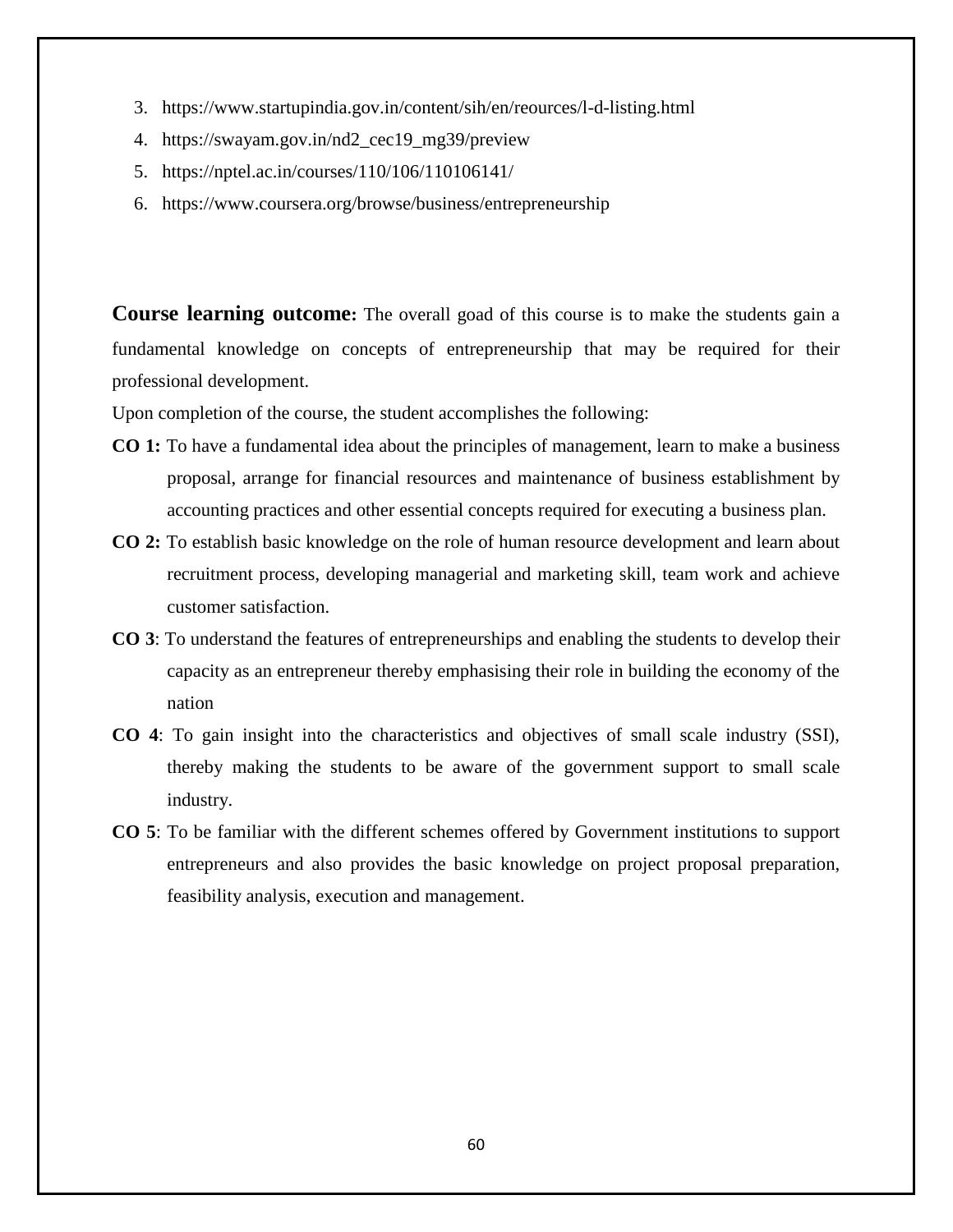| <b>SEMESTER III</b> | <b>21PBTE06</b> | <b>HUMAN PHYSIOLOGY</b> | 4 Hrs/Week | 4 Credit |
|---------------------|-----------------|-------------------------|------------|----------|
|                     |                 |                         |            |          |

**Course Objectives:** To provide fundamental knowledge about principles, structure and functions of different anatomical features relating to human physiology.

### **UNIT-I**

**Medical terminology and Cardio physiology -** Human body structure-Useful terms to describe body parts and activities Directional terms- Planes of the body-Body cavities- Cells, Tissues, and Membranes. Cardio physiology - functional anatomy of heart- genesis and spread of cardiac impulses- cardiac cycle- heart sound- cardiac output- cardiovascular regulatory mechanisms. Blood composition, Erythrocytes, leukocytes and functions. Platelets and its function. Buffer systems, Blood coagulation – mechanism and regulation, blood bleeding and clotting, anticoagulants, blood volume, blood pressure and their regulations. Plasma lipoproteins and their functions.

#### **UNIT-II**

**Respiratory and Renal physiology -** Lungs, structure and functions- mechanism of respirationlung volumes and capacities- gas exchange in the lungs- regulation of respiration. Structure of nephron- glomerular filtration- tubular reabsorption and secretion- formations of urineregulation of water and mineral excretioncounter current multiplier and exchanger- renal role in acid base balance.

### **UNIT-III**

**Nerve and Muscle physiology:** Structure of neuron and synapse- excitability- action potential conduction of never impulse-synaptic transmission- neurotransmitter systems. Skeletal and smooth muscle- electrical properties and ionic properties- types of muscle contraction-Neuromuscular transmission.

#### **UNIT-IV**

Structure and functions of the digestive system-Organs of the digestive system-Digestiondigestive processes at various regions of digestive system, regulation of - gastric secretion and motility- intestinal secretion and motility-role of gastrointestinal hormones. Structure and functions of human skin.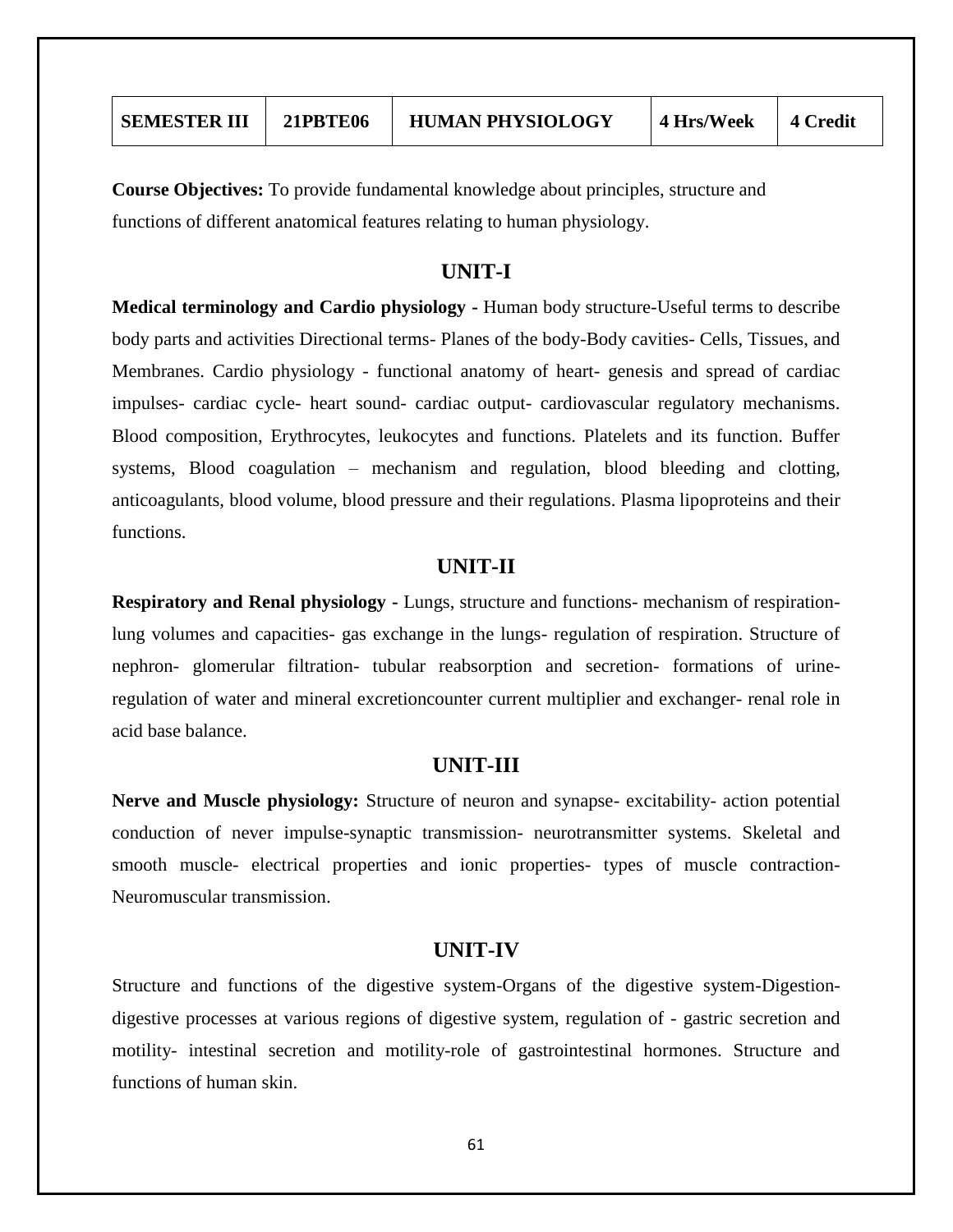### **UNIT-V**

Sensory physiology- Structure and functions of sensory organs. Endocrinology-Endocrine glands, hormones and their functions. Physiology of reproduction: male and female reproductive system, hormonal control of testicular and ovarian functions. Estrous and menstrual cycle, implantation, gestation and parturition.

### **References**

- 1. Textbook of Medical Physiology, Pal, G.K., 2007. Ahuja Publishing House, Delhi.
- 2. Textbook of Medical Physiology, Hall. J.E. Guyton and Hall,  $2011$ .  $12<sup>th</sup>$  ed. Saunders, Elsevier Inc.
- 3. Ganong"s Review of Medical Physiology, Barrett, K.E, Brooks, H.L, Boitano, S and Barman, S.M, 2009. 23<sup>rd</sup> Ed., McGraw-Hill Medical.
- 4. Textbook of Medical Physiology, Arthur, C. Guyton and John, E. 2016. Hall Harcourt Asia Pvt. Ltd.
- 5. Essential Medical Physiology, Leonard, R. 2003. Johnson Elsevier Academic Press.
- 6. Endocrinology: An Integrated Approach, Nussey, S.S and Whitehead, S.A. 2001. BIOS Scientific Publishers.
- 7. Principles of Anatomy and Physiology, Gerard J. Tortora and Sandra Grabowski. 2003. John Wiley and Sons.
- 8. Human Physiology: The Mechanisms of Body Function, Arthur, J. Vander, James Sherman, Dorothy, S. Luciano, Eric P. Widmaier, Hershel Raff and Hershal Strang. 2003. McGraw Hill Education.
- 9. Medical Physiology: Principles for Clinical Medicine, Rodney, R. Rhoades and David, R. 2017. Bell Lippincott Williams & Wilkins.
- 10. Principles of Human Physiology, Cindy L. Stanfield and William J. Germann. 2004. Pearson Education.
- 11. The Human Body, Kenneth L. Jones, Louis. W. Shainberg and Curtis. O. Byer., 1971. Canfield Press, Harper and Row Publishers, Sanfrancisco.
- 12. The Complete Guide to Human Body, 2013. Peter Jones, VI<sup>th</sup> Edition.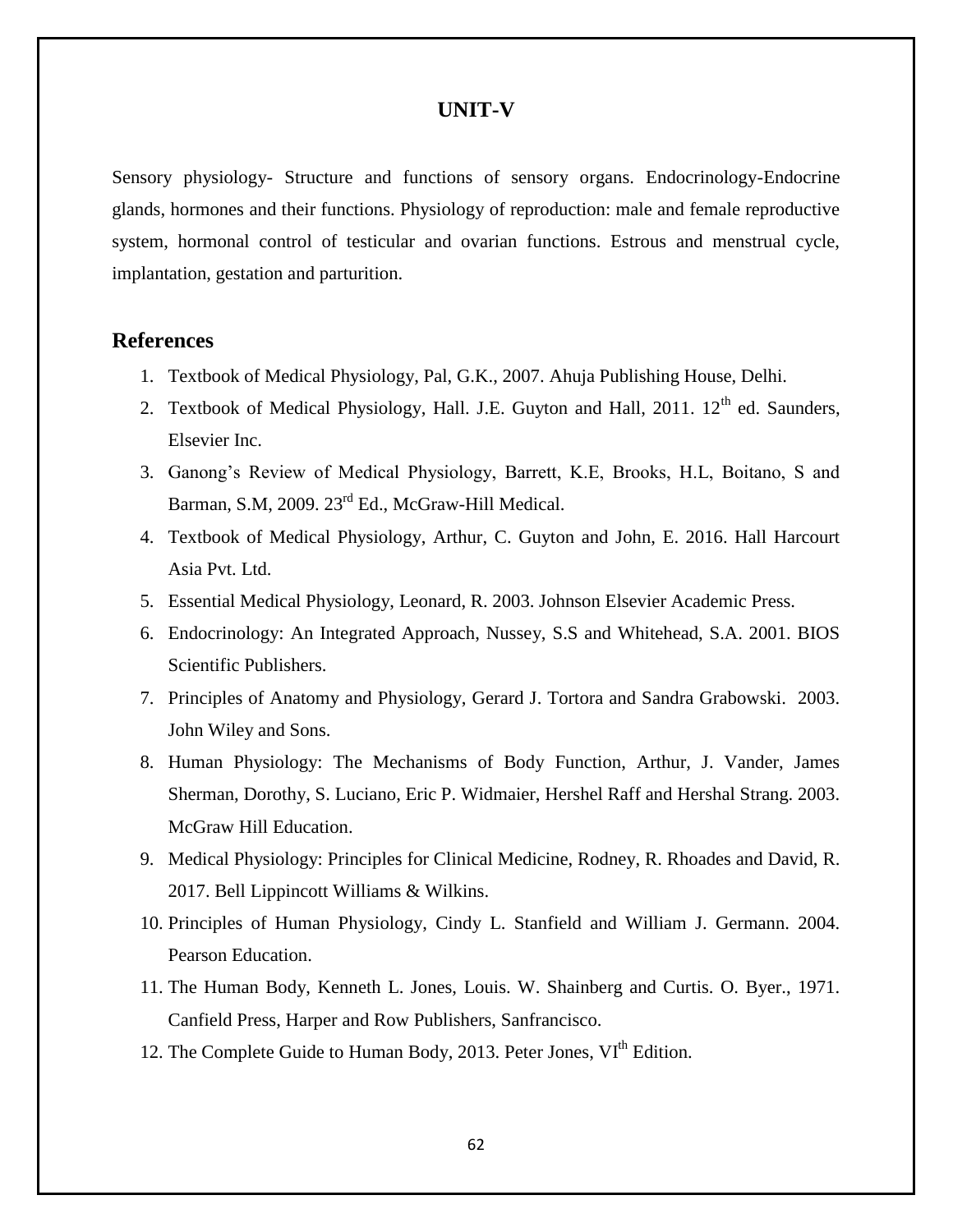- 13. Human Physiology: An Integrated Approach, Unglaub Silverthorn, 2011. Plus Mastering A&P with e - Text, University of Texas, Austin.
- 14. Developmental Biology, Browder, Leon W., Carol A. Erickson, and William R. Jeffery, 1991. 3rd Ed. Philadelphia, PA: Harcourt College Publishing.
- 15. Anatomy and Physiology. Saladin, Kenneth S., 2001. 2nd Ed. New York: McGraw-Hill.
- 16. Physiology, Berne, Robert M., and Matthew N. Levy, 1998. 4<sup>th</sup> Ed. St. Louis, MO: Mosby.
- 17. Review of Medical Physiology Ganong, William F, 1999.  $19<sup>th</sup>$  Ed. Stamford, CT: Appleton and Lange.

### **Web sources**

- 1. [https://laney.edu/rebecca\\_bailey/wp-content/uploads/sites/10/2017/07/Human-](https://laney.edu/rebecca_bailey/wp-content/uploads/sites/10/2017/07/Human-Physiology-Lecture-Notes-update-2017.pdf)[Physiology-Lecture-Notes-update-2017.pdf](https://laney.edu/rebecca_bailey/wp-content/uploads/sites/10/2017/07/Human-Physiology-Lecture-Notes-update-2017.pdf)
- 2. <https://www.askiitians.com/biology/human-physiology/>
- 3. [https://www.studocu.com/en-ca/document/athabasca-university/human](https://www.studocu.com/en-ca/document/athabasca-university/human-physiology/lecture-notes/lecture-notes-human-physiology-unit-1-5/153302/view)[physiology/lecture-notes/lecture-notes-human-physiology-unit-1-5/153302/view](https://www.studocu.com/en-ca/document/athabasca-university/human-physiology/lecture-notes/lecture-notes-human-physiology-unit-1-5/153302/view)
- 4. <https://www.docsity.com/en/study-notes/subjects/human-physiology/>
- 5. <https://www.ncbi.nlm.nih.gov/pmc/articles/PMC1763271/>
- 6. <https://learn.careers360.com/biology/human-physiology-chapter/>
- 7. [https://www.freebookcentre.net/medical\\_text\\_books\\_journals/respiratory\\_diseases\\_eboo](https://www.freebookcentre.net/medical_text_books_journals/respiratory_diseases_ebooks_online_texts_download.html) [ks\\_online\\_texts\\_download.html](https://www.freebookcentre.net/medical_text_books_journals/respiratory_diseases_ebooks_online_texts_download.html)
- 8. <https://biolympiads.com/human-physiology-notes/>

**Course learning outcome:** On the successful completion of the course, students will be

able to

**CO1:** Learn about medical terminology and cardio physiology

**CO2:** Understand the structure and functions of respiratory and excretory system

**CO3:** Apply the working principles of nerve and muscle physiology

**CO4**: Analyze the mechanism and regulation of digestion and structure and functions of skin system

**CO5**: Synthesis and functions of various hormones and also learn the Structure and functions of sensory organs and reproductive system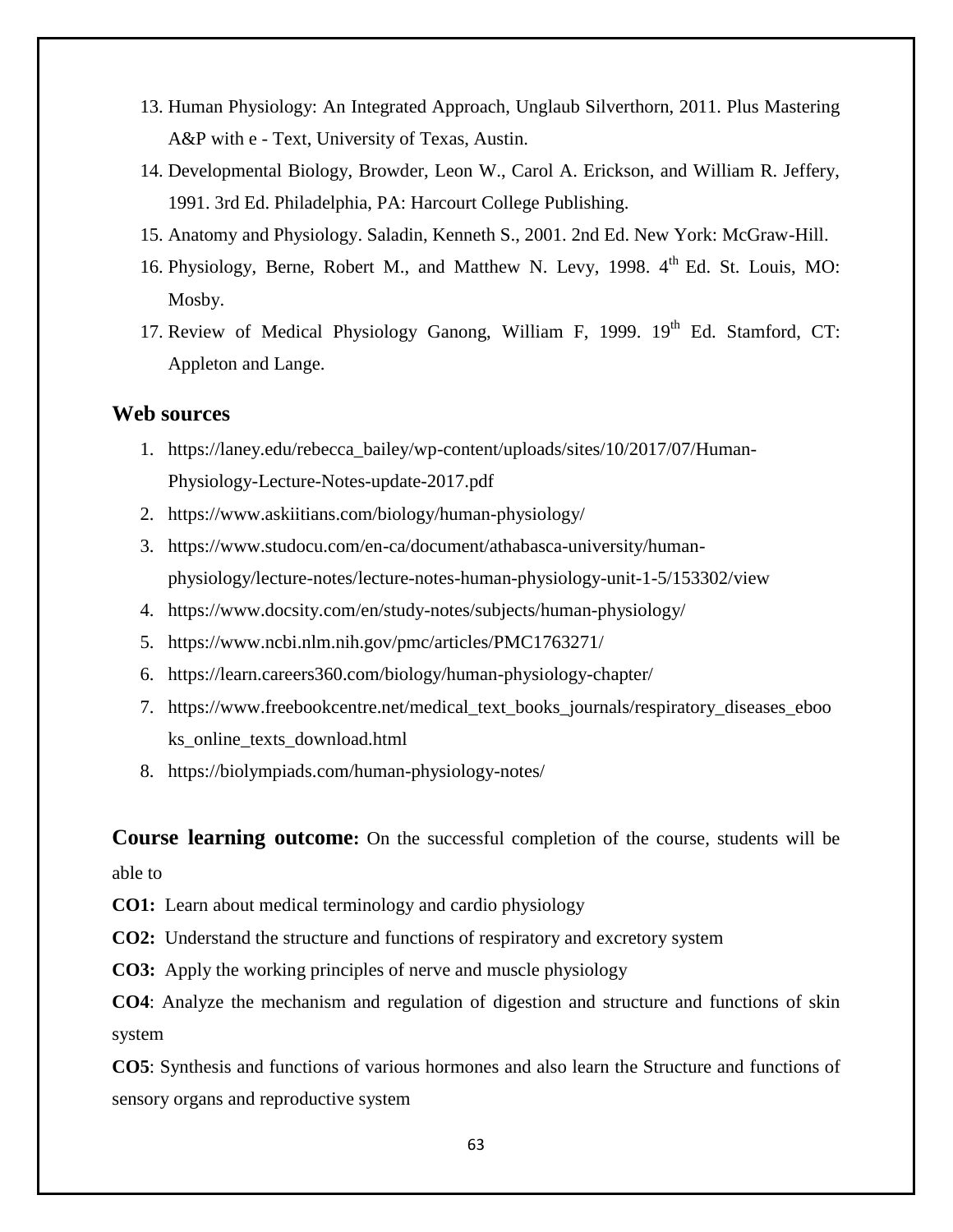# **LIST OF EXTRA DISCIPLINARY COURSES (TO BE SELECTED BY OTHER DEPARTMENT STUDENTS)**

|       |           | <b>ANALYTICAL TECHNIQUES IN</b> |                 |        |
|-------|-----------|---------------------------------|-----------------|--------|
| EDC I | 21PBTED01 | <b>BIOTECHNOLOGY</b>            | <b>Hrs/Week</b> | Credit |

### **Course Objectives:**

- $\triangleright$  To get an insight into the working principles of optical methods, radioisotopes, spectroscopy and separation methods.
- $\triangleright$  This will enable the students to carry out the research work innovatively

### **UNIT I**

**BASIC INSTRUMENTATION:** Cell disruption techniques, Basics of Microscope and its types - Bright field Microscope, Dark field Microscope, Phase contrast Microscope, Fluorescent Microscope, Electron Microscope (TEM, SEM, Tunnelling EM) & Confocal Microscope, Microtechnique, pH meter.

#### **UNIT II**

**BASIC SPECTROSCOPY:** Principles and Working of colorimetry, Spectroscopy : Basic principles, nature of electromagnetic radiation, Beer-Lambert laws- UV- Visible Spectrophotometry, Fluorescence Spectrophotometry, Atomic Absorption Spectrophotometry, FTIR, Raman Spectroscopy, Mass Spectrometry, Nuclear Magnetic Resonance (NMR) -Electron Spin Resonance(ESR).

#### **UNIT III**

**SEPARATION AND PURIFICATION TECHNIQUES:** Centrifugation - Principles & types - Differential, Rate zonal and Isopycnic centrifugation. Electrophoresis of nucleic acids - Agarose , PAGE and Pulse field Electrophoresis. Electrophoresis of proteins - SDS-PAGE, IEF and 2D PAGE. Protein purification methods, Chromatography - Principles, methodology and applications of chromatography: paper, Thin layer, column (gel filtration, ion exchange, affinity), GC and HPLC. Basics of flow cytometry.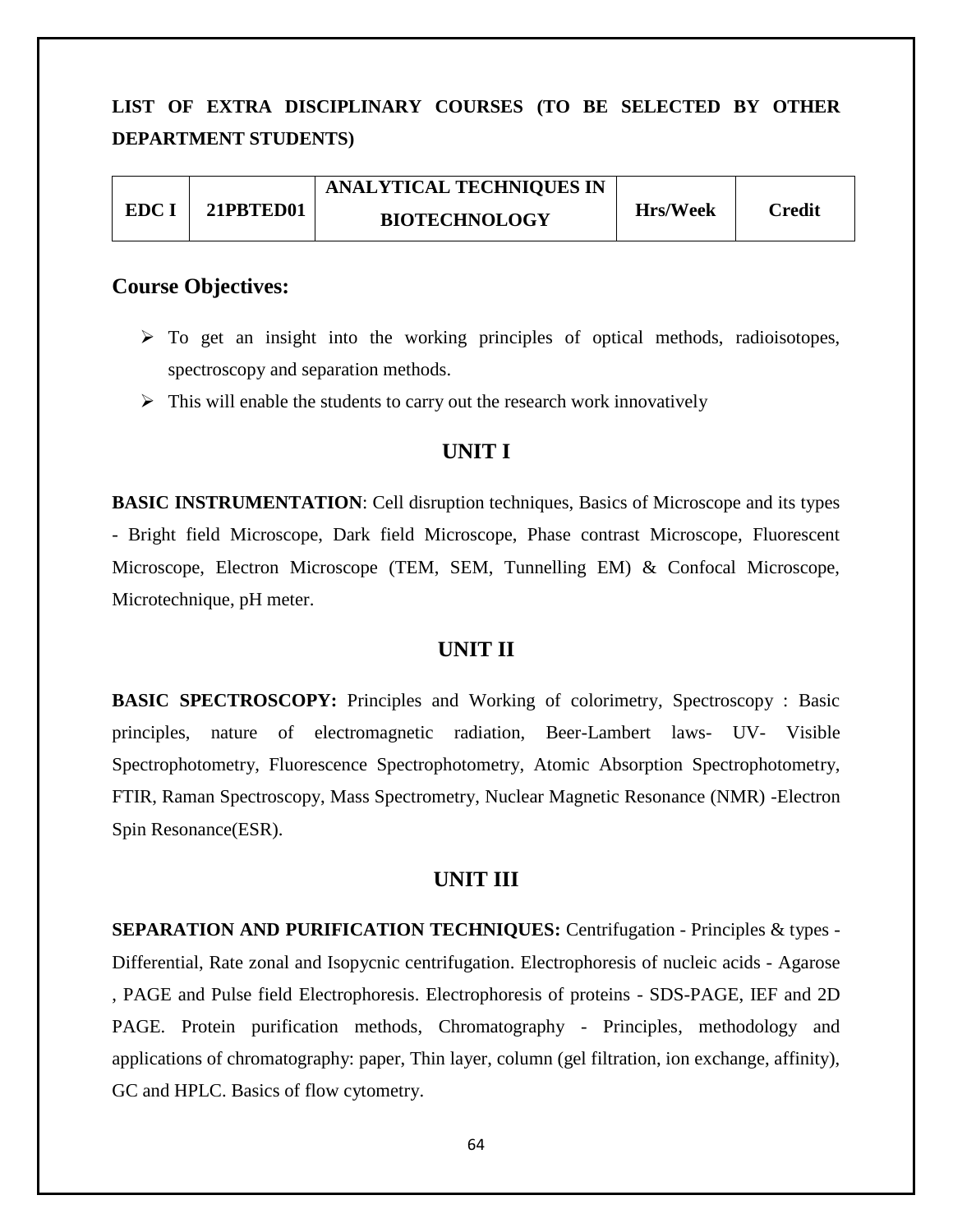#### **UNIT IV**

**RADIO ISOTOPE TECHNIQUES:** Radioactive isotopes - storage, safety, handling and radioactive waste management. Liquid Scintillation counter - α-counter and β-counter. X- ray Diffraction, Crystallography, Autoradiography. Magnetic Resonance Imaging (MRI) and CT scan.

### **UNIT V**

**MOLECULAR TECHNIQUES**: Quantification of proteins, DNA and RNA. Blotting techniques - Southern, Northern and Western blotting. Gene transfer and transfection methods. PCR and its types. Biosensors and types Biosensors

# **References**

1. David T. Plummer, An introduction to Practical Biochemistry, Tata McGraw Hill Edition, 1988

2. Keith Wilson and John Walker, Practical Biochemistry - Principles and techniques, Cambridge University Press, U.K; 5th Edition, 2003.

3. Rapley and Walker, Molecular Biomethods Handbook, Humana Press, Totowa, NewYork, 2003.

4. Biophysical chemistry : Principles and Techniques - Upadhayay and Nath - Himalaya publishing house , 2nd Review Edition, 2009.

5. Selvamaleeswaran P and Wesely E G, A Text Book of Bioinstrumentation, Golden Net Publishers, Tiruchirapalli, 2011.

### **Web Resources**

www.egr.msu.edu www.wiley.com www.irisensors.com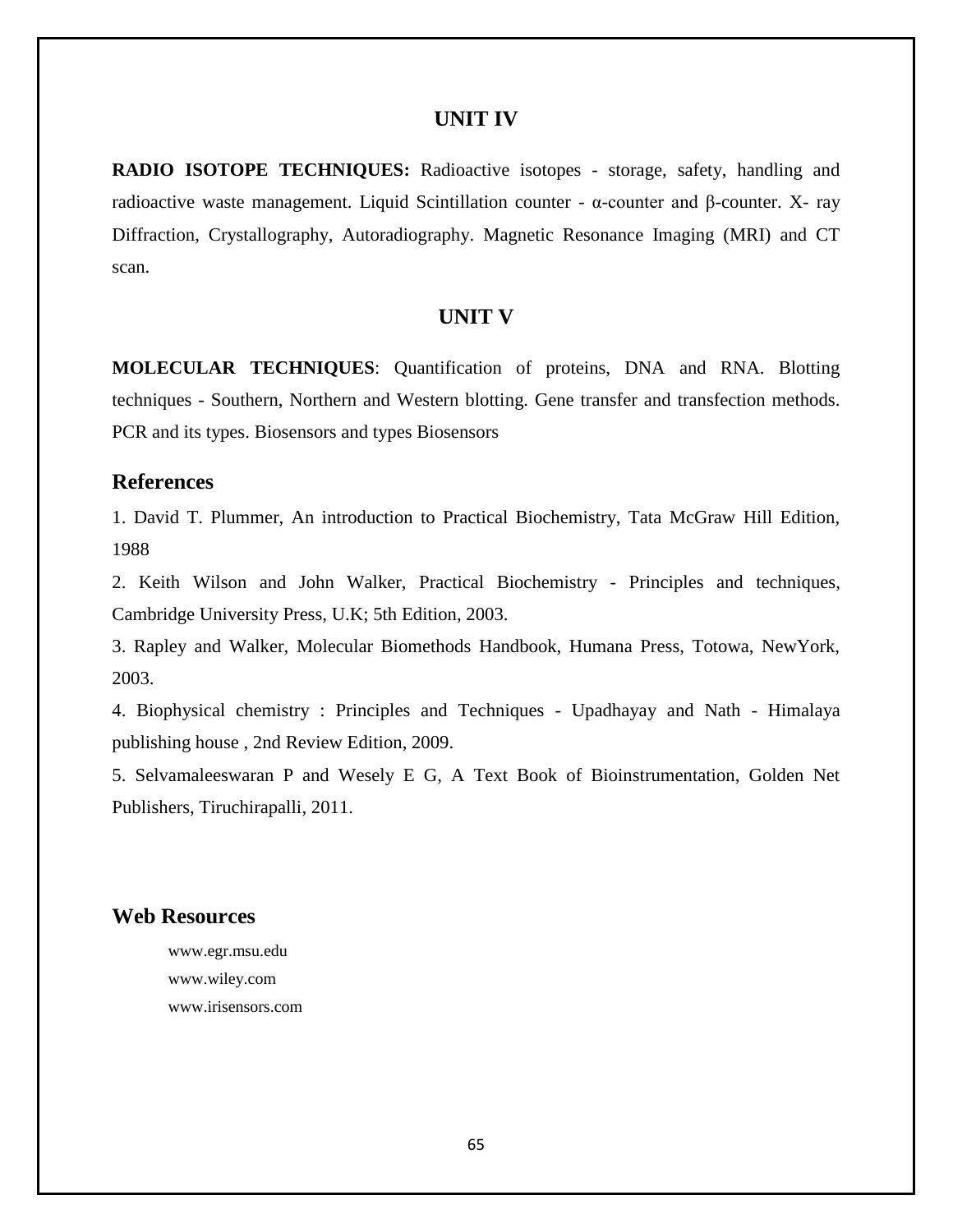# **Course learning outcome:**

CO 1: The students will be able to handle the equipment available and identify the suitable and appropriate experiments for their research.

CO 2: To plan analytical campaigns to apply to different types of samples and research objectives, including selection of the most appropriate technique/instrumentation for the students' research project.

CO 3: To Understand the correct sample preparation and characterization prior to analysis by the chosen techniques or instruments.

CO 4: The students will be able to understand the radioisotope technique.

CO 5: The students will be able to understand the molecular techniques.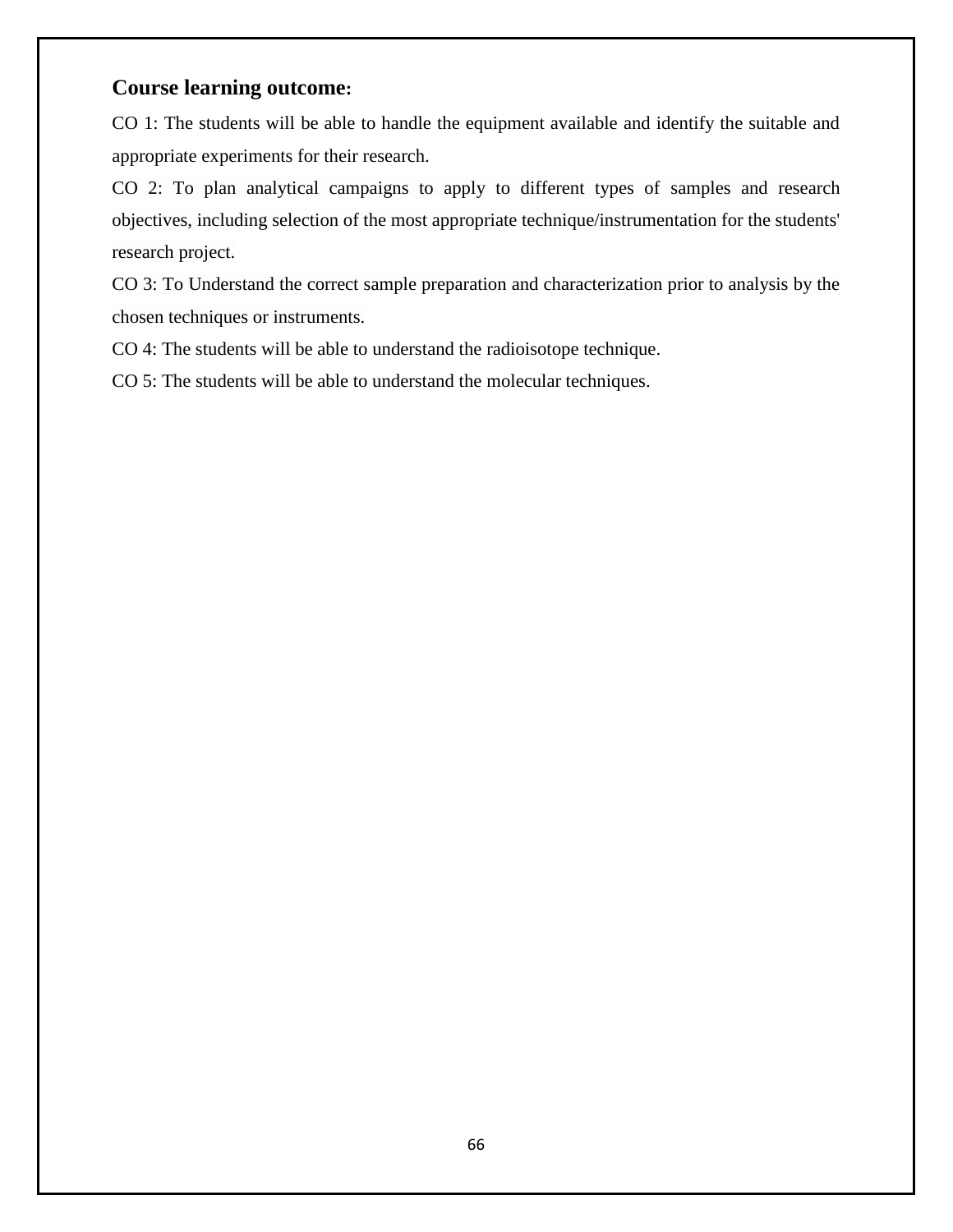| $EDC II$   21PBTED02 | <b>CONCEPT OF BIOTECHNOLOGY</b> | Hrs/Week | <b>Credit</b> |
|----------------------|---------------------------------|----------|---------------|
|                      |                                 |          |               |

**Course Objectives:** To equip students with scope and applications of biotechnology, genetic engineering strategies, vectors and recombinants, history and concepts of plant biotechnology, resistant plants, production of edible vaccine, Animal biotechnology and modern concepts and principles of Bioinformatics.

### **UNIT I**

**Biotechnology:** Scope and applications of biotechnology, Historical development of biotechnology, Conventional & modern biotechnology, Impact of biotechnology on different aspects in human life.

### **UNIT II**

**Genetic Engineering:** Cloning strategies- Genome Organization. Tools of gene cloning Enzymes- Restriction endonucleases, Ligases; Vectors – Bacterial- PBR322 ,PUC vectors, Artificial chromosomes: BAC and YAC, Agro bacterium vectors, yeast vectors and phage vectors. Gene library constructions: Genomic and cDNA libraries. Screening and analysis of recombinants.

### **UNIT III**

**Plant Biotechnology:** History and Concept of Plant Tissue Culture, Types of media, nutritional and plant growth regulators. Methods of sterilization in plant tissue culture. Callus and suspension culture, Somatic embryogenesis, Anther and pollen culture, Protoplast isolation and culture. Gene transformation in Plants: Insect resistance, drought, cold and stress tolerance resistance plants. Gene silencing in crop plants, Terminator seed technology, Production of therapeutic antibodies and edible vaccine.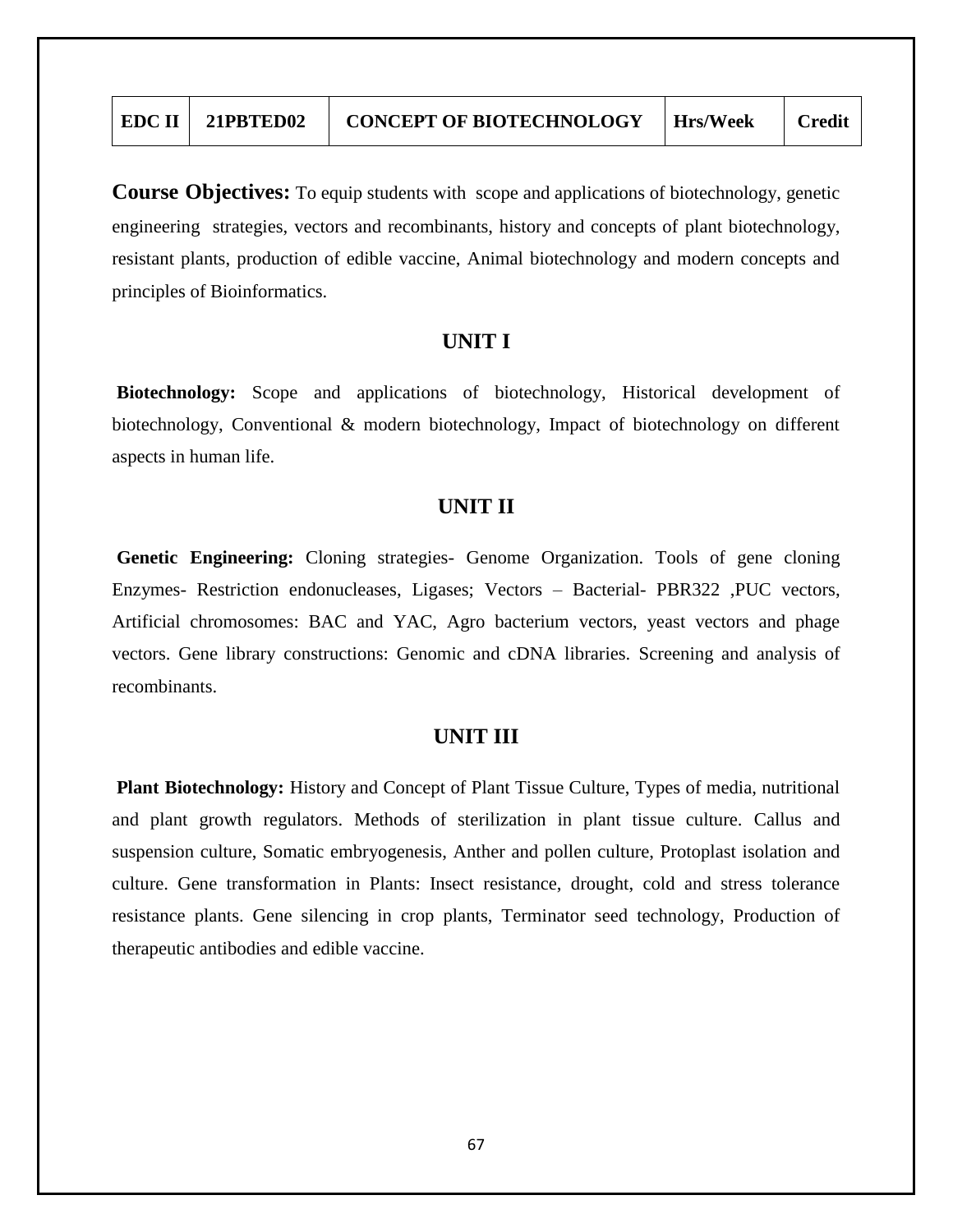#### **UNIT IV**

 **Animal Biotechnology**: Scope and History of animal cell culture: Type of media and sterilization, disaggregation of tissue (Enzymatic and Mechanical methods), Cell viability and cytotoxicity. Concepts in mammalian cell culture: maintenance, contamination and Application of cell culture. Common cell lines: lung cancer, breast cancer, brain cancer, cervical cancer, oral cavity and throat cancer.

#### **UNIT V**

**Principles of Bioinformatics and Nanobiotechnology** - Databases, Phylogenetic tree, Protein engineering – Genome projects – HGP. Structural genomics, Nanobiotechnology – Bionano particles – Nano biosensors, IPR and bioethics.

### **References**

- 1. Primrose SB and Twyman RM. (2006). Principles of Gene Manipulation, 7th Edition, Blackwell Scientific Publishers, Oxford.
- 2. James D Watson. (2001). Recombinant DNA, Scientific American Books. USA
- 3. Glick B Pasternak JJ. (2007). Molecular Biotechnology, ASM Press, Washington
- 4. Dubay RC. (2008). A Text book of Biotechnology, S.Chand & Company, New Delhi.
- 5. Sathyanarayana U. (2005). Biotechnology, 1st Edition, Books and Allied (P) Ltd,Kolkata.
- 6. Freshney RI. (2005). Culture of animal cells: A manual of basic techniques, 5th Edition, John Wiley and Sons.
- 7. Migel J. (2005). Animal cell Biotechnology- Methods and Protocols, Humana press.
- 8. Ranga MM. (2006). Animal Biotechnology.
- 9. Christof M.Niemayer, Chad A Mirkin. (2004). Nano biotechnology: Concepts, Applications and Perspectives, Wiley VCH publishers.
- 10. Irfan Ali Khan. (2004). Fundamentals of Biotechnology, Forensic Science and Genetic Engineering, Ukaaz Publications. Hydrabad.
- 11. Pradeep T. (2012). A Textbook of Nanoscience and Nanotechnology, Tata McGraw Hill Education Pvt. Ltd.,ISBN: 9781259007323.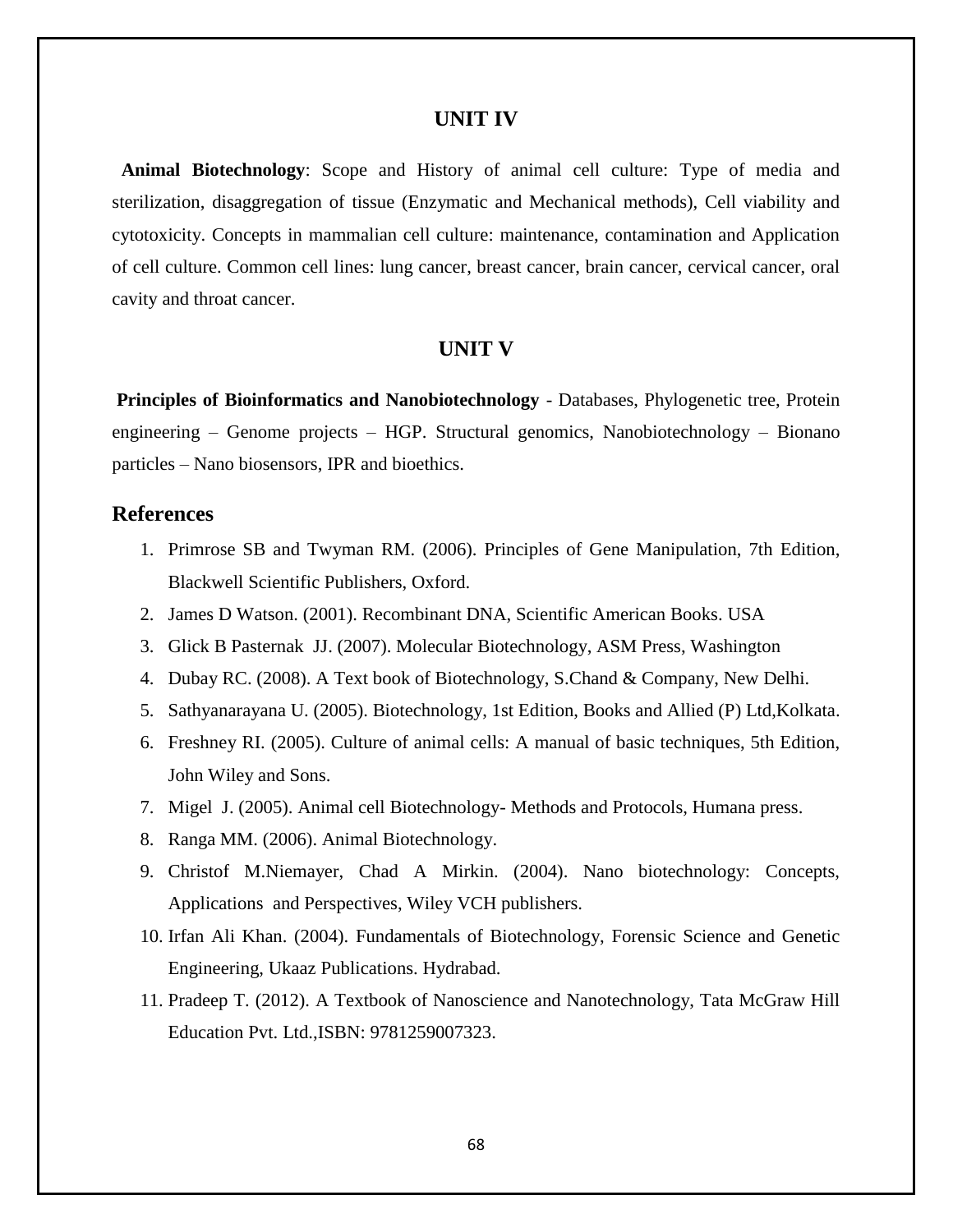# **Web Source**

[https://www.chromatographyonline.com/view/analytical-tools-characterization-biotechnology-products](https://www.chromatographyonline.com/view/analytical-tools-characterization-biotechnology-products-and-processes)[and-processes](https://www.chromatographyonline.com/view/analytical-tools-characterization-biotechnology-products-and-processes)

<https://cosmolearning.org/courses/analytical-technologies-biotechnology/>

<https://www.springer.com/gp/book/9781441997845>

[https://www.fda.gov/files/drugs/published/Analytical-Procedures-and-Methods-Validation-for-Drugs](https://www.fda.gov/files/drugs/published/Analytical-Procedures-and-Methods-Validation-for-Drugs-and-Biologics.pdf)[and-Biologics.pdf](https://www.fda.gov/files/drugs/published/Analytical-Procedures-and-Methods-Validation-for-Drugs-and-Biologics.pdf)

# **Course learning outcome:**

**CO1:** Describe the scope and applications of biotechnology.

**CO2:** Details of genetic strategies and vector system.

**CO3:** Explains about plant biotechnology and its important in modern agriculture

**CO4:** Elaborate study on history and scope of animal biotechnology and its applications.

**CO5:** Describe about principles of bioinformatics and nanobiotechnology.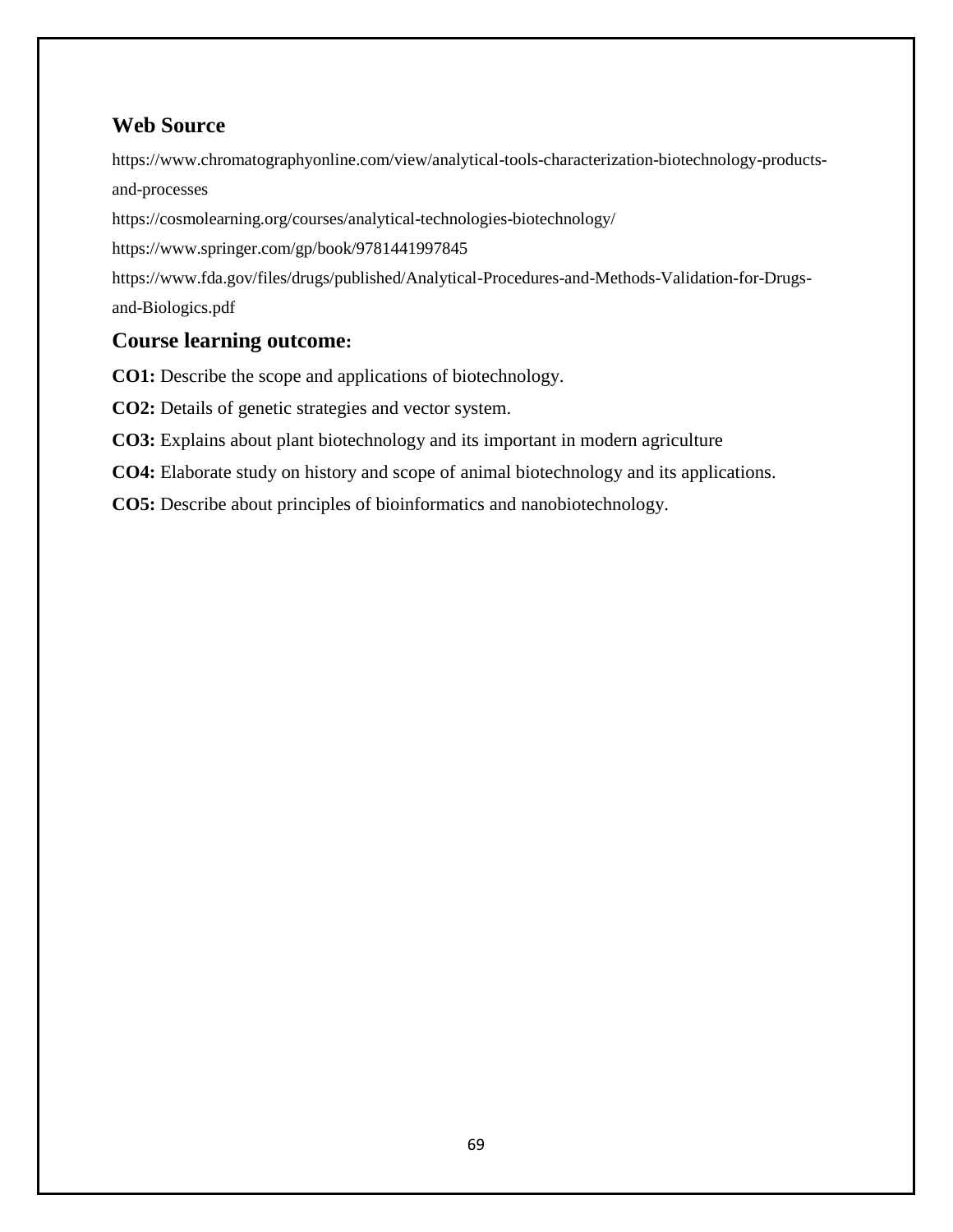| <b>EDC III</b> | 21PBTED03 | <b>MICROBIAL TECHNOLOGY</b> | <b>Hrs/Week</b> | <b>Credit</b> |
|----------------|-----------|-----------------------------|-----------------|---------------|
|                |           |                             |                 |               |

**Course Objectives:** To introduce students to basic and advanced knowledge in the field of microbial technology, fermentation and downstream processing for the benefit of mankind.

### **UNIT I**

Introduction: Scope and importance of microbial technology. Production of Proteins: SCP production. Bacterial, fungal and yeast strains. Bacteria- Chymosin, Yeast- Hepatitis B surface Ag, Production of Recombinant and synthetic Vaccines, Peptide Vaccines.

### **UNIT II**

Fermentative production of industrial alcohol, beer and Wine, uses, raw materials, microorganisms, inoculums preparation, preparation of wort, fermentation and recovery. Production of citric acid, glutamic acid and vitamin B12, uses, microorganism, inoculum preparation, medium preparation, fermentation, recovery and mechanism of citric acid production. Cheese production and Mold modified Foods- Soy Sauce, Miso, Hamanatto, Sufu, Tempeh.

### **UNIT III**

Biocontrol agents: *Trichoderma*, *Pseudomonas*, *Bacillus*. Microbial Insecticides-*B.thuringiensis*, *B.sphaericus*, *B.popillae* and Baculovirus. Microbial Biofertilizer-*Rhizobium* sp., *Azospirillum*. Phosphobacteria, *Azolla*, BGA.

#### **UNIT IV**

Microbial Production of Polysaccharides- Xanthane Gum and Polyesters. Aminoacids- Histidine. Production of Microbial Enzymes-Amylase, Protease. Microbial degradation of Lignin, Cellulose. microbial products from genetically modified organisms eg. Insulin.

#### **UNIT V**

Microbial treatment of sewage- Primary & Secondary treatment. Degradation of Xenobiotics, Bioremediation. Genetic aspects of Biodegradation, Microorganisms in mineral recovery and removal of heavy metals.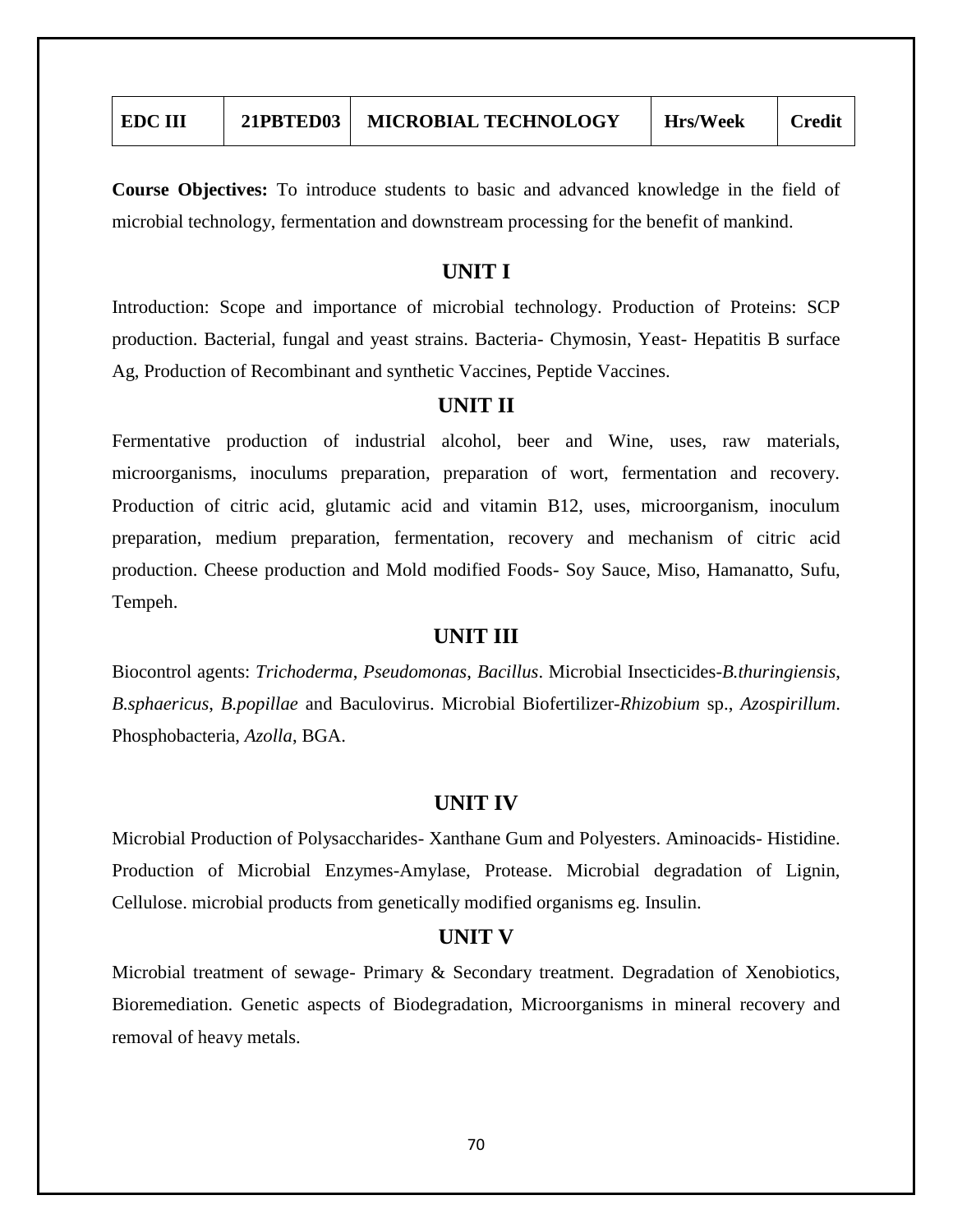# **References**

- 1. Microbial Biotechnology: Progress and Trends, Harzevili, F.D and Chen, H. 2017. 1st ed., CRC Press.
- 2. Microbial Biotechnology. Cooper, E. 2016. Syrawood Publishing House.
- 3. Microbial Biotechnology: Principles and Applications. Hackensack. 2013. 2nd ed. Lee, YK, World Scientific.
- 4. Comprehensive Biotechnology. Moo-Young, M. 2011 3rd ed., Elsevier.
- 5. Microbial Biotechnology. Alexender N Glazer & Hiroshi Nikaido WH. 1995. Freeman and Company.
- 6. Microbial Technology.Volume I & II. Peppler, H.J and Perlman, D. 2004. 2nd Edition, Academic press.
- 7. Biotechnology. Wulf Crueger and Anneliese Crueger. 2000. 2nd Edition, Panima Publications.
- 8. A text book of Biotechnology. Dubay, R.C. 2008. S. Chand & Company, New Delhi.
- 9. Microbial Ecology. Ronald, M. Atlas and Richard Bartha. 2005. 4th Edition. Benjamin/Cummings Science Publishing.

10. Biofertilizers in Agriculture and forestry. Subbarao, N.S. 1995., 3rd Edition, Oxford and IBH Pub.Co.Pvt.Ltd, New Delhi.

- 11. Biotechnology. Sathyanarayana, U. 2005. 1st Edition, Books and allied (P) Ltd, Kolkata.
- 12. Industrial Microbiology. Patel, A.H. 2005. Mac Millan India Ltd, New Delhi.

### **Web sources**

- 1. <https://www.ncbi.nlm.nih.gov/pmc/articles/PMC4993174/>
- 2. <https://byjus.com/biology/single-cell-protein/>
- 3. [https://biokamikazi.files.wordpress.com/2013/09/principles\\_of\\_fermentation\\_technology](https://biokamikazi.files.wordpress.com/2013/09/principles_of_fermentation_technology-stanburry_whittaker.pdf) [-stanburry\\_whittaker.pdf](https://biokamikazi.files.wordpress.com/2013/09/principles_of_fermentation_technology-stanburry_whittaker.pdf)
- 4. [https://www.wakenbtech.co.jp/wp/wp](https://www.wakenbtech.co.jp/wp/wp-content/uploads/2015/11/nbs_fermentation_basics.pdf)[content/uploads/2015/11/nbs\\_fermentation\\_basics.pdf](https://www.wakenbtech.co.jp/wp/wp-content/uploads/2015/11/nbs_fermentation_basics.pdf)
- 5. <https://www.kaznau.kz/page/GPIIR/UMCDzarubej/Guerrini%20Lorenzo.pdf>
- 6. <https://byjus.com/biology/microbes-biocontrol-agents/>
- 7. [https://www.examfear.com/notes/Class-12/Biology/Microbes-In-Human-](https://www.examfear.com/notes/Class-12/Biology/Microbes-In-Human-Welfare/2299/Microbes-as-biocontrol-agents.htm)[Welfare/2299/Microbes-as-biocontrol-agents.htm](https://www.examfear.com/notes/Class-12/Biology/Microbes-In-Human-Welfare/2299/Microbes-as-biocontrol-agents.htm)